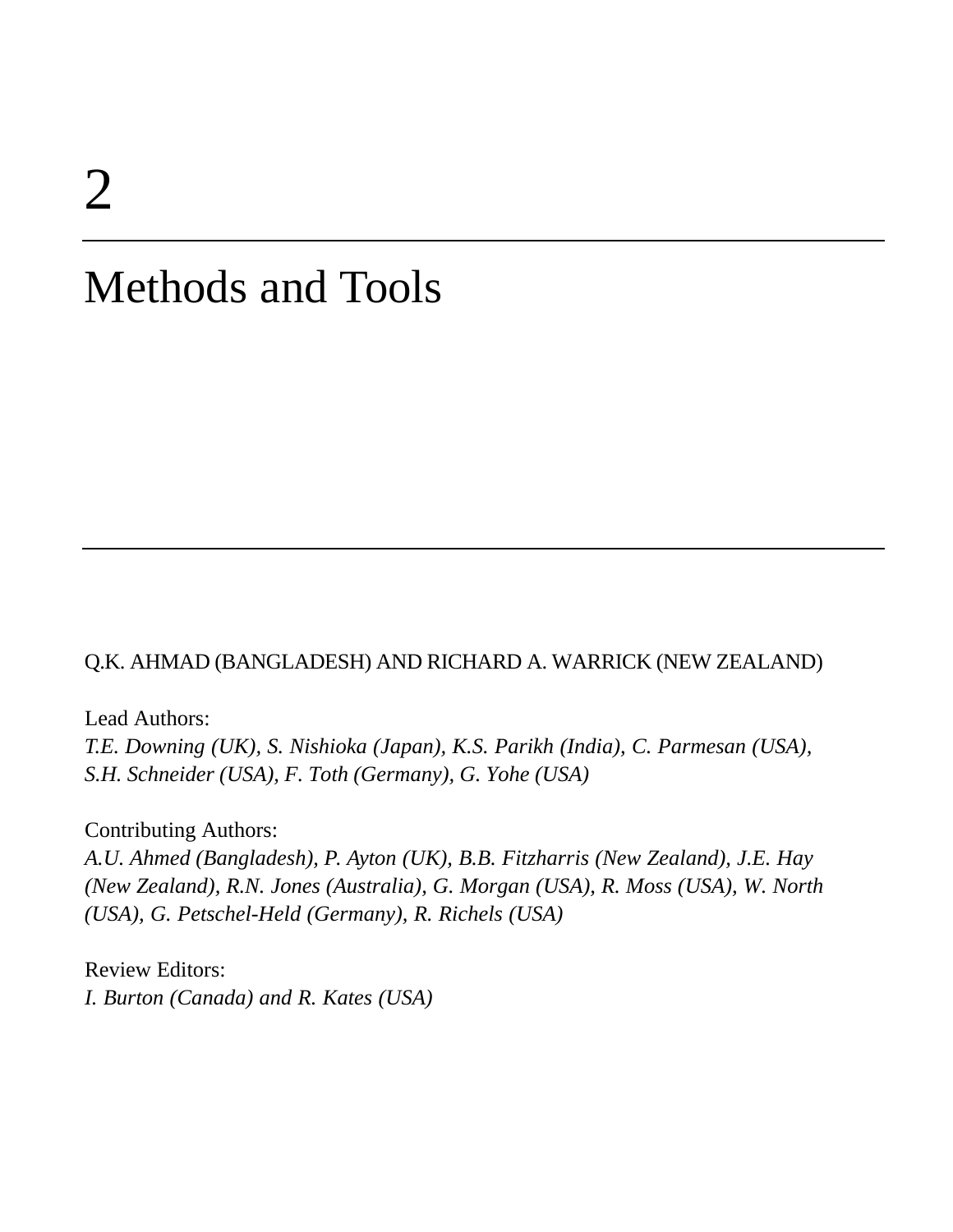## **CONTENTS**

| <b>Executive Summary</b> |                                                |                                                                                       |            |  |  |
|--------------------------|------------------------------------------------|---------------------------------------------------------------------------------------|------------|--|--|
| 2.1.                     | <b>Introduction</b>                            |                                                                                       |            |  |  |
| 2.2                      | <b>Detection of Response to Climate Change</b> |                                                                                       |            |  |  |
|                          |                                                | by Using Indicator Species or Systems                                                 | 109        |  |  |
|                          |                                                | 2.2.1. Detection in Natural Systems                                                   | 109        |  |  |
|                          | 2.2.2.                                         | Interpretation of Causation                                                           |            |  |  |
|                          |                                                | from Correlative Data                                                                 | 111        |  |  |
|                          |                                                | 2.2.3. Detection in Managed Systems<br>2.2.4. Advances since the SAR and Future Needs | 113<br>114 |  |  |
|                          |                                                |                                                                                       |            |  |  |
| 2.3.                     | <b>Anticipating Effects of Climate Change</b>  |                                                                                       |            |  |  |
|                          | 2.3.1.                                         | Background                                                                            | 114        |  |  |
|                          | 2.3.2.                                         | What are Appropriate Scales of Analysis                                               |            |  |  |
|                          |                                                | for Impact Assessments?                                                               | 114        |  |  |
|                          | 2.3.3.                                         | What should be the Baseline for Comparison?                                           | 115        |  |  |
|                          | 2.3.4.                                         | How should Integrated Scenarios of                                                    |            |  |  |
|                          |                                                | Climatic and Socioeconomic Change be Used?                                            | 115        |  |  |
|                          | 2.3.5.                                         | What are the Prospects for Assessing the                                              |            |  |  |
|                          |                                                | Impacts of Climatic Extremes and Variability?                                         | 116        |  |  |
|                          | 2.3.6.                                         | How can Transient Effects be Included                                                 |            |  |  |
|                          |                                                | in Methods and Tools?                                                                 | 117        |  |  |
|                          | 2.3.7.                                         | What Recent Progress has been Made                                                    |            |  |  |
|                          |                                                | in Assessing Adaptive Capacity?                                                       | 117        |  |  |
|                          | 2.3.8.                                         | How can Vulnerability Assessments                                                     |            |  |  |
|                          |                                                | be Related to Policies for                                                            |            |  |  |
|                          |                                                | Reducing GHG Emissions?                                                               | 118        |  |  |
| 2.4                      | <b>Integrated Assessment</b>                   | 118                                                                                   |            |  |  |
|                          | 2.4.1                                          | <b>Integrated Assessment Analyses</b>                                                 | 119        |  |  |
|                          | 2.4.2                                          | State of the Art                                                                      | 120        |  |  |
| 2.5.                     | <b>Methods for Costing and Valuation</b>       |                                                                                       |            |  |  |
|                          | 2.5.1.                                         | Elements of Costing and Valuation Methods                                             | 120<br>120 |  |  |
|                          | 2.5.2.                                         | <b>Market Impacts</b>                                                                 | 122        |  |  |
|                          | 2.5.3.                                         | Nonmarket Impacts                                                                     | 122        |  |  |
|                          | 2.5.4.                                         | Cost of Uncertainty                                                                   | 123        |  |  |
|                          | 2.5.5.                                         | <b>Equity and Distribution</b>                                                        | 124        |  |  |
|                          | 2.5.6.                                         | <b>Alternative Metrics for Measuring Costs</b>                                        | 125        |  |  |
|                          |                                                |                                                                                       |            |  |  |

| 2.6.              | <b>Characterizing Uncertainty and "Levels of</b> |                                                   |     |  |  |  |
|-------------------|--------------------------------------------------|---------------------------------------------------|-----|--|--|--|
|                   | <b>Confidence"</b> in Climate Assessment         |                                                   |     |  |  |  |
|                   |                                                  | 2.6.1. Treatments of Uncertainties                |     |  |  |  |
|                   |                                                  | in Previous IPCC Assessments                      | 127 |  |  |  |
|                   |                                                  | 2.6.2. "Objective" and "Subjective" Probabilities |     |  |  |  |
|                   |                                                  | are not Always Explicitly Distinguished           | 129 |  |  |  |
|                   |                                                  | 2.6.3. Making Estimates                           | 129 |  |  |  |
|                   |                                                  | 2.6.4. Aggregation and the Cascade of Uncertainty | 130 |  |  |  |
|                   |                                                  | 2.6.5. The Debate over the Quality                |     |  |  |  |
|                   |                                                  | of Human Judgment                                 | 131 |  |  |  |
|                   | 2.6.6.                                           | <b>Building Experience</b>                        |     |  |  |  |
|                   |                                                  | with Subjective Methods in a                      |     |  |  |  |
|                   |                                                  | "Science for Policy" Assessment                   | 132 |  |  |  |
|                   | 2.7. Decision Analytic Methods and Frameworks    |                                                   |     |  |  |  |
|                   | 2.7.1.                                           | Decision Analysis to Support                      |     |  |  |  |
|                   |                                                  | Adaptive Decisions-Introduction to                |     |  |  |  |
|                   |                                                  | Frameworks and Principles                         | 133 |  |  |  |
|                   | 2.7.2.                                           | Major DAFs and their Use                          |     |  |  |  |
|                   |                                                  | in Adaptation Studies                             | 134 |  |  |  |
|                   |                                                  | 2.7.3. Relevance and Use of DAFs in Sectoral      |     |  |  |  |
|                   |                                                  | <b>Adaptation Decisions-Selected Examples</b>     | 136 |  |  |  |
|                   |                                                  | 2.7.4. Relevance and Use of DAFs in Regional      |     |  |  |  |
|                   |                                                  | <b>Adaptation Decisions—Selected Examples</b>     | 136 |  |  |  |
|                   |                                                  | 2.7.5. Contribution of DAFs in Adaptation         |     |  |  |  |
|                   |                                                  | to Integrated Climate Change Decisions on         |     |  |  |  |
|                   |                                                  | <b>Balancing Mitigation and Adaptation</b>        | 137 |  |  |  |
|                   | 2.8. Conclusion                                  |                                                   | 137 |  |  |  |
| <b>References</b> |                                                  |                                                   |     |  |  |  |
|                   |                                                  |                                                   |     |  |  |  |
|                   |                                                  |                                                   |     |  |  |  |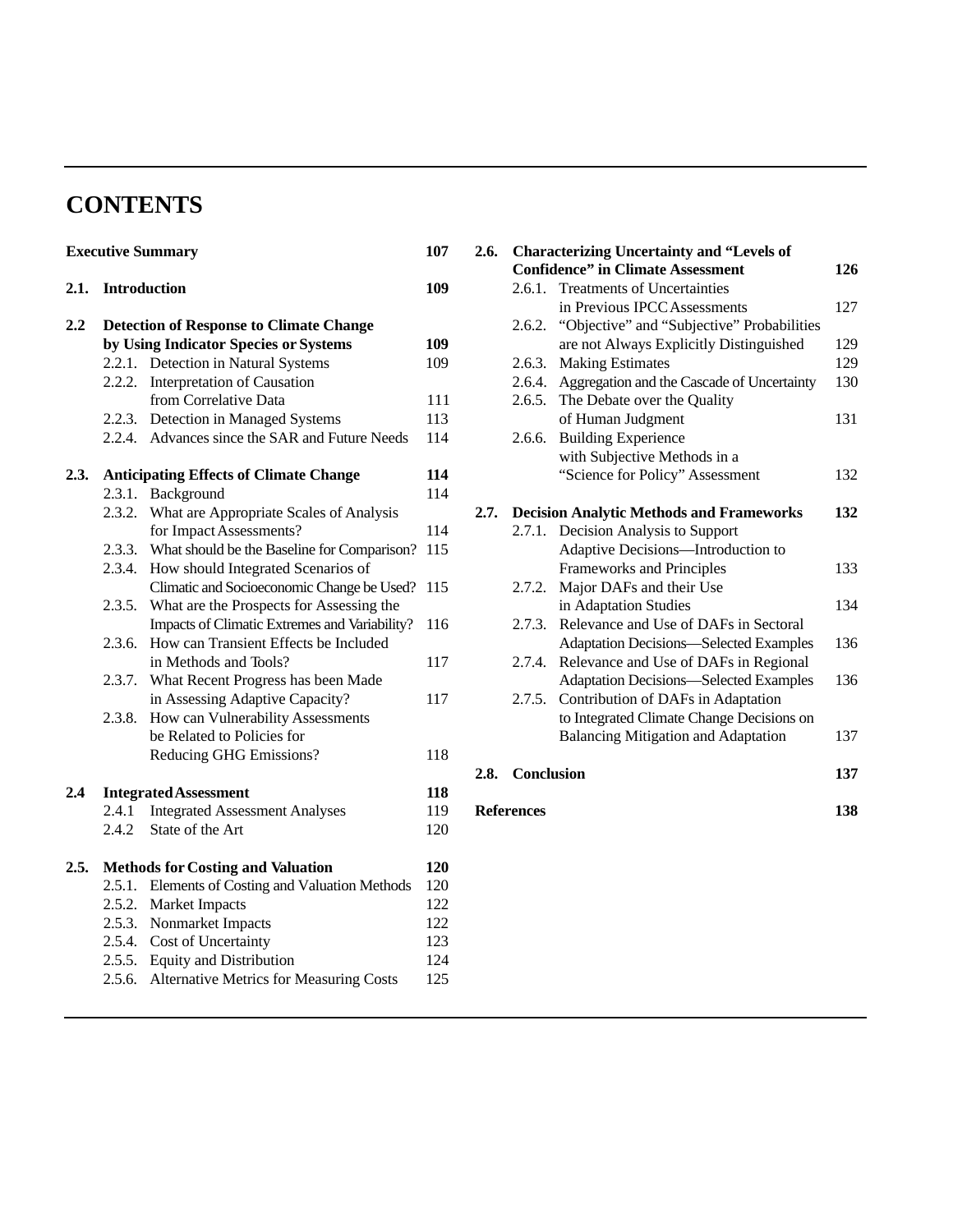## **EXECUTIVE SUMMARY**

The purpose of this chapter is to address several overarching methodological issues that transcend individual sectoral and regional concerns. In so doing, this chapter focuses on five related questions: How can current effects of climate change be detected? How can future effects of climate change be anticipated, estimated, and integrated? How can impacts and adaptations be valued and costed? How can uncertainties be expressed and characterized? What frameworks are available for decisionmaking? In addressing these questions, each section of Chapter 2 seeks to identify methodological developments since the Second Assessment Report (SAR) and to identify gaps and needs for further development of methods and tools.

## **Detection of Response to Climate Change by Using Indicator Species or Systems**

Assessment of the impacts on human and natural systems that already have occurred as a result of recent climate change is an important complement to model projections of future impacts. Such detection is impeded by multiple, often inter-correlated, nonclimatic forces that are concurrently affecting those systems. Attempts to overcome this problem have involved the use of indicator species to detect responses to climate change and to infer more general impacts of climate change on natural systems. An important component of the detection process is the search for systematic patterns of change across many studies that are consistent with expectations, based on observed or predicted changes in climate. Confidence in attribution of these observed changes to climate change increases as studies are replicated across diverse systems and geographic regions.

Since the SAR, approaches to analysing and synthesizing existing data sets from abiotic and biotic systems have been developed and applied to detection of present impacts of 20th-century climate change. Even though studies now number in the hundreds, some regions and systems are underrepresented. However, there is a substantial amount of existing data that could fill these gaps. Organized efforts are needed to identify, analyze, and synthesize those data sets.

#### **Anticipating the Effects of Climate Change**

A wide range of methods and tools are now used and available for studies of local, regional, and global impacts. Since the SAR, improvements have included greater emphasis on the use of process-oriented models and transient climate change scenarios, refined socioeconomic baselines, and higher resolution assessments. Country studies and regional assessments in every continent have tested models and tools in a variety of contexts. First-order impact models have been linked to global systems models. Adaptation has been included in many assessments, often for the first time.

Methodological gaps remain concerning scales, data, validation, and integration. Procedures for assessing regional and local vulnerability and long-term adaptation strategies require highresolution assessments, methodologies to link scales, and dynamic modeling that uses corresponding and new data sets. Validation at different scales often is lacking. Regional integration across sectors is required to place vulnerability in the context of local and regional development. Methods and tools to assess vulnerability to extreme events have improved but are constrained by low confidence in climate change scenarios and the sensitivity of impact models to major climatic anomalies. Understanding and integrating higher order economic effects and other human dimensions of global change are required. Adaptation models and vulnerability indices to prioritize adaptation options are at early stages of development in many fields. Methods to enable stakeholder participation in assessments need improvement.

#### **Integrated Assessment**

Integrated assessment is an interdisciplinary process that combines, interprets, and communicates knowledge from diverse scientific disciplines in an effort to investigate and understand causal relationships within and between complicated systems. Methodological approaches employed in such assessments include computer-aided modeling, scenario analyses, simulation gaming and participatory integrated assessment, and qualitative assessments that are based on existing experience and expertise.

Since the SAR, significant progress has been made in developing and applying these approaches to integrated assessment, globally and regionally. However, the emphasis in such integrated assessments, particularly in integrated modeling, has been on mitigation; few existing studies have focused on adaptation and/or determinants of adaptive capacity. Methods designed to include adaptation and adaptive capacity explicitly in specific applications need to be developed.

#### **Costing and Valuation**

Methods of economic costing and valuation rely on the notion of opportunity cost of resources used, degraded, or saved. Opportunity cost depends on whether the market is competitive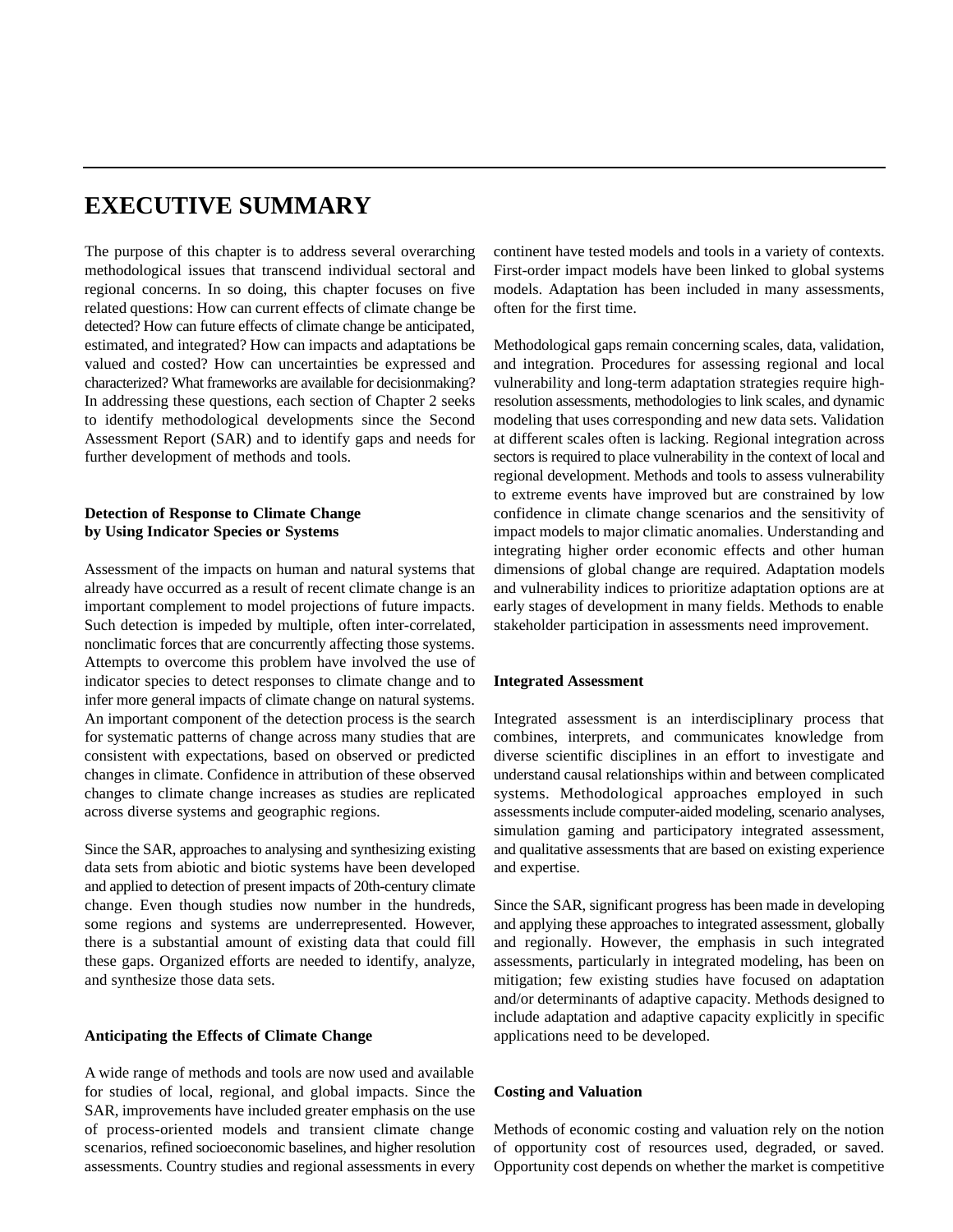or monopolistic and whether any externalities are present. It also depends on the rate at which future costs are discounted, which can vary across countries, over time, and over generations. The impact of uncertainty also can be valued if the probabilities of different possible outcomes are known. Public and nonmarket goods and services can be valued through willingness to pay for them or willingness to accept compensation for lack of them. Impacts on different groups, societies, nations, and species need to be assessed. Comparison of alternative distributions of welfare across individuals and groups within a country can be justified if they are made according to internally consistent norms. Comparisons across nations with different societal, ethical, and governmental structures cannot yet be made meaningfully.

No new fundamental developments in costing and valuation methodology have taken place since the SAR. Many new applications of existing methods to a widening range of climate change issues, however, have demonstrated the strengths and limitations of some of these methods. For example, many contingent valuation studies have raised questions about the reliability of such evaluations. Similarly, more attention is now paid to the limitations of methods that underlie efforts to reduce all impacts to one monetary value and/or to compare welfare across countries and cultures. Multi-objective assessments are preferred, but means by which their underlying metrics might more accurately reflect diverse social, political, economic, and cultural contexts need to be developed. In addition, methods for integrating across these multiple metrics are still missing from the methodological repertoire.

#### **Treatment of Uncertainties**

The Earth's linked climate and social-natural systems are very complex; thus, there are many unresolved uncertainties in nearly all aspects of the assessment of climatic impacts, vulnerabilities, and adaptation. Subjective judgments are inevitable in most estimates of such complex systems. Since the SAR, more

consistent treatment of uncertainties and assessment of biases in judgments have been attempted. Progress also has been made in developing methods for expressing confidence levels for estimates, outcomes, and conclusions, based on more consistent quantitative scales or consistently defined sets of terms to describe the state of the science. Notable attempts to provide "traceable accounts" of how disaggregated information has been incorporated into aggregated estimates have been made, but more work is needed. Greater attention to eliminating inconsistent use of confidence terms or including a full range of uncertainty for key results is still needed in future assessments. Whereas significant progress on issues of uncertainty has been achieved in the context of impacts and vulnerability, a major challenge now lies in addressing uncertainties associated with adaptability.

#### **Decision Analytic Frameworks**

Policymakers who are responsible for devising and implementing adaptive policies should be able to rely on results from one or more of a diverse set of decision analytical frameworks. Commonly used methods include cost-benefit and -effectiveness analyses, various types of decision analysis (including multi-objective studies), and participatory techniques such as policy exercises, but there are many other possible approaches. Among the large number of assessments of climate change impacts reviewed in this volume, only a small fraction include comprehensive and quantitative estimates of adaptation options and their costs, benefits, and uncertainty characteristics. This information is necessary for meaningful applications of any decision analytical method. Very few cases in which decision analytic frameworks have been used in evaluating adaptation options have been reported. Greater use of methods in support of adaptation decisions is needed to establish their efficacy and identify directions for necessary research in the context of vulnerability and adaptation to climate change.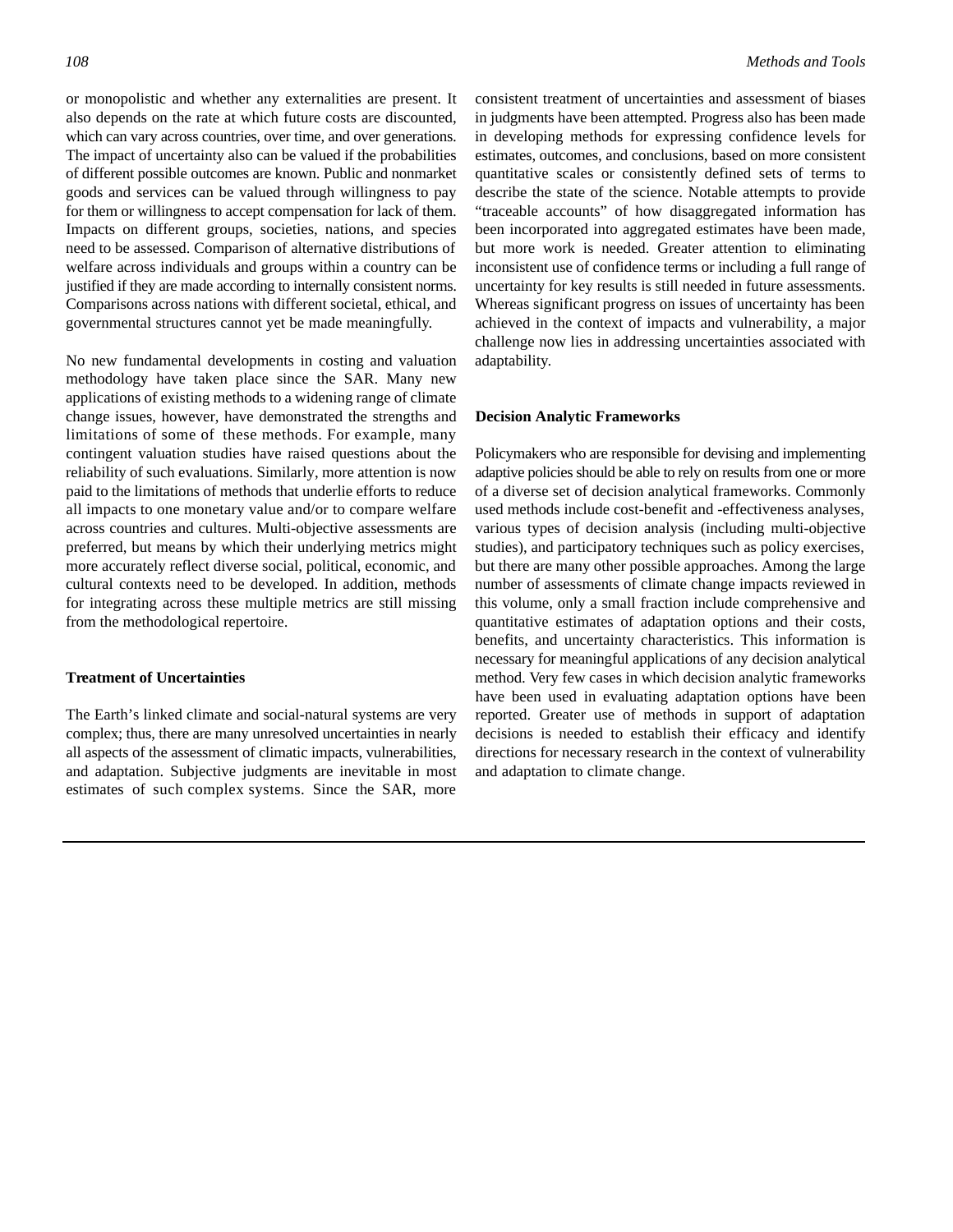## **2.1. Introduction**

In assessing impacts, vulnerability, and adaptation to climate change, a large array of methods and tools pertain to specific sectors, scales of analysis, and environmental and socioeconomic contexts. In this chapter, the term *methods* refers to the overall process of assessment, including tool selection and application; the term *tools* refers to the formulated means of assessment. It is not the intent of this chapter to comprehensively canvas this full array of methods and tools; clearly, such appraisal falls more properly within the purview of the individual chapters in this volume. The purpose of this chapter is to address several overarching methodological questions that transcend individual sectoral and regional concerns. In so doing, this chapter focuses on five related questions:

- *How can the current effects of climate change be detected?* Is climate change already having a discernible effect? One of the key methodological problems is how to unequivocally identify a climate change signal in indicators of change in biotic and abiotic systems. This problem is exemplified in Section 2.2 by focusing on biological indicators and methodological advances that have been made since the Second Assessment Report (SAR).
- *How can the future effects of climate change be anticipated, estimated, and integrated? Since the SAR,* an explosion of climate change vulnerability and adaptation studies has occurred around the world, stimulated in large part by the United Nations Framework Convention on Climate Change (UNFCCC) and its national reporting requirements, as well as the availability of international donor support to non-Annex I countries. Section 2.3 reflects on methodological developments and needs for such vulnerability and adaptation studies, and Section 2.4 focuses on methods for regional and cross-sectoral integration.
- *How can impacts and adaptations be valued and costed*? Ultimately, decisions to avoid or reduce the adverse effects of climate change (or enhance the benefits) require some means of appraisal (monetary or otherwise) of projected impacts and alternative adaptation options. Section 2.5 reviews various methods for valuing and costing, including issues of nonmarket effects, equity, integration, and uncertainty.
- *How can uncertainties be expressed and characterized*? From the science of climate change to assessments of its impacts, uncertainties compound, resulting in a "cascade of uncertainty" that perplexes decisionmaking. Section 2.6 canvasses the problems of, and methods for, incorporating uncertainty into policy-relevant assessments.
- *What frameworks are available for decisionmaking*? Once adaptations have been valued, the choice of adaptation requires methods of weighing and balancing options. Section 2.7 summarizes the main decision analytic frameworks (DAFs) that can be used in this context.

In addressing these questions, the following sections seek to furnish a brief description of the state of methods at hand, methodological developments that have occurred since the SAR, and needs and directions for applications and methods development for the future. Section 2.8 contains concluding remarks.

## **2.2. Detection of Response to Climate Change by Using Indicator Species or Systems**

Climate change may cause responses in many human and natural systems, influencing human health (disease outbreaks, heat/cold stress), agriculture (yield, pest outbreaks, crop timing), physical systems (glaciers, icepack, streamflow), and biological systems (distributions/abundances of species, timing of events). In intensely human-managed systems, the direct effects of climate change may be either buffered or so completely confounded with other factors that they become impossible to detect. Conversely, in systems with little human manipulation, the effects of climate change are most transparent. Systems for which we have a good process-based understanding of the effects of climate and weather events, and have had minimal human intervention, may act as indicators for the more general effects of climate change in systems and sectors where they are less readily studied.

#### *2.2.1. Detection in Natural Systems*

## *2.2.1.1. Predicted Physical Responses to Climatic Warming Trends*

The cryosphere is very sensitive to climate change because of its proximity to melting. Consequently, the size, extent, and position of margins of various elements of the cryosphere (sea ice, river and lake ice, snow cover, glaciers, ice cores, permafrost) are frequently used to indicate past climates and can serve as indicators of current climate change (Bradley and Jones, 1992; Fitzharris, 1996; Everett and Fitzharris, 1998). In particular, former glacier extent is indicative of past glacials and the Little Ice Age. At high latitudes and high altitudes, ice cores have provided high-resolution annual (and, in some cases, seasonal) records of past precipitation, temperatures, and atmospheric composition. These records stretch back for many hundreds of years, well before the instrumental period, so they have proven to be very valuable in documenting past climates. Borehole measurements provide data on permafrost warming. Later freezeup and earlier breakup of river and lake ice is measurable at high latitudes.

Interpretation of climate change resulting from changes in the cryosphere is seldom simple. For example, in the case of glaciers, glacier dynamics and extent are influenced by numerous factors other than climate. Different response times are observed for the same climate forcing, so some glaciers can be in retreat while others are advancing. Changes in glacier size can be caused by changes in temperature or in precipitation—or even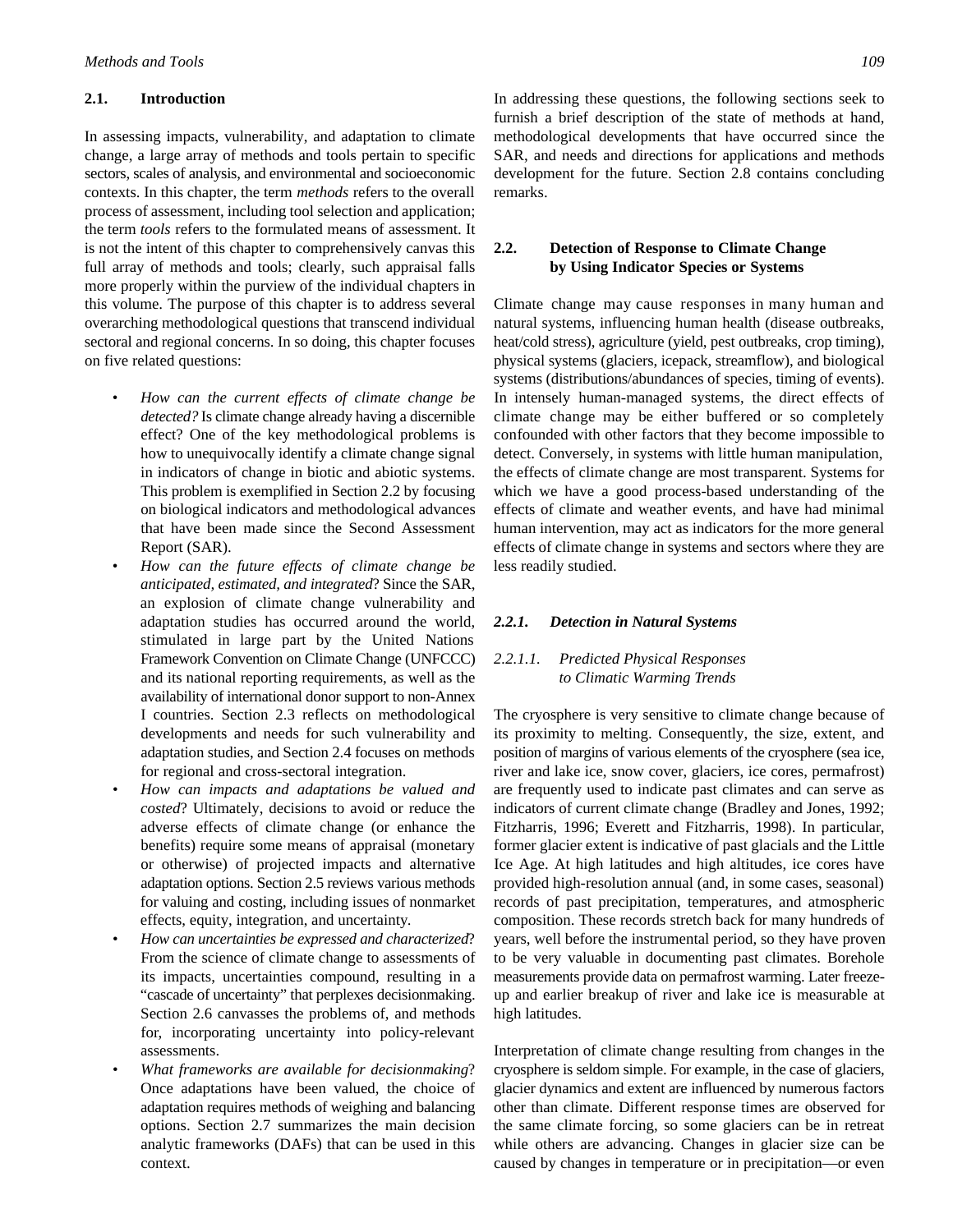a nonlinear combination of both. Similarly, changes in sea ice can be a result of changes in ice dynamics (winds, currents) as much as thermodynamics (temperature). Thus, attribution of the exact nature of climate change from changes in the cryosphere is quite complicated.

With many measures of the cryosphere, there frequently is large interannual variability. This makes determination of possible anthropogenic climate trends difficult to distinguish from the natural noise of the data. Another problem is that high-resolution records usually are not available, except from polar or high-altitude ice cores. Changes in the extent of sea ice and seasonal snow are best observed with satellites, but such records are relatively short (from about 1970), so long-term climate change is difficult to distinguish from short-term, natural variability. The first records of cryospheric extent and changes often come from documentary sources such as old diaries, logbooks of ships, company records, and chronicles (Bradley and Jones, 1992). Although these sources are fraught with difficulty of interpretation, they clearly demonstrate climate changes such as the medieval warm period and the Little Ice Age (see Section 5.7, Chapter 16, and Section 19.2).

## *2.2.1.2. Predicted Biological Responses to Climatic Warming Trends*

All organisms are influenced by climate and weather events. Physiological and ecological thresholds shape species distributions (i.e., where species can survive and reproduce) and the timing of their life cycles (i.e., periods of growth, reproduction, and dormancy) (Uvarov, 1931; MacArthur, 1972; Precht *et al*., 1973; Weiser, 1973; Brown *et al*., 1996; Hoffman and Parsons, 1997; Saether, 1997) In the face of a local environmental change, such as a systematic change in the climate, wild species have three possible responses:

- Change geographical distribution to track environmental changes
- Remain in the same place but change to match the new environment, through either a plastic or genetic response [ a plastic response is a reversible change within an individual, such as a shift in phenology (timing of growth, budburst, breeding, etc.); a genetic response is an evolutionary change within a population over several generations, such as an increase in the proportion of heat-tolerant individuals]
- Extinction.

In many individual studies, careful experimental design or direct tests of other possible driving factors make attribution of response to climate change possible with medium to high confidence. These studies address three questions (see Sections 5.4 and 19.2):

Are changes observed in natural systems during the 20th century in accord with predictions from known effects of climate and from bioclimatic theory?

- Given that species, communities, and ecosystems are responding to a complex function of factors, do statistical analyses identify climatic components that statistically explain most of the observed change?
- If so, how can these results guide future predictive models of biotic response to climate change?

Studies of responses to past large-scale climatic changes during the Pleistocene ice ages and the early Holocene provide a good basis for predicting biotic responses to current climate change. Overwhelmingly, the most common response was for a species to track the climatic change such that it maintained, more or less, a species-specific climatic envelope in which it lived or bred. Typically, a species' range or migratory destination shifted several hundreds of kilometers with each 1°C change in mean annual temperature, moving poleward and upward in altitude during warming trends (Barnosky, 1986; Woodward, 1987; Goodfriend and Mitterer, 1988; Davis and Zabinski, 1992; Graham, 1992; Baroni and Orombelli, 1994; Coope, 1995; Ashworth, 1996; Brandon-Jones, 1996). Extinctions of entire species, as well as observable evolutionary shifts, were rare. Phenological shifts may have occurred but cannot be detected with Pleistocene data.

For very mobile or migratory animals—such as many birds, large mammals, pelagic fish, and some insects—shifts of species range occur when individuals move or migration destinations change. Thus, these movements actually track yearly climatic fluctuations. In contrast, most wild species, especially plants, are sedentary, living their lives in a single spot because they have limited mobility or because they lack behavioral mechanisms that would cause them to disperse from their site of birth. Rather than occurring by individual movements, range changes in sedentary species operate by the much slower process of population extinctions and colonizations. Intertidal organisms represent a mix of these two extremes: Adults frequently are completely sedentary, but many species have free-floating planktonic larvae. The dispersal of this early life-history phase is heavily governed by ocean currents. As a result, changes in distribution are driven by a combination of changes in strength and pathways of currents as well as general changes in sea temperature.

### *2.2.1.3. Bioclimatic Models*

A variety of modeling techniques have been used to determine the strength of association between suites of biotic and abiotic variables and species distributions. These associations can then be used to predict responses to environmental change, including climatic change. Bioclimatic models encompass a wide range of complexity. The simplest model is described as a "climate envelope." It is designed to describe static associations between a species' distribution and a single set of climatic variables (Grinnell, 1924, 1928). Modern statistical analyses and improved computer power have facilitated determination of complex suites of climatic and nonclimatic variables that correlate with the range boundaries for a given species (e.g.,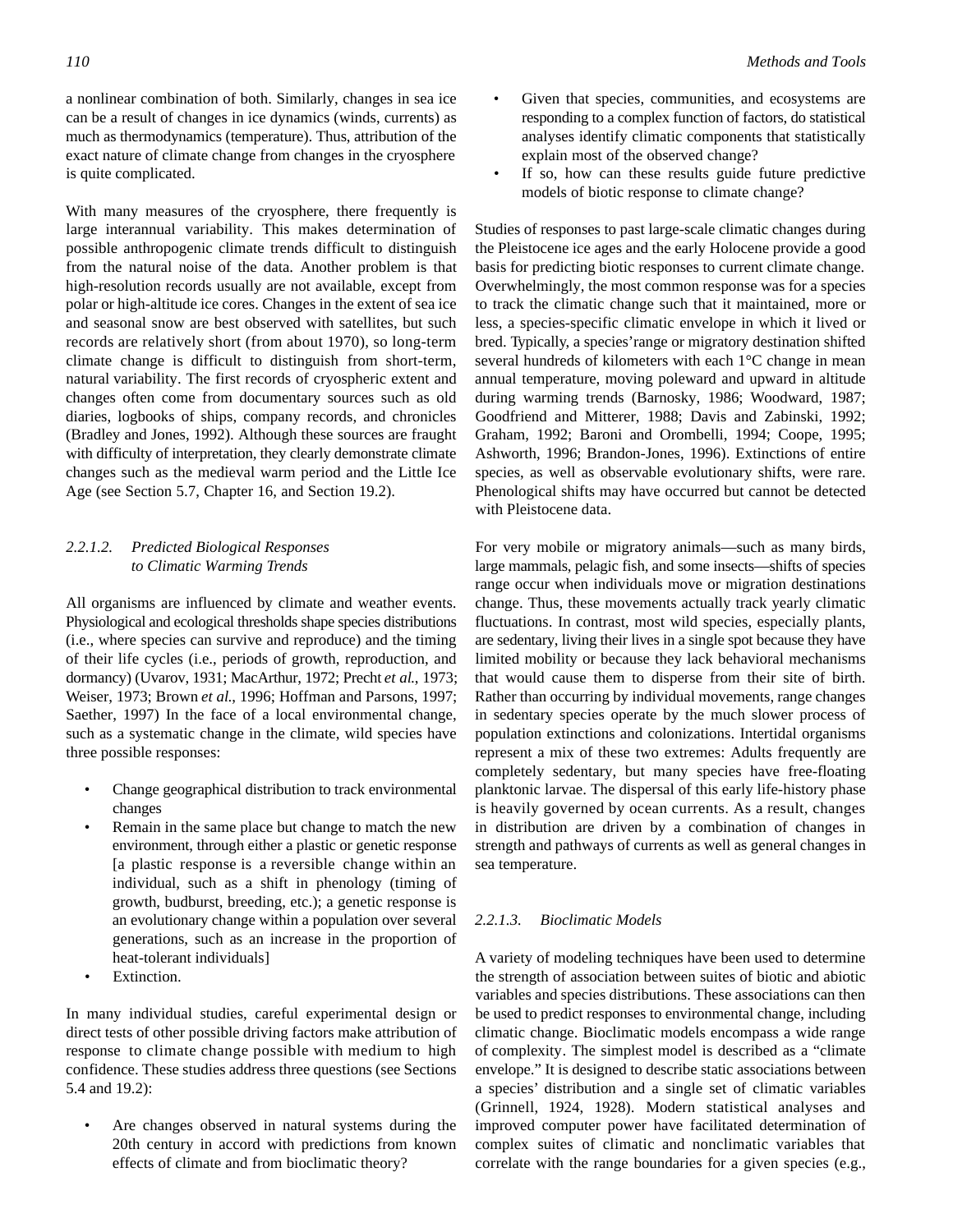software such as BIOCLIM and GARP) (Stockwell and Noble, 1991). These models incorporate biological realism, such as local adaptation and differences in the nature of range limitations at different edges. Modern biogeographic models have demonstrated a high level of predictive power in cross-validation tests (Peterson and Cohoon, 1999).

#### *2.2.1.4. Strengths and Limitations of Data*

In assessing the strengths of studies as indicators of response to climate change, it is helpful to consider where they lie along axes of time, space, and replication (numbers of populations, numbers of species, etc.). To assess changes in species distributions, data over large geographic areas are important, especially for areas that represent the boundaries of a species' range or migratory destination. To assess trends through time, frequent (yearly is ideal) observations over many decades are most informative. And to assess the generality of the result, good replication is necessary, with many populations/census sites per species to indicate distributional changes within species or many species per community to indicate community shifts.

#### *2.2.1.5. Data and Response Types*

Ranges of migratory or mobile species can be very sensitive to climate when individuals show an immediate response in their migratory destinations. As with climatic data itself, one then needs long time series to distinguish year-to-year variation (noise) from long-term trends. Distributions of sedentary species have an inherent lag time stemming from limited dispersal abilities. Neither the numbers of populations nor the geographic location of the range limit may fluctuate strongly between adjacent years, and detectable shifts in species ranges may take decades or even centuries. In such cases, data often are not continuous through time, although data for a single year can be taken as representative of the state of the species during the surrounding multi-year period.

In addition to these shifts in species distributions, a suite of more subtle "plastic" responses allow organisms to adjust seasonally to natural variations of climate. Phenological changes—that is, shifts in the timing of events—can be assessed. These events include dates of budburst, flowering, seed set, fruit ripening, hibernation, breeding, and migration (Yoshino and Ono, 1996; Bradley *et al*., 1999; Menzel and Fabian, 1999). Changes in phenologies can be detected in a wide variety of organisms, but this requires studies conducted over several years, in which weekly or daily observations should be made before and during the target event (e.g., flowering). Remote-sensing data have the advantage that they can be analyzed for such effects years after the events, but they are limited to very general, communitywide questions such as dates when the ground begins to turn "green" from spring growth. They indicate trends only for the past 30 years because satellites with suitable detection equipment have been in place only since the early 1970s (Myneni *et al.,* 1997). There are very long-term records (i.e., centuries) in a

few unusual cases (Lauscher, 1978; Hameed, 1994; Sparks and Carey, 1995), but most monitoring data also are in the realm of the past 30 years (see Sections 5.4 and 19.2).

A different type of rapid response—probably nongenetic—is exemplified by changes in body size of small mammals and lizards (Sullivan and Best, 1997; Smith *et al*., 1998). Body size becomes smaller with general warming and larger with either cooling or increased variability of climate. This source of information has been studied with reference to historical climate (Morgan *et al*., 1995; Hadly, 1997; Badgley, 1998); it has been unexplored with respect to current trends and should be given greater attention.

Attribution of an observed biological trend to effects of climate change rests on several grounds (Easterling *et al*., 2000; Parmesan *et al*., 2000), namely:

- Known fundamental mechanistic links between thermal/ precipitation tolerances and species in the studies
- A large body of theory that links known regional climate changes to observed biotic changes
- Direct observations of climate effects in some studies.

#### *2.2.2. Interpretation of Causation from Correlative Data*

#### *2.2.2.1. Lines of Evidence*

Attribution of observed changes in natural systems to the effects of climate change is analogous to attribution of anthropogenic greenhouse gases (GHGs) as causal factors of recent climate trends. Within the climate realm, the lines of evidence are as follows:

- 1) Knowledge of fundamental processes of atmospheric forcing by different gases and radiative features
- 2) Geological evidence that shows changes in particular atmospheric gases associated with changes in global climate
- 3) General circulation models (GCMs) that accurately "predict" climatic trends of the 20th century, based on fundamental principles of atmospheric forcing
- 4) Analyses of global mean temperature and precipitation records that indicate large variances within and among station data as a result of genuine climate variance, as well as errors and biases resulting from instrument change, location changes, or local urbanization. There are large differences in the length of records because stations have been added over the century. Total record length may vary widely. This necessitates large-scale analyses that average the effects over many hundreds or thousands of stations so that the true climate signal can emerge.

Analogs in the biological realm are as follows:

1) Knowledge of fundamental responses of organisms to climate and extreme events. This knowledge is based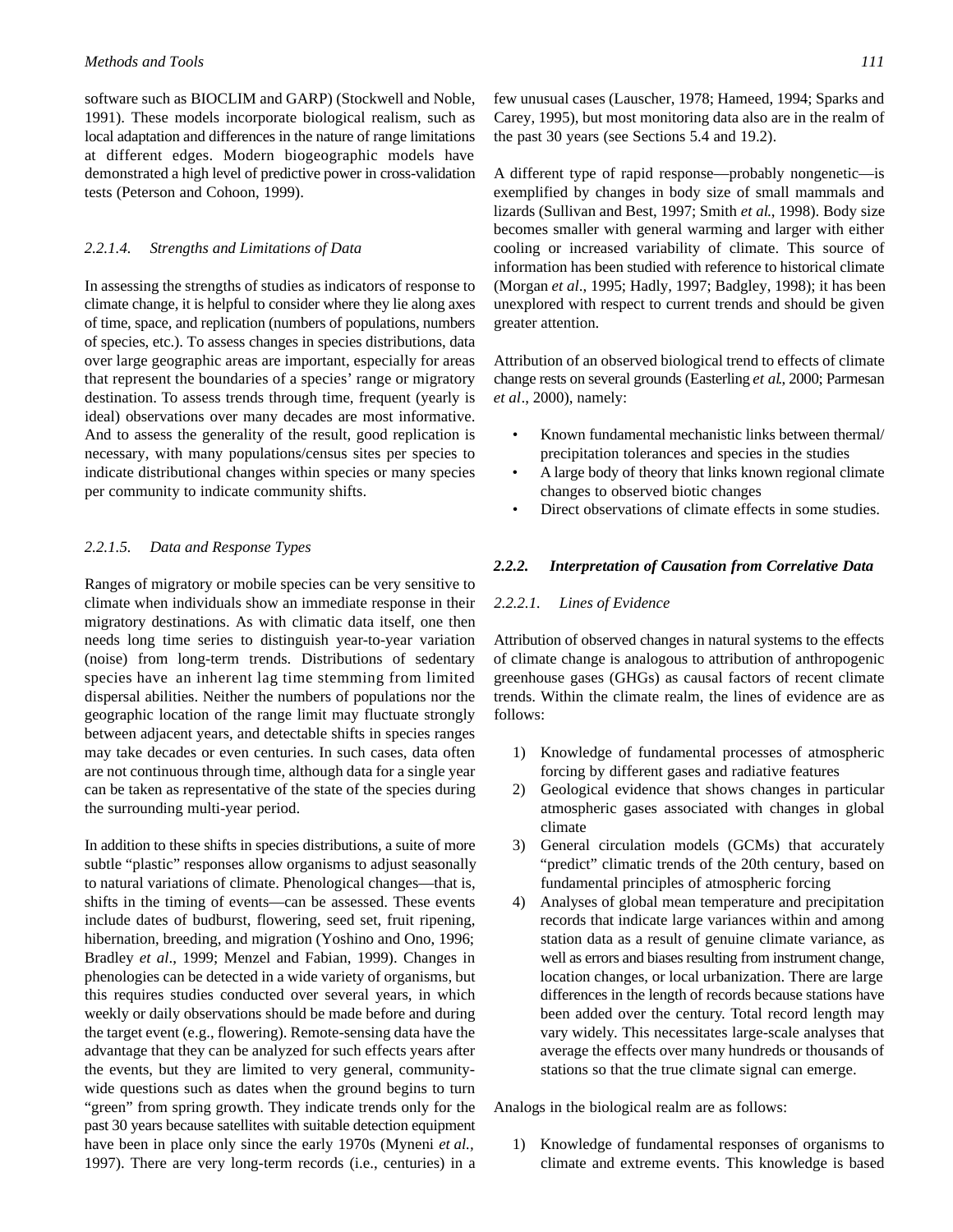on experimental work in the laboratory on physiological thresholds and metabolic costs of different thermal/ water regimes, as well as experimental work in the field on ecological thresholds and fitness costs of different temperature/water treatments. In addition to these controlled, manipulated experiments, there are onsite observations of individuals and populations before and after particular weather events (e.g., documentation of population evolution of body size in birds caused by a single winter storm or a single extreme drought, or population extinctions of butterflies caused by a single midseason freeze or a single extreme drought year). The biological community generally accepts the assertion that climate is a major influence on the abundances and distributions of species.

- 2) Geological evidence that shows changes in global mean temperature associated with changes in the distributions of species. Species' ranges typically shifted toward the poles by about 400–2,000 km between glacial and interglacial periods (change of 4°C).
- 3) Ecological and biogeographic theory and models that accurately "predict" current distributions of species, based on fundamental principles of climatic tolerances.
- 4) Analyses of biological records starting from the 1700s, when the first researchers began to systematically record the timing of biological events and the locations of species. There are some variances within and among the historical records for any given species or locality as a result of genuine variance of the biological trait as well as small errors resulting from changes in the recorder, methods of recording, local urbanization, and other landscape changes. There are large differences in the length of records because interest in taking such records gradually has increased over the centuries. Total record length may vary from 300 to <10 years. This necessitates large-scale syntheses that assess the effects over many hundreds of species or studies so that any true global climate signal can emerge.

#### *2.2.2.2. Complex Systems and Responses*

Interpretation of changes in marine organisms is difficult because of the strong influence of oceanic currents on dispersal and local temperatures. As the links between ocean currents and atmospheric conditions become better understood, linking changes in marine biota to climate change will become easier.

Tree rings provide long series of yearly data spanning centuries, and data are easily replicated across taxa and geographic regions. The width of an annual ring indicates growth for that year, but growth is affected by disease, herbivory, acidification, mitrification, and atmospheric conditions [carbon dioxide  $(CO<sub>2</sub>)$ , ozone  $(O_3)$ , ultraviolet (UV) radiation], as well as by yearly climate (Bartholomay et al., 1997; Jacoby and D'Arrigo, 1997; Briffa *et al.,* 1998). Correlative studies can be conducted to assess the relative impacts of different climatic variables on tree rings by focusing on the 20th century, for which independent

climate data exist. If the correlations are strong, one can then attempt to reconstruct past climates (prior to the existence of climate stations) from the derived relationship. One cannot distinguish the primary cause of changes in ring width in any single case (Vogel *et al.,* 1996; Brooks *et al.,* 1998). However, because excellent geographic replication is possible, these complex causal factors can be statistically reduced to those with very large-scale effects; general global climatic conditions are one of the few factors that could simultaneously affect very distant organisms (Feng and Epstein, 1996; Tessier *et al.,* 1997; Briffa *et al.,*1998).

Finally, an evolutionary response (a genetic change in a population/ species) is possible (Berthold and Helbig, 1992; Rodríguez-Trelles *et al.,* 1996, 1998a). Modern molecular techniques make it possible to sequence DNA from small samples taken from museum specimens, which could then be compared to the DNA of current populations. Unfortunately, for most species, scientists do not yet know which genes are associated with climatic adaptations, so this method cannot provide useful data for more than a handful of species that have been intensively studied genetically (Rodríguez-Trelles *et al*., 1996; Rodríguez-Trelles and Rodriguez*,* 1998).

#### *2.2.2.3. Methodological Considerations*

Studies that relate observed changes in natural biota to climatic changes are necessarily correlational. It is not possible to address this question through a standard experimental approach, so direct cause-and-effect relationships cannot be established. However, the level of uncertainty can be reduced until it is highly unlikely that any force other than climate change could be the cause of the observed biotic changes. Studies can reduce uncertainty in three ways:

- Maximize statistical power
- Design to control for major confounding factors
- For confounding factors that remain, directly analyze whether they could explain the biotic changes and, if so, quantify the strength of that relationship.

Statistical power is gained by using:

- Large sample sizes (numbers of populations/numbers) of species)
- Data gathered over a large region
- Studies conducted over multiple regions
- Studies conducted on multiple taxa (different families, orders, phyla, etc.)
- Selecting populations or species without *a priori* knowledge of changes to minimize sample bias
- Data gathered over a long time period such that bidirectional responses to opposite climatic trends may be detected.

Confounding factors can be addressed in a correlational study. Biologists know that many nonclimatic anthropogenic forces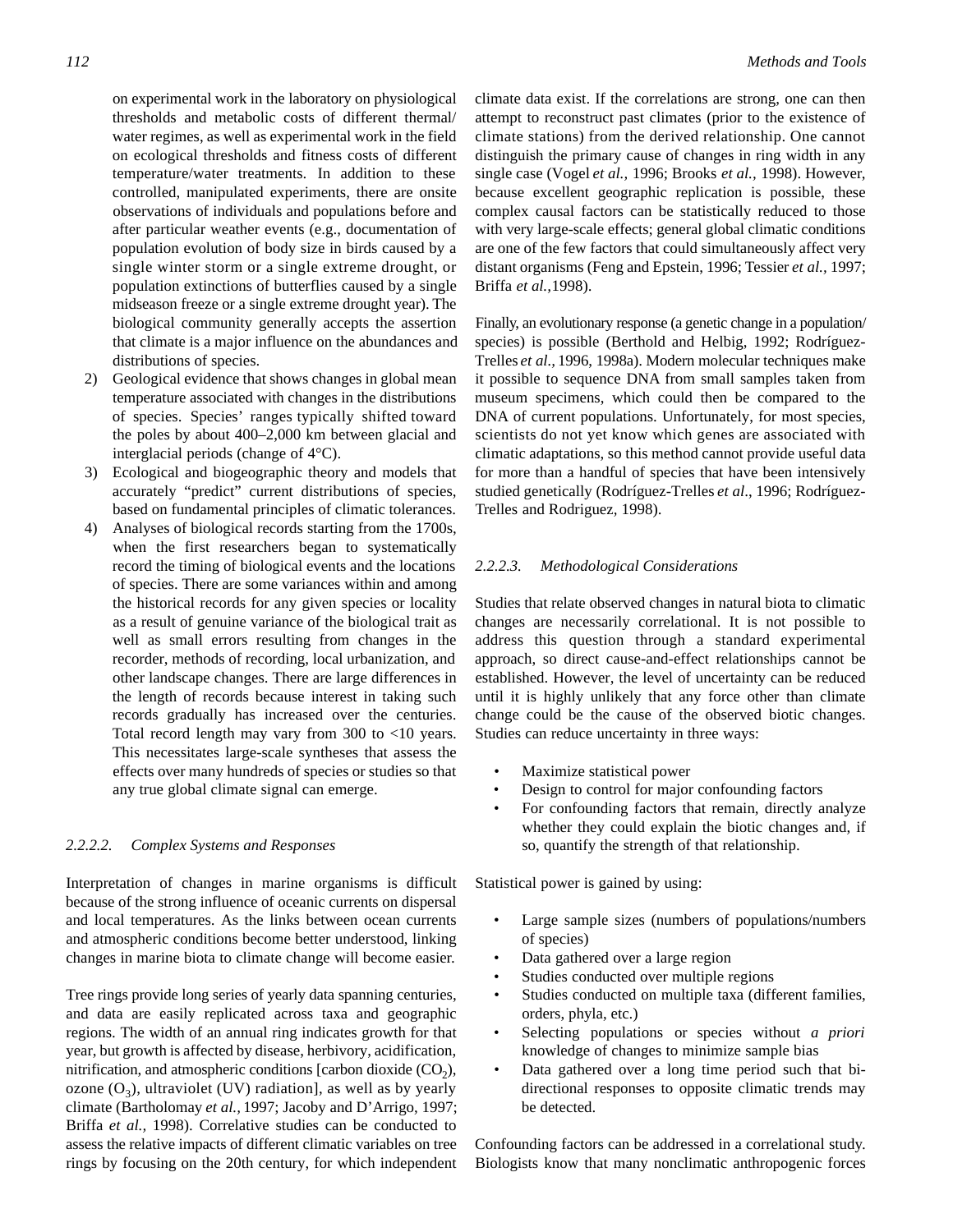affect population dynamics, community stability, and species distributions. These forces fall largely under the main headings of land-use change, hydrological changes, pollution, and invasive species. The term "land-use change" comprises a suite of human interventions that eliminate or degrade natural habitats, leading to loss of species that are dependent on those habitats. Habitat loss can be overt destruction, as occurs with urbanization, conversion to agriculture, or clear-cut logging. Habitat degradation is more subtle; it usually results from changes in land management, such as changes in grazing intensity/timing, changes in fire intensity/frequency, or changes in forestry practices (coppicing, logging methods, reforestation strategies), as well as irrigation dams and associated flood control. Loss of habitat by either means not only causes extinctions at that site but endangers surrounding good habitat patches by increased fragmentation. As good habitat patches become smaller and more isolated from other good patches, the populations on those patches are more likely to become permanently extinct.

The main airborne pollutants that are likely to affect distributions and compositions of natural biotic systems are sulfates, which lead to acid rain; nitrates, which fertilize the soil; and  $CO<sub>2</sub>$ , which affects basic plant physiology (particularly the carbon/ nitrogen ratio). Urban areas, in addition to having locally high amounts of sulfates and nitrates, are artificial sources of heat. Aquatic and coastal marine systems suffer from runoff of fertilizers and pesticides from agricultural areas and improperly treated sewage, as well as fragmentation from dams and degradation resulting from trawling, dredging, and silting.

These confounding factors cannot be completely eliminated, but their influences can be minimized by (Parmesan, 1996, 2001; Parmesan *et al*., 1999):

- Conducting studies away from large urban or agricultural areas
- Conducting studies in large natural areas (e.g., northern Canada, Alaska, areas in Australia)
- Choosing individual sites in preserved areas (national parks/preserves, field stations)
- Eliminating from consideration extreme habitat specialists or species known to be very sensitive to slight human modifications of the landscape.

If a particular confounding factor cannot be greatly minimized, it should be measured and analyzed alongside climatic variables to assess their relative effects.

Ideal target species, communities, or systems in which to look for biotic responses to climate change meet the following criteria (DeGroot *et al*., 1995; Parmesan, 2001):

• Basic research has led to a process-based understanding of underlying mechanisms by which climate affects the organism or community. This knowledge may come from experimental laboratory or field studies of behavior and physiology or from correlational studies between field observations climatic data.

- The target is relatively insensitive to other anthropogenic influences, so the effects of possible confounding factors are minimized.
- Short (decadal) or no lag time is expected between climate change and response [e.g., tree distributional responses may have a lag time of centuries, so they may not be ideal for looking for distributional changes over recent decades (Lavoie and Payette, 1996)].
- There are good historical records, either from being a model system in basic research or by having a history of amateur collecting.
- Current data are available (from monitoring schemes, long-term research) or are easy to gather.

Use of indicator species or communities is crucial for defining the level of climate change that is important to natural systems and for giving baseline data on impacts. However, caution is advisable when extending these results to predictive scenarios because the indicators often are chosen specifically to pinpoint simple responses to climate change. Thus, these studies purposefully minimize known complexities of multiple interacting factors, such as:

- The direct effects of  $CO<sub>2</sub>$  on plants may vary with temperature.
- The outcome of competitive interactions between species is different under different thermal regimes (Davis *et al.*, 1998), and, conversely, competitive environment can affect sensitivity and response to particular climatic variables (Cescatti and Piutti, 1998).
- Different species have different lag times for response, which inevitably will cause the breakup of traditional communities (Davis and Zabinski, 1992; Overpeck *et al*., 1992; Root and Schneider, 1995).
- The ability of wild plant and animal life to respond to climate change through movement is likely to be hindered by human-driven habitat fragmentation; those with lowest dispersal will be most affected (Hanski, 1999).

#### *2.2.3. Detection in Managed Systems*

#### *2.2.3.1. Human Health*

Because many wild organisms serve as vectors for human diseases, and these diseases are very well documented historically (with records going back hundreds of years), one might think of using the distribution and intensity of disease occurrence as an indicator of shifts in wild vector distributions or altered dynamics of pathogen transmission. Many disease vectors are known to be strongly influenced by climate (e.g., the anopheline mosquitoes that carry malaria).

The problem with using disease records is that the presence of the vector is necessary but not sufficient to cause disease transmission. Socioeconomic factors—such as sanitation systems, vaccination programs, nutritional conditions, and so forth—largely determine whether the presence of the disease in wild vectors actually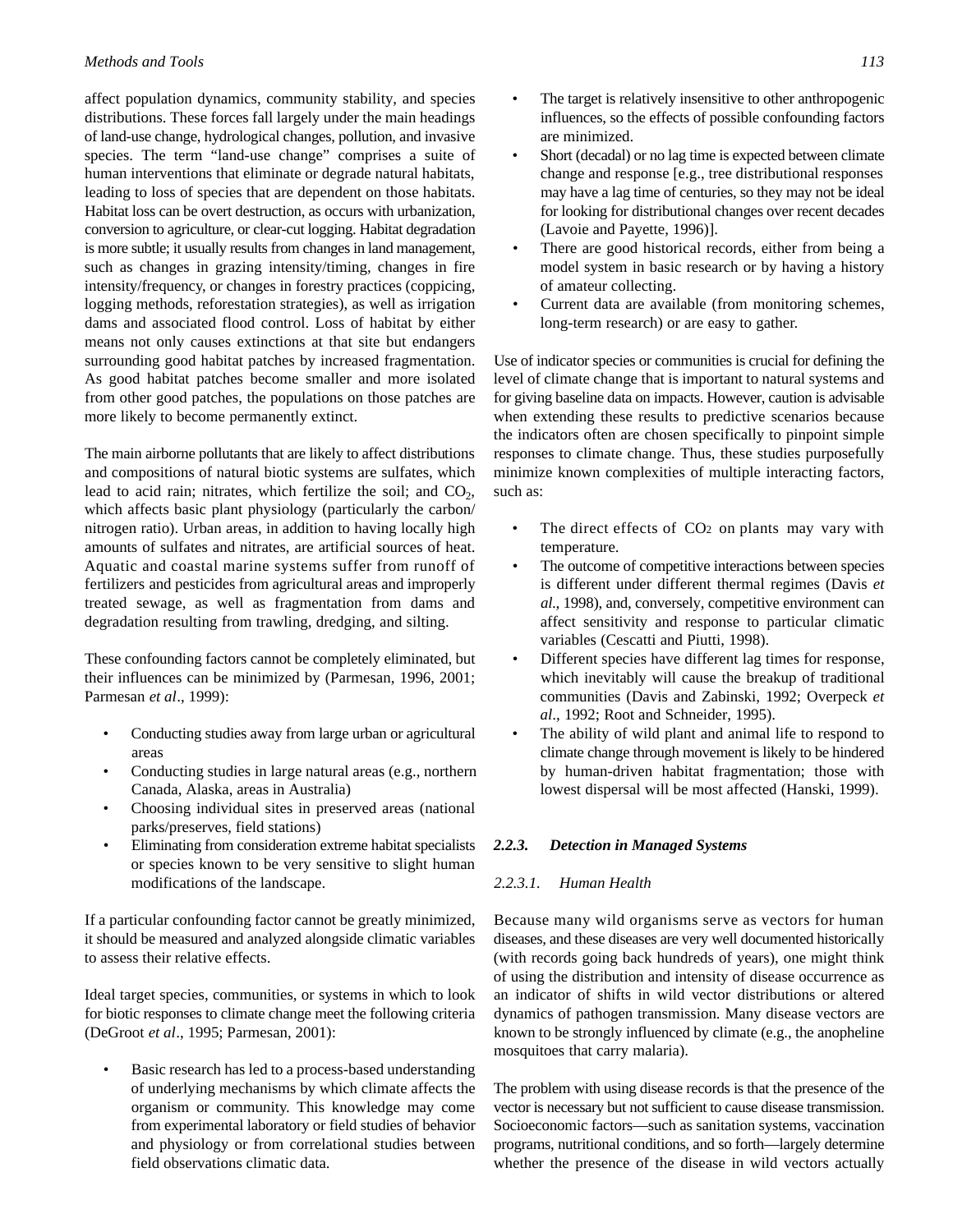leads to outbreaks of disease in nearby human populations. In fact, transmission and virulence of disease are themselves directly affected by climate. Thus, although disease is a potentially important component of climate change impacts, it is not a useful indicator of the direct effects of climate change (see Chapter 9 and Section 19.2).

## *2.2.3.2. Agriculture*

Crop plants, like plants in general, are more strongly affected by the direct effects of increased atmospheric  $CO_2$  than are animals. Increased  $CO<sub>2</sub>$  alters the physical structures and the carbon/nitrogen balance in plants—which in turn alters the plant's growth rate, yield, susceptibility to pest attack, and susceptibility to water stress. These effects interact with the effects of climate change itself in complex ways. In addition, the effects of climate change are buffered in agricultural systems as farming methods are altered to adjust to current climate conditions (e.g., irrigation practices, crop varieties used) (see Sections 5.3 and 19.2). A few selected attributes and systems may be possible indicators of climate change effects. Possible traits are leafing dates of grapevines in orchard with old stock, and planting dates of yearly crops in areas that have not changed seed variety over a given length of time.

### *2.2.4. Advances since the SAR and Future Needs*

Since the SAR, methods have been developed and applied to the detection of present impacts of 20th-century climate change on abiotic and biotic systems*.* Assessment of impacts on human and natural systems that already have occurred as a result of recent climate change is an important complement to model projections of future impacts. How can such effects be detected? Such detection is impeded by multiple, often intercorrelated, nonclimatic forces that concurrently affect those systems. Attempts to overcome this problem have involved the use of indicator species to detect responses to climate change and infer more general impacts of climate change on natural systems. An important component of this detection process is the search for systematic patterns of change across many studies that are consistent with expectations on the basis of observed or predicted changes in climate. Confidence in attribution of these observed changes to climate change increases as studies are replicated across diverse systems and geographic regions. Even though studies now number in the hundreds, some regions and systems are underrepresented. However, there is a substantial amount of existing data that could fill these gaps. Organized efforts are needed to identify, analyze, and synthesize those data sets.

## **2.3. Anticipated Effects of Climate Change**

### *2.3.1. Background*

This section outlines recent developments of methods and tools that are used to anticipate the effects of climate change—the broad approaches to climate change impact and vulnerability assessment. It considers future research and development needs, particularly to facilitate more informed policy decisions.

Based on interviews with experts and reviews of impacts methodologies, seven questions frame recent progress and needs for impacts methods and tools:

- 1) What are the appropriate scales of analysis for impact assessments?
- 2) What should be the baselines for comparison?
- 3) How should integrated scenarios of climatic and socioeconomic change be used?
- 4 ) What are the prospects for assessing the impacts of climatic extremes and variability?
- 5) How can transient effects be included in methods and tools?
- 6) What is the recent progress in methods for assessing adaptive capacity?
- 7 ) How can vulnerability be related to policies for reducing GHG emissions?

Conclusions are provided in the following subsections; the succeeding subsections provide further insight.

## *2.3.2. What are the Appropriate Scales of Analysis for Impact Assessments?*

Climate change impact assessments must begin with decisions about the scope and scale of the assessment: What are the main policy issues? What and who are exposed to climate change impacts? What is the appropriate scale—time frame, geographical extent, and resolution? Considerable progress has been achieved since the SAR in raising such framing questions at the outset of an assessment cycle, often in conjunction with representative stakeholders (see Carter *et al*., 1994; Downing *et al*., 2000).

Methods for identifying policy issues include checklists and inventories, document analysis, surveys and interviews, and simulations. The process of determining the scope of assessment should be iterative. The project design should specify what and who is exposed to climate change impacts—economic sectors, firms, or individuals. Evaluation of adaptation strategies should be cognizant of actors involved in making decisions or suffering consequences.

The choice of temporal scales, regional extent, and resolution should be related to the focus of the assessment. Often, more than one scale is required, under methods such as strategic scale cycling (Root and Schneider, 1995) or multi-level modeling (e.g., Easterling *et al*., 1998). Linkage to global assessments may be necessary to understand the policy and economic context (e.g., Darwin *et al*., 1995).

The most common set of methods and tools remains various forms of dynamic simulation modeling, such as crop-climate models or global vegetation dynamic models. A major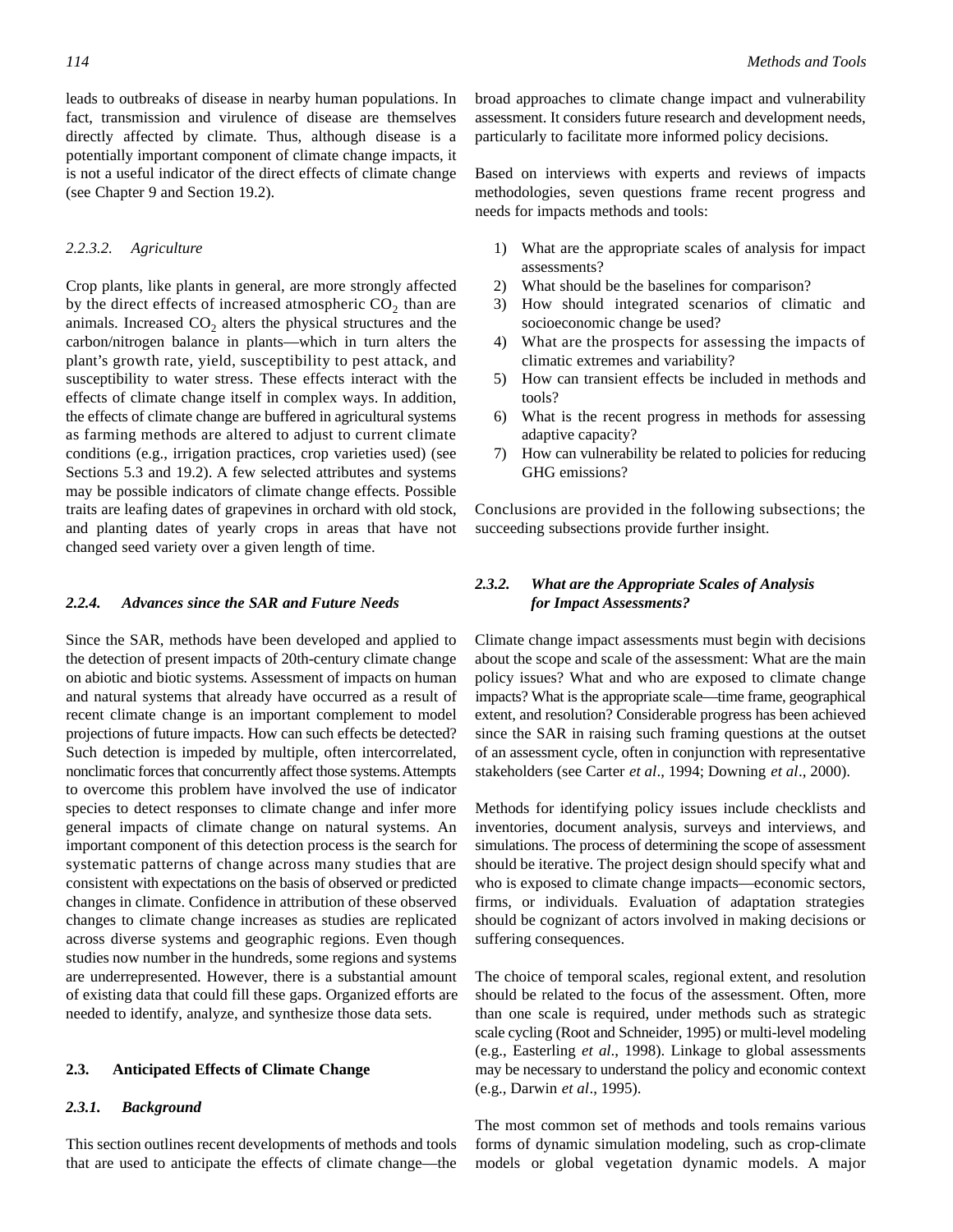improvement in impact modeling has been applicaton of process-oriented models, often with geographically explicit representations, instead of models that are based on correlations of climatic limits. Data for running and validating models is a recurrent issue. Intermodel comparisons have been undertaken in some areas (e.g., Mearns *et al*., 1999), but much remains to be done.

Climate change is likely to have multiple impacts across sectors and synergistic effects with other socioeconomic and environmental stresses, such as desertification, water scarcity, and economic restructuring. Most studies (especially as reported in the SAR) have focused on single-sector impacts. Relatively few studies have attempted to integrate regionally or even identified segments of the population that are most at risk from climate change.

Vulnerability assessment may be one way of integrating the various stresses on populations and regions arising from climate change (see Briguglio, 1995; Clark *et al.,* 1998; Huq *et al.,* 1999; Kaly *et al.,* 1999; Mimura *et al*., 2000; Downing *et al*., 2001). There are some areas in which formal methods for vulnerability assessment have been well developed (e.g., famine monitoring and food security, human health) and applied to climate change. However, methods and tools for evaluating vulnerability are in formative stages of development.

Further development of methods and tools for vulnerability assessment appears warranted, especially for the human dimensions of vulnerability, integration of biophysical and socioeconomic impacts, and comparison of regional vulnerability. Conceptual models and applications of the evolution of vulnerability on the time scale of climate change are required. Formal methods of choosing indicators and combining them into meaningful composite indices must be tested. Combining qualitative insight and quantitative information is difficult but essential to full assessments. Finally, improved methods and tools should facilitate comparison of vulnerability profiles between at-risk regions and populations and highlight potential reductions in vulnerability, through policy measures or the beneficial effects of climate change.

#### *2.3.3. What should be the Baseline for Comparison?*

Climate change impacts generally are agreed to be the difference between conditions with and without climate change. However, there is controversy among researchers about how to set the baseline for estimating impacts (or evaluating adaptation).

Most studies apply scenarios of future climate change but estimate impacts on the basis of *current* environmental and socioeconomic baselines. Although this approach is expedient and provides information about the sensitivity of current systems, it skirts the issue of evolving sensitivity to climatic variations (Parry and Carter, 1998). Even without climate change, the environment and societal baselines will change because of ongoing socioeconomic development and, with climate change,

because of system responses and autonomous adaptation (e.g., as described for Bangladesh—Warrick and Ahmad, 1996). Strictly speaking, the effects of climate change should be evaluated by taking the moving baseline into account (further discussion on socioeconomic, climate, and sea-level rise s cenarios appears in Chapter 3).

Given the uncertainty of the future and the complexity of the various driving forces affecting any given exposure unit, a wide range of different assumptions about future baselines is plausible. The emission scenarios in the *Special Report on Emissions Scenarios* (SRES) reflect this perspective and are based on multiple projections of "alternative futures" (see Chapter 3). Framing local concerns for adaptation to changing risks may require exploratory scenarios, extending the coarse driving forces inherent in the SRES suite. For example, coping with water shortages in Bangladesh is sensitive to scenarios of regional collaboration with India and Nepal (e.g., Huq *et al*., 1999). For vulnerability and adaptation assessment, there is little apparent consistency regarding elements or procedures for development of these future baselines, including who is exposed, how to select sensitive sectors, and the drivers of social and institutional change at the scale of stakeholders exposed to climate impacts.

## *2.3.4. How should Integrated Scenarios of Climatic and Socioeconomic Change be Used?*

As a result of time lags in the impact assessment research cycle, impact assessment studies included in this Third Assessment Report (TAR) do not necessarily employ the set of Intergovernmental Panel on Climate Change (IPCC) reference scenarios outlined in Chapter 3. This time lag is unavoidable because it takes almost half a year to define emissions of GHG after setting socioeconomic scenarios. Following that, it usually takes several months to produce local climate change data used in impact assessment studies. Thus, most of the impact studies reported in the TAR are based on the set of IS92 emission scenarios developed for the IPCC in 1992 and included in the SAR (e.g., Parry and Livermore, 1999).

To assist researchers, the IPCC took the initiative to create the IPCC Data Distribution Centre (<http://ipcc-ddc.cru.uea.ac.uk/>) and posted the SRES scenarios on the Consortium for International Earth Science Information Network (CIESEN) Web site (<http://sres.ciesin.org/index.html>). The IPCC is responsible for distributing consistent scenarios, including socioeconomic trends and regional climate change data. Consistent use of common scenarios provides a consistent r eference for comparing and interpreting the results of different studies.

Vulnerability assessments can be conducted on temporal and spatial scales where the effects of climate change could feed back to GHG emissions and climatic changes. In such cases, there may be reason to ensure that scenarios of climate change that are based on GHG emissions and scenarios of changing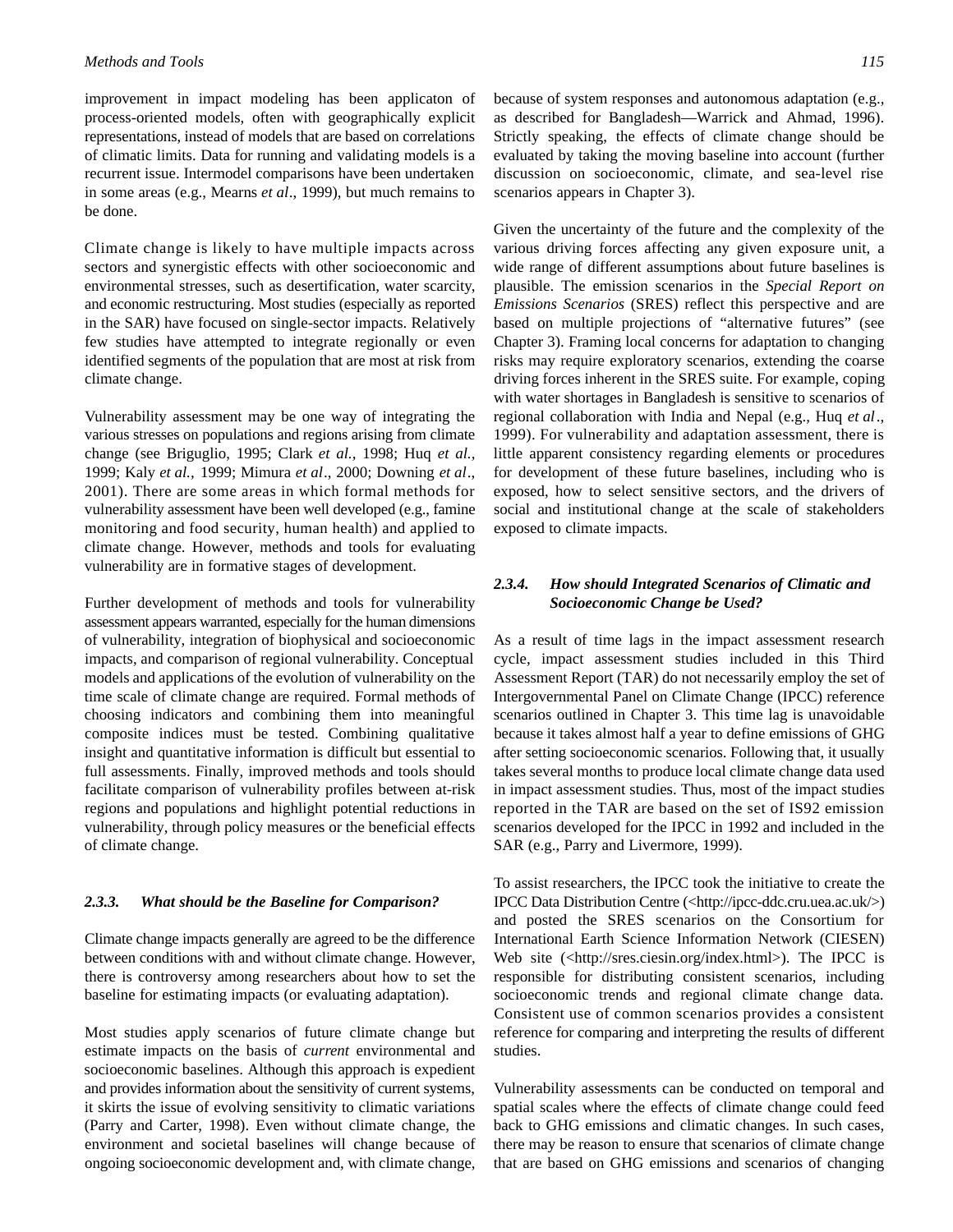social, economic, and technological conditions are consistent. This is essential for global assessments and integrated assessment (see Section 2.4). It may not be as critical for studies of local adaptation where there is little feedback between mitigation and adaptation, particularly over a typical planning horizon of several decades. Downscaling the global reference scenarios to local socioeconomic and political conditions remains a significant methodological challenge.

## *2.3.5. What are the Prospects for Assessing the Impacts of Climatic Extremes and Variability?*

Discrete climatic events cause substantial damage. Heavy losses of human life, property damage, and other environmental damages were recorded during the El Niño-Southern Oscillation (ENSO) event of 1997–1998. Details are reported in the regional chapters on Africa, Asia, and the Americas, and Chapter 8 assesses the damages from a financial services perspective. For many policymakers and stakeholders, the impacts of climatic extremes and variability are a major concern (Downing *et al*., 1999b). The uneven impacts of climatic hazards raises humanitarian concerns for development and equity.

An increase in variability and frequency of extreme events could have greater impacts than changes in climate means (e.g., Katz and Brown, 1992; Mearns, 1995; Semenov and Porter, 1995; Wang and Erda, 1996). Extreme events are a major source of climate impacts under the present climate, and changes in extreme events are expected to dominate impacts under a changing climate (see Section 12.1).

Methodological issues concerning extreme events in the context of climate change include developing climate scenarios, estimating impacts, evaluating responses, and looking at large-scale effects.

## *2.3.5.1. Developing Scenarios of Changes in Variability and Extreme Events*

Working Group I discusses methodologies for estimating changes in variability from the results of GCMs (see Sections 9.3.2 and 13.4.2). Despite certain shortcomings, GCMs can provide estimates of trends in climatic variability (TAR WGI Section 9.1.5). Using extreme events from historical data as analogs also is useful.

The frequency of extreme events is likely to change as mean values shift, even without changes in variability. Chapter 3 reviews potential changes in different climatic elements (see Table 3-10).

From the instrumental record, some regional changes in extremes have been identified, although it is difficult to say whether they are related to GHG-induced climate change. For example, there has been a recent increase in heavy and extreme precipitation in the mid to high-latitude countries of the northern hemisphere, and in several regions of east Asia a decrease in the frequency of temperature extremes together with heavy and extreme precipitation have been observed (see TAR WGI Chapter 2).

#### *2.3.5.2. Estimating First-Order Impacts*

Many models that validate well for present climate conditions may not respond realistically to future climatic conditions and subsequent changes in extreme events. For some sectoral impacts, however, methods for evaluating a system's response to changes in variability change are improving. One example is estimation of changes in flooding by using 10-year return periods given by transient GCMs and applied to a watershed model (Takahashi *et al*., 1998).

#### *2.3.5.3. Analyzing Institutional and Stakeholder Responses*

Because of nonlinear relationships, an increase in variability can result in a substantial increase in the frequency of extreme impacts. If a climate element exceeds an acceptable risk threshold (e.g., when the design risk threshold for water storage is exceeded and water shortage is experienced with higher frequency), vulnerability will become "unacceptable." One issue in adaptation is the level at which to set acceptable risks in the future. Stakeholder-determined thresholds are an emerging area of research in Australia (see Section 12.1), and methods to evaluate stakeholder and institutional learning in response to changing climatic hazards are being developed (see Bakker *et al*., 1999; see also <http://www.eci.ox.ac.uk>). Decision analytical techniques are described below (Section 2.7). An alternative is an inverse approach that focuses on sensitivity to present risks, characterization of the kinds of changes in hazards that would have large effects, and evaluation of response capacities (Downing *et al*., 1999a).

Research on discrete climatic events is an area that also needs further research. Present GCM resolutions have not achieved the ability to estimate the intensity, route, and frequency of discrete events such as hurricanes (or tropical cyclones) (TAR WGI Sections 9.3.6 and 13.4.2.2). Though there are some indications from GCMs that ENSO-like conditions will become more persistent with global warming (Timmermann *et al.*, 1999), it is still difficult to incorporate these estimates into vulnerability assessments (TAR WGI Sections 9.3.6.3 and 13.4.2.1).

Empirical/analog methods are suitable for assessment of discrete events. Such methods were applied for detailed analyses of damages incurred by ENSO in 1997–1998, as well as the 1998 cyclones in Bangladesh. This method is applied to "if-then" (i.e., if climate change occurs, then such and such impacts may be induced) simulations. For example, analogs from the 1930s Dust Bowl period detailing water shortages and reductions in agriculture yields have been used to simulate the impacts of climate change in the U.S. corn belt (Rosenberg, 1993).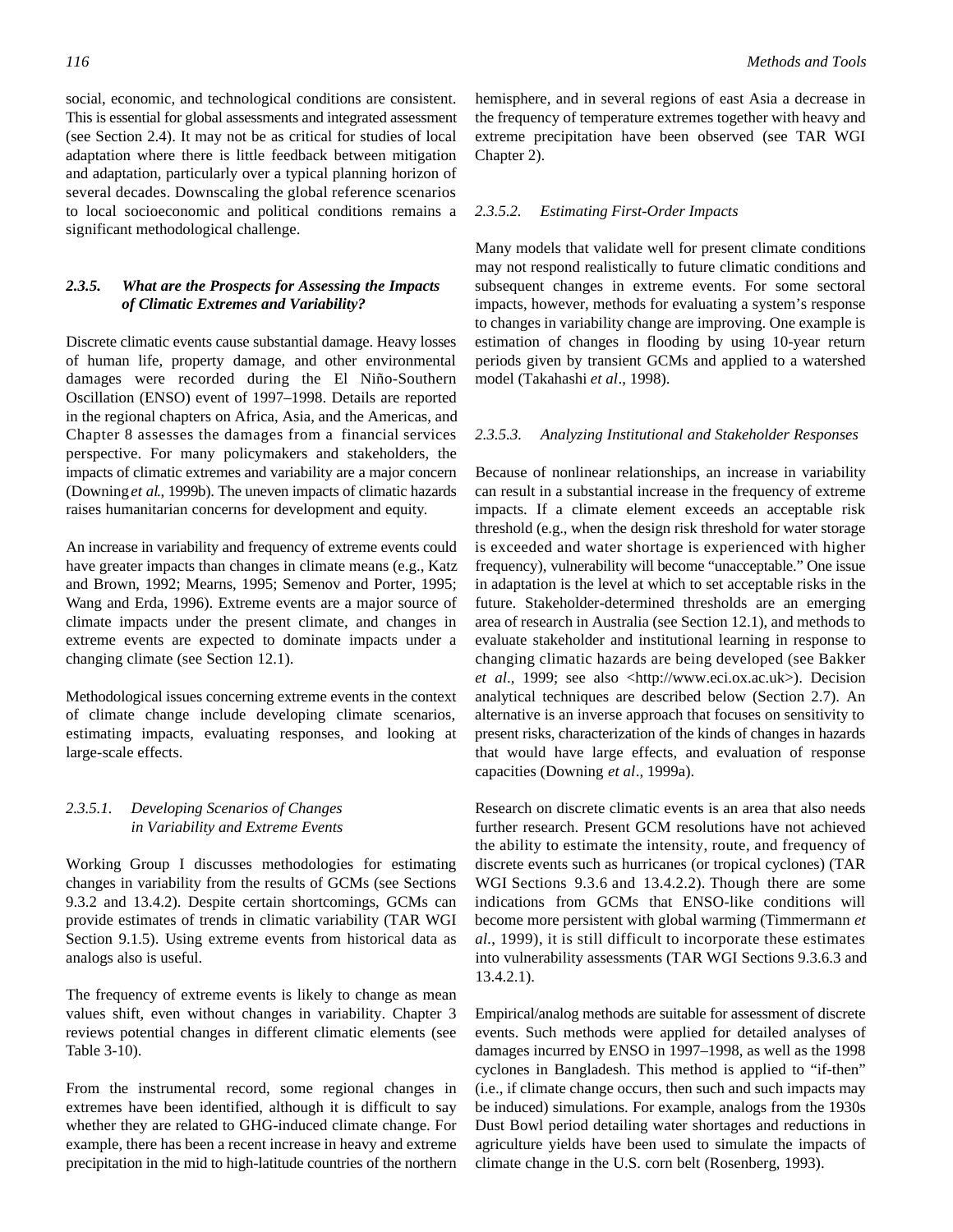#### *2.3.5.4. Large-Scale Effects*

Because unique or singular events, referred to as fiasco scenarios (see Section 19.5.3.3)—such as changes in the thermohaline circulation (Broecker, 1997) and potential destabilization of the West Antarctic Ice Sheet (Oppenheimer, 1998)—have not been proven implausible, there is a need for further studies of potential catastrophic events and unacceptable impacts. However, limited knowledge of such large-scale impacts poses a challenge; to date, systematic vulnerability assessments have not been carried out.

## *2.3.6. How can Transient Effects be Included in Methods and Tools?*

Transient climate scenarios are now widely used in impact assessment—an improvement on earlier use of equilibrium climate scenarios (even if scaled to temporal projections) (see Chapter 3). A corresponding shift from static to dynamic, process-oriented impact models is apparent (as shown in the sectoral chapters).

Many models applied for predicting climate change effects on the behavior of an exposure unit are derived from equilibrium models. These include many basin watershed models, crop models for potential agricultural productivity, and potential vegetation models. With such models, the change effected on the unit at a fixed point in time is estimated, ignoring potentially relevant processes of change.

Systems often consist of elements with different time responses to climate change. This means that the present equilibrium will not be maintained in the next point of time. The velocity of change is a key factor in deciding this transient pattern.

Some terrestrial biosphere research illustrates that the world's biomes will not shift as homogeneous entities in response to changing climate and land use (see Section 5.2.1). Competition between individuals and species, modified disturbance regimes (e.g., fires, windstorms), and migration of species all lead to significant time lags in biospheric responses. Furthermore, if mortality from increased disturbance occurs faster than regrowth of other vegetation, there will be a net release of carbon to the atmosphere, which will change climate forcing. Responses may be a function of spatial scale as well. Dynamic global vegetation models illustrate the shift to transient, scalable impact models (e.g., Woodward *et al*., 1995).

To ensure a temporally sensitive assessment, impact models should include the different time responses of the system. For example, impacts of malaria depend on human tolerance to repeated infection (Martens *et al.*, 1999). Alternatively, the value of climate change damages could be related to the rate of change rather than solely to the magnitude of climate change (Tol and Fankhauser, 1996). Understanding of the temporal interactions between climate change, impacts, and responses in a truly transient methodology is still a major methodological challenge.

## *2.3.7. What Recent Progress has been Made in Assessing Adaptive Capacity?*

In recent years, assessment of adaptive capacity has emerged as a critical focus of attention, for two reasons: the realization that the Kyoto Protocol is inadequate to prevent substantial changes in climate, and the rising expectation that social and natural systems can cope with climate change, at least within limits, and that adaptation is a viable option to reduce GHG emissions.

Although there are numerous examples of model calculations for adaptive shifts in flora, far less attention has been paid to assessing the adaptability of the system as a whole (e.g., White *et al.,* 1999). In contrast with other phenomena, such as changes in the water cycle, changes in natural ecosystems are related to a long-term process of adaptation and extinction. As noted above, transient climate change scenarios have become a mainstream research procedure.

The recent literature concerned with the impacts of climate change on the managed environment [e.g., on agriculture (see Section 5.3) and coastal zones (see Section 6.7)] generally considers adaptive strategies (e.g., Rosenzweig and Parry, 1994). Water management, for example, has a long history of evaluation of strategies for adapting to climate change and variation (Frederick *et al.,* 1997). However, adaptation often is approached narrowly in terms of technological options. Adaptation *processes*—including the environmental, behavioral, economic, institutional, and cultural factors that serve as barriers or incentives to adaptation over time—often are not considered.

Five methodological directions could enhance future work on adaptation (see Chapter 18). First, methods for increasing understanding of the relationship between adaptation, individual decisionmaking, and local conditions are required. For example, adaptation by farmers could avoid more than half of the potential impacts of climate change on agriculture (e.g., Darwin *et al.,* 1995; El-Shaer *et al.,* 1997). The mix of appropriate measures depends, however, on the local context of soils, climates, economic infrastructure, and other resources (Rosenzweig and Tubiello, 1997) and how they are perceived by farmers. Assessments of adaptation could address these issues of sitescale characteristics and local knowledge, perhaps through participatory methods (e.g., Cohen, 1997, 1998) or interviews and expert opinion (as in the UK Climate Impacts Programme— Mackenzie-Hedger *et al*., 2000; see <http://www.ukcip.org>).

Second, interactions across scale are likely to be significant for adaptation. In the agricultural sector, for example, adaptive strategies are influenced by multi-scale factors—at the farm, national, and global levels—and their integration into decisionmaking. Methods and tools for examining these multiscale interactions and their implications for adaptation are required, such as multi-level modeling (Easterling *et al*., 1998), integrated assessment (see Section 2.4), and agent-based simulation (Downing *et al.*, 2000).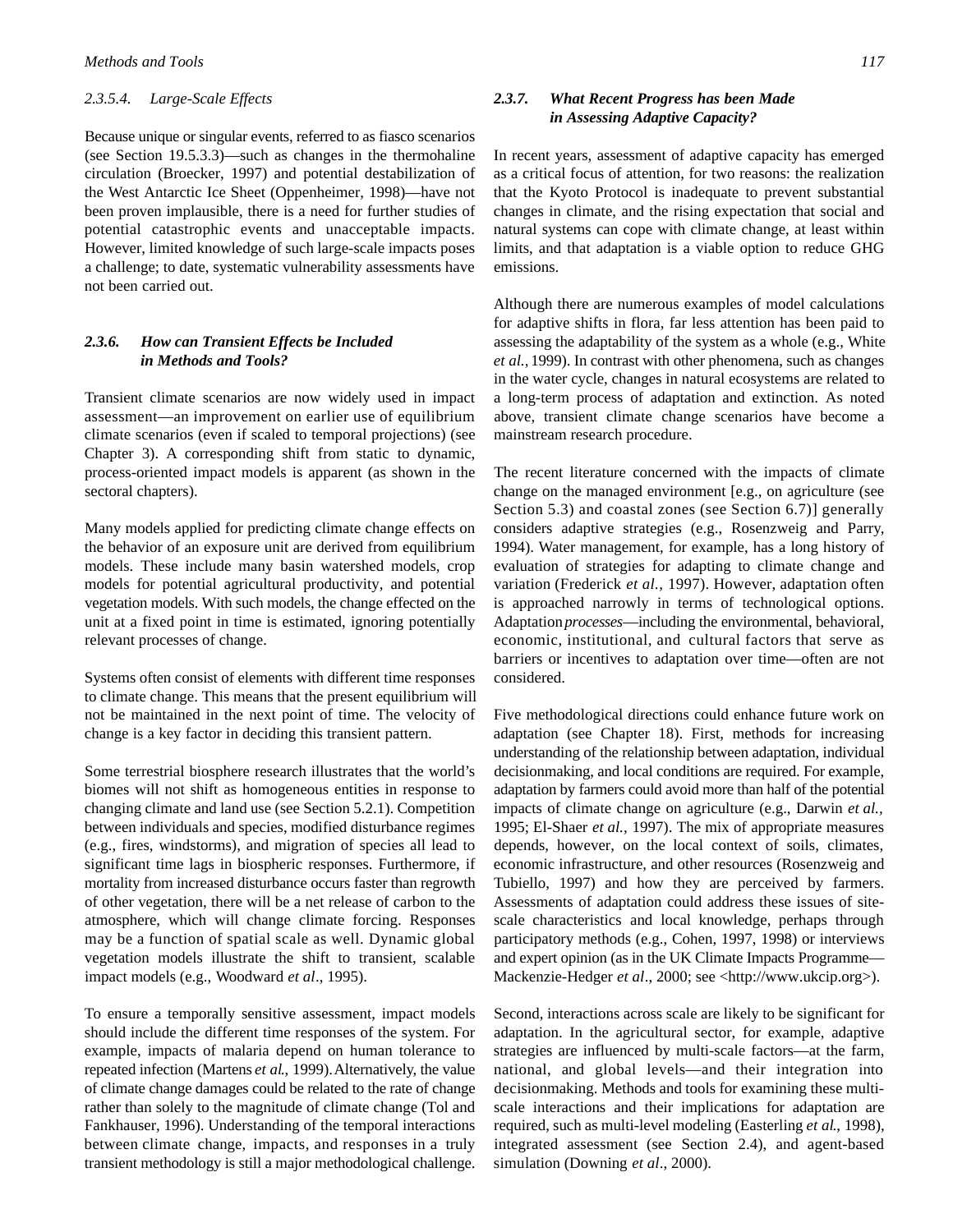Third, specific measures (such as changing planting dates and cultivars) and longer term adaptation strategies and processes (such as monitoring and research) need to be addressed. Many studies focus on the former; assessing the latter is a major methodological challenge.

Fourth, comparative frameworks are required for assessing the priority of adaptation strategies across populations, regions, and sectors, in addition to evaluating specific measures. Fankhauser (1998) devised a list of adaptation policy options, discussed conceptual issues of economic evaluation, and illustrated typical cost/benefit calculation methods. Section 2.5 considers the use of economic evaluation methods, but nonmonetary frameworks are alternatives (see Huq *et al.,* 1999, for a case example). Issues of equity and valuation on indirect benefits and costs are salient.

Fifth, adaptation to extremes and variability already are important areas of assessment (see above) but need to be more explicitly tied to longer term climate change.

Sixth, stakeholder evaluation of adaptation strategies and measures is required—for example, using decision analytical tools, as noted in Section 2.7. Indicators of vulnerability could be used to monitor the effectiveness of adaptative strategies and measures (see Downing *et al*., 2001).

## *2.3.8. How can Vulnerability Assessments be Related to Policies for Reducing GHG Emissions?*

One approach to mitigation policy is to evaluate targets for reducing GHG emissions on the basis of reductions in vulnerability, rather than GHG concentrations or similar indirect measures of dangerous climate change. By applying existing methods for impact analysis, it is possible to invert the assessment procedure and start with defined sets or windows of impacts that are judged to be tolerable for humankind. This procedure results in emission corridors that embrace all future GHG emissions that are compatible with changes defined to be tolerable—the "safe landing" approach (WBGU, 1995; Alcamo and Kreileman, 1996; Petschel-Held *et al.,* 1999). This approach can be extended to include economic, social, or equity aspects—that is, to define tolerable windows for climate-related facets of these sectors and obtain emission corridors that simultaneously satisfy all possible windows (Toth *et al.,* 1997).

Such approaches require that climate impacts should be differentiated between smooth changes and thresholds that mark abrupt shifts in the system's functioning. In the latter case, the definition of tolerable windows appears to be quite obvious: Damaging, abrupt shifts should be avoided. In the case of smooth changes, specification of tolerable windows is more difficult, confounded in part by uncertainty about adaptation.

Normative decisions on tolerable windows must be a consultative process involving scientists in close cooperation with stakeholders, decisionmakers, nongovernmental organizations (NGOs), and others. There are various designs for this participatory process, such as policy exercises (Toth, 1986, 1988a,b) or what is known as the Delft Process (van Daalen *et al.,* 1998). Nevertheless, specification of windows remains somewhat arbitrary and preferably is used as an assumption in an "if-then" analysis rather than as an ultimate specification.

Methodological challenges include development and validation of reduced-form models, devising robust damage functions, identifying thresholds in adaptive systems, and concerns for equity in relating the distribution of impacts to systemic vulnerability.

#### **2.4. Integrated Assessment**

Policymakers require a coherent synthesis of all aspects of climate change. Researchers have spent the past decade developing integrated assessment methods to meet these needs of policymakers. An overview of the framework, including examination of impact and vulnerability, is in the SAR (Weyant *et al*., 1996). In addition, Rotmans and Dowlatabadi (1998) have concentrated on the broader social science components of integrated assessment; as a result, they came closer to presenting a view within which impacts and adaptation might be most fully investigated with and without relying on models. They assert, "Integrated assessment is an interdisciplinary process of combining, interpreting, and communicating knowledge from diverse scientific disciplines in such a way that the whole set of cause-effect interactions of a problem can be evaluated." Current integrated assessment efforts generally adopt one or more of four distinct methodological approaches:

- Computer-aided modeling in which interrelationships and feedbacks are mathematically represented, sometimes with uncertainties incorporated explicitly (see Chapter 19)
- Scenario analyses that work within representations of how the future might unfold [the MINK study, based on a climate analog of the dust bowl climate of the 1930s, is a classic example (see Rosenberg, 1993, for details)]
- Simulation gaming and participatory integrated assessment, including policy (see Parson and Ward, 1998, for a careful review)
- Qualitative assessments that are based on limited and heterogeneous data and built from existing experience and expertise. Cebon *et al*. (1998) contains a collection of papers that offer similar qualitative coverage; their insights can serve as the basis for a long-run research agenda that looks for regions and sectors in which uncertain futures most significantly cloud our view of where and when impacts might be most severe.

Schneider (1997) has developed a taxonomy of integrated assessments that creates an historically rooted taxonomy of modeling approaches. It begins with "premethodogical assessments" that worked with deterministic climate change, with direct causal links and without feedbacks. It ends with "fifth-generation" assessments that try to include changing values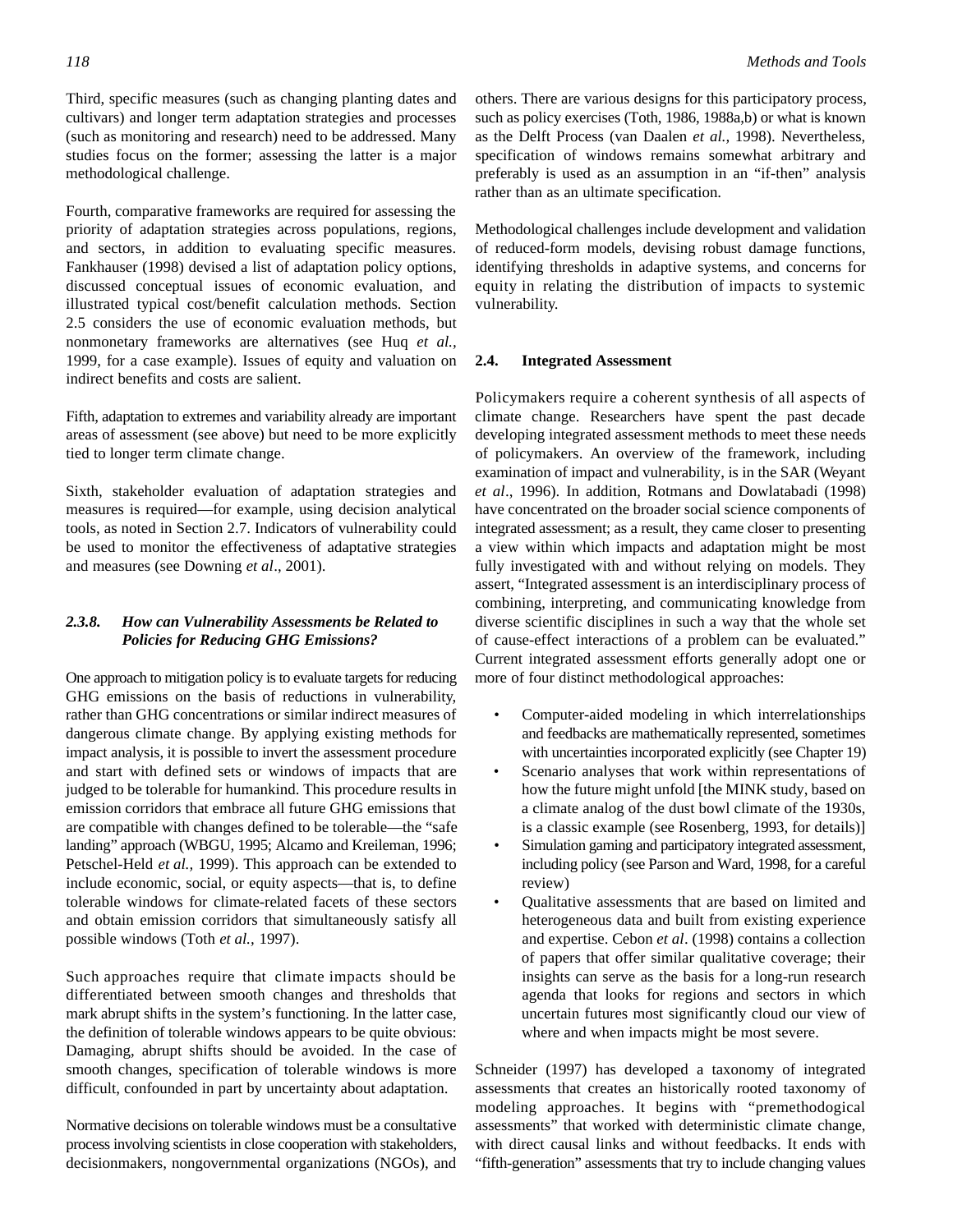explicitly. In between are three other stages of development, differentiated in large measure by the degree to which they integrate disaggregated climate impacts, subjective human responses, and endogenous policy and institutional evolution.

Methodological bias is an issue in interpreting the results of integrated assessments, as it is in every research endeavor. Schneider (1997) also warns that models composed of many submodules adopted from a wide range of disciplines are particularly vulnerable to misinterpretation and misrepresentation. He underscores the need for validation protocols and explorations of predictability limits. At the very least, integrated assessments must record their underlying value-laden assumptions as transparently as possible. Including decisionmakers and other citizens early in the development of an assessment project can play an essential role in analytical processes designed to produce quality science and facilitate appropriate incorporation of their results into downstream decisions.

In the past decade, several research teams have been working on the development of such frameworks (see Tol and Fankhauser, 1998, for a compendium of current approaches). Known as integrated assessment models (IAMs), these frameworks have been used to evaluate a variety of issues related to climate policy. Although the current generation of IAMs vary greatly, in scope and in level of detail, they all attempt to incorporate key human and natural processes required for climate change policy analysis. More specifically, a full-scale IAM includes submodels for simulating:

- Activities that give rise to GHG emissions
- The carbon cycle and other processes that determine atmospheric GHG concentrations
- Climate system responses to changes in atmospheric GHG concentrations
- Environmental and economic system responses to changes in key climate-related variables.

Although IAMs provide an alternative approach to impact assessment, it is important to note that there is no competition between such integrated approaches and the more detailed sectoral and country case studies discussed in preceding sections. Each approach has its strengths and weaknesses and its comparative advantage in answering certain types of questions. In addition, there are considerable synergies between the two types of studies. Integrated approaches depend on more disaggregated efforts for specification and estimation of aggregate functions and, as such, can be only as good as the disaggregated efforts. Reduced-form integrated approaches make it relatively easy to change assumptions on the "causal chain." That is, one can identify critical assumptions upon which a policy analysis might turn.

In conducting such sensitivity analyses, one can identify where the value of information is highest and where additional research may have the highest payoff from a policy perspective. This can provide some useful guidance to the impacts community about where to direct their efforts to resolve uncertainty. At the

same time, integrated models become more useful as uncertainty is narrowed (through the contributions of partial impact assessments); hence, the reduced-form representations become more realistic.

#### *2.4.1. Integrated Assessment Analyses*

There are many different approaches within the family of integrated models. This diversity is important for a balanced understanding of the issues because different types of models can shed light on different aspects of the same problem. For example, many analyses start with a particular emissions baseline and examine the economic and ecological implications of meeting a given emissions target (e.g., Alcamo, 1994; Edmonds *et al.*, 1997; Morita *et al.,* 1997b; Murty *et al*., 1997; Yohe, *et al*., 1998; Jacoby and Wing, 1999; Nordhaus and Boyer, 1999; Tol, 1999a,b; Yohe and Jacobsen, 1999). In such analyses, impacts are first assessed under a so-called "business-as-usual" or reference-case scenario. The analysis is then repeated with a constraint on the future. The change in impacts represents the climate-related benefits of the policy.

Other approaches select a different starting point. For example, Wigley *et al.* (1996) begin with atmospheric  $CO_2$  concentrations and explore a range of stabilization targets. For each target they employ "inverse methods" to determine the implications for global  $CO<sub>2</sub>$  emissions. Recognizing that a particular concentration target can be achieved through a variety of emission pathways and that impacts may be path-dependent, they identify the implications of the choice of emissions pathway on temperature change and sea-level rise.

Two other approaches—"tolerable windows" (Toth *et al.*, 1997; Yohe, 1997; Petschel-Held *et al.*, 1999; Yohe and Toth, 2000) and "safe corridors" (Alcamo *et al.*, 1998)—also utilize inverse methods but begin further down the causal chain. Here the focus is on the range of emissions that would keep emission reduction costs and climate change impacts within "acceptable" limits. Working with policymakers, the analysts identify the set of impacts for consideration. Bounds are specified, and the cost of achieving the objective is calculated. If mitigation costs are deemed too costly, policymakers have the opportunity to relax the binding constraint. In this way, the team is able to move iteratively toward an acceptable solution.

Integrated assessment analyses also can be distinguished by their approach to optimization. For example, the focus of the UNFCCC is cost-effectiveness analysis. Article 2 states that the ultimate goal is "stabilization of greenhouse gas concentrations in the atmosphere at a level that would prevent dangerous anthropogenic interference with the climate system." Mitigation cost is more of a consideration in how the target is to be achieved. The Convention states that policies and measures to deal with climate change should be cost-effective to ensure global benefits at the lowest possible cost. Several analysts, beginning with Nordhaus (1991), have identified the least-cost path for achieving a particular concentration target.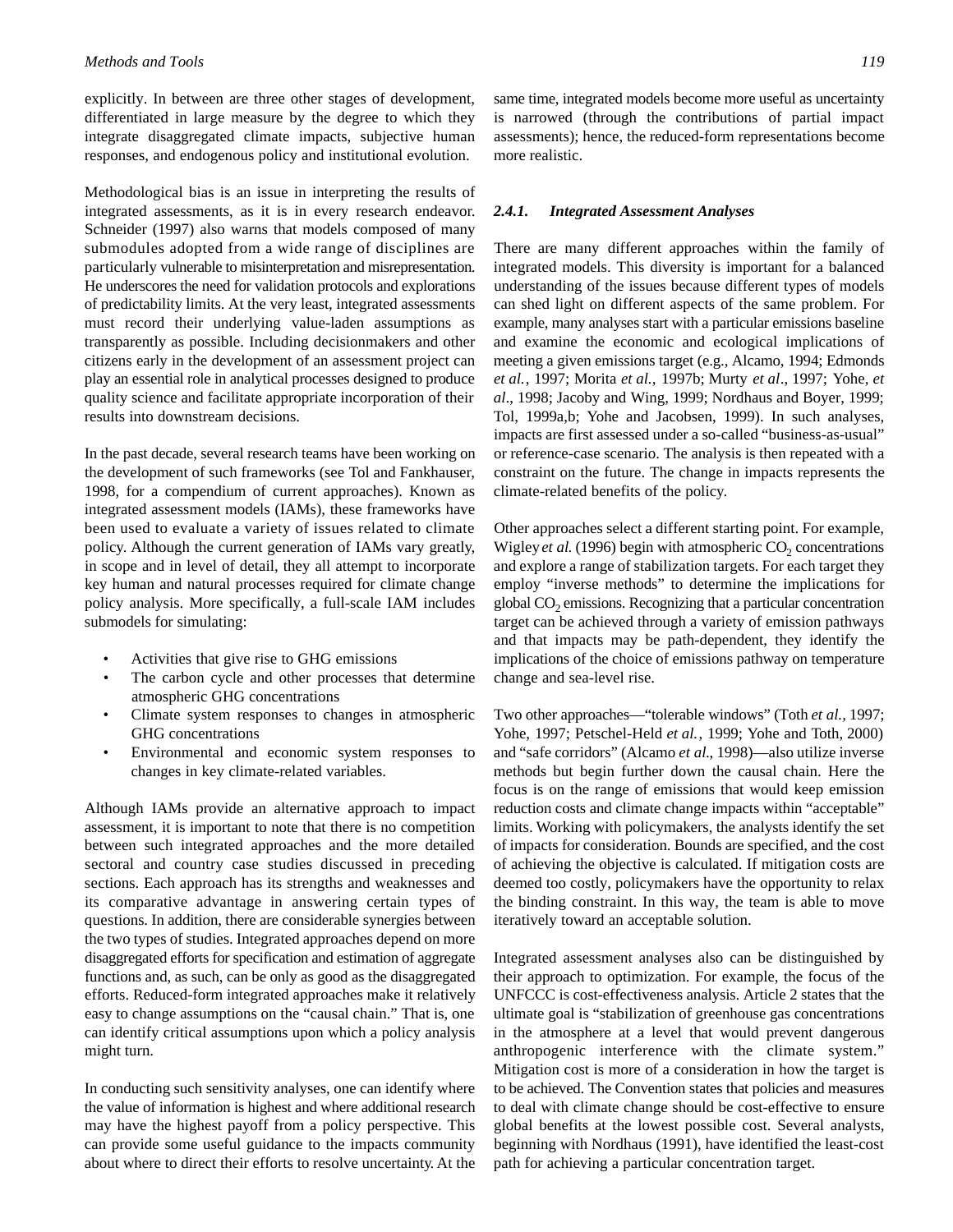Despite the goal of the UNFCCC, several integrated assessment frameworks are designed for benefit-cost analyses. These models identify the emissions pathway that minimizes the sum of mitigation costs and climate change damages. Such policy optimization models have been developed by Nordhaus (1991, 1992, 1994b), Peck and Teisberg (1992, 1994, 1995), Chattopadhyay and Parikh (1993), Parikh and Gokarn (1993), Maddison (1995), Manne *et al.* (1995), Manne and Richels (1995), Nordhaus and Yang (1996), Yohe (1996), Edmonds *et a l*. (1997), Tol (1997, 1999c,d), and Nordhaus and Boyer (1999).

## *2.4.2 The State of the Art*

Treatment of impacts in these models also varies greatly. Generally, however, impacts are one of the weakest parts of IAMs. To a large extent this is a reflection of the state of the art of the underlying research, but it also reflects the high complexity of the task at hand (see Tol and Fankhauser, 1998, for a survey). Despite the growing number of country-level case studies, our knowledge about climate change and climate change impacts at the regional level remains limited. A coherent global picture, based on a uniform set of assumptions, has yet to emerge. The basis of most global impact assessments remain studies undertaken in developed countries (often the United States), which are then extrapolated to other regions. Such extrapolation is difficult and will be successful only if regional circumstances are carefully taken into account, including differences in geography, level of development, value systems, and adaptive capacity. Not all analyses are equally careful in undertaking this task, and not all models rely on the latest available information in calibrating their damage functions.

The actual functional relationships applied in many integrated models remain simple and often ad hoc. This reflects our still poor understanding of how impacts change over time and as a function of climate parameters. Impacts usually are a linear or exponential function of absolute temperature, calibrated around static "snapshot" estimates (such as  $2xCO_2$ ) without distinguishing the different dynamics that may govern impacts in different sectors. Developing a better understanding of these relationships is one of the most important challenges for integrated model development.

Baseline trends—such as economic development, population growth, technological progress, changes in values, natural climate fluctuations, and increased stress on natural ecosystems—have strong repercussions for climate change vulnerability (e.g., Mendelsohn and Neumann, 1999). They must be better understood and their effect incorporated in the models. Unfortunately, these trends are inherently difficult, if not impossible, to predict over the longer term. This generic problem will not go away, but it can be overcome, at least partly, through broad scenario and sensitivity analysis.

Another key challenge is taking adaptation into account. Adaptation can significantly reduce people's vulnerability to climate change, as shown in Chapter 18. However, adaptation can take many different forms and is correspondingly difficult to model (see Section 19.4). To date there are no IAMs available that can adequately represent or guide the full range of adaptation decisions.

## **2.5. Methods for Costing and Valuation**

Since the SAR, costing and valuation methods have been used increasingly to quantify the cost of potential impacts; these costs include the costs of adaptations required specifically to respond to climate change and climate variability, as well as the costs of residual damages. The bulk of this section focuses on the foundation of economic costs, but there are metrics other than the economic paradigm; these are reviewed briefly in Section 2.3.6.

Researchers have adapted fundamental costing and valuation techniques drawn from the economic paradigm to handle the complexities of increasingly intricate applications. Market mechanisms provide important ways with which we can aggregate across a diversity of individual valuations, but they are tied to historical distributions of resources. Other mechanisms have been exercised, and this section begins by displaying their conceptual foundations within the economic context from which they have all evolved. It proceeds by suggesting how relaxing each underlying economic assumption has been a conceptual challenge. Many of the responses to these challenges, however, are now part of the general economic paradigm.

## *2.5.1. Elements of Costing and Valuation Methods*

## *2.5.1.1. Opportunity Cost and the Foundations of Valuation Methods*

Opportunity cost is the fundamental building block of modern economic analysis. The true economic cost of one unit of some good X reflects the cost of opportunities foregone by devoting resources to its production. This cost measures the economic value of outputs, goods, and services that would have been possible to produce elsewhere with the resources used to produce the last unit of good X. The social opportunity cost of employing a resource for which there is no alternative economic use is thus zero, even if its price is positive, and opportunity cost will be different under conditions of full employment than under circumstances involving large quantities of visible or invisible unemployment. Moreover, opportunity cost applies only to small "marginal" changes from equilibrium in systems for which there are multiple equilibria. Likewise, the marginal benefit from consuming good  $X$  is the value of the last unit purchased, measured in terms of a real price that reflects the welfare that would have been enjoyed if the requisite expenditure had been devoted to consuming another good (or goods).

These concepts may appear circular, but that is an artifact of the circular nature of economic systems. Suppliers of some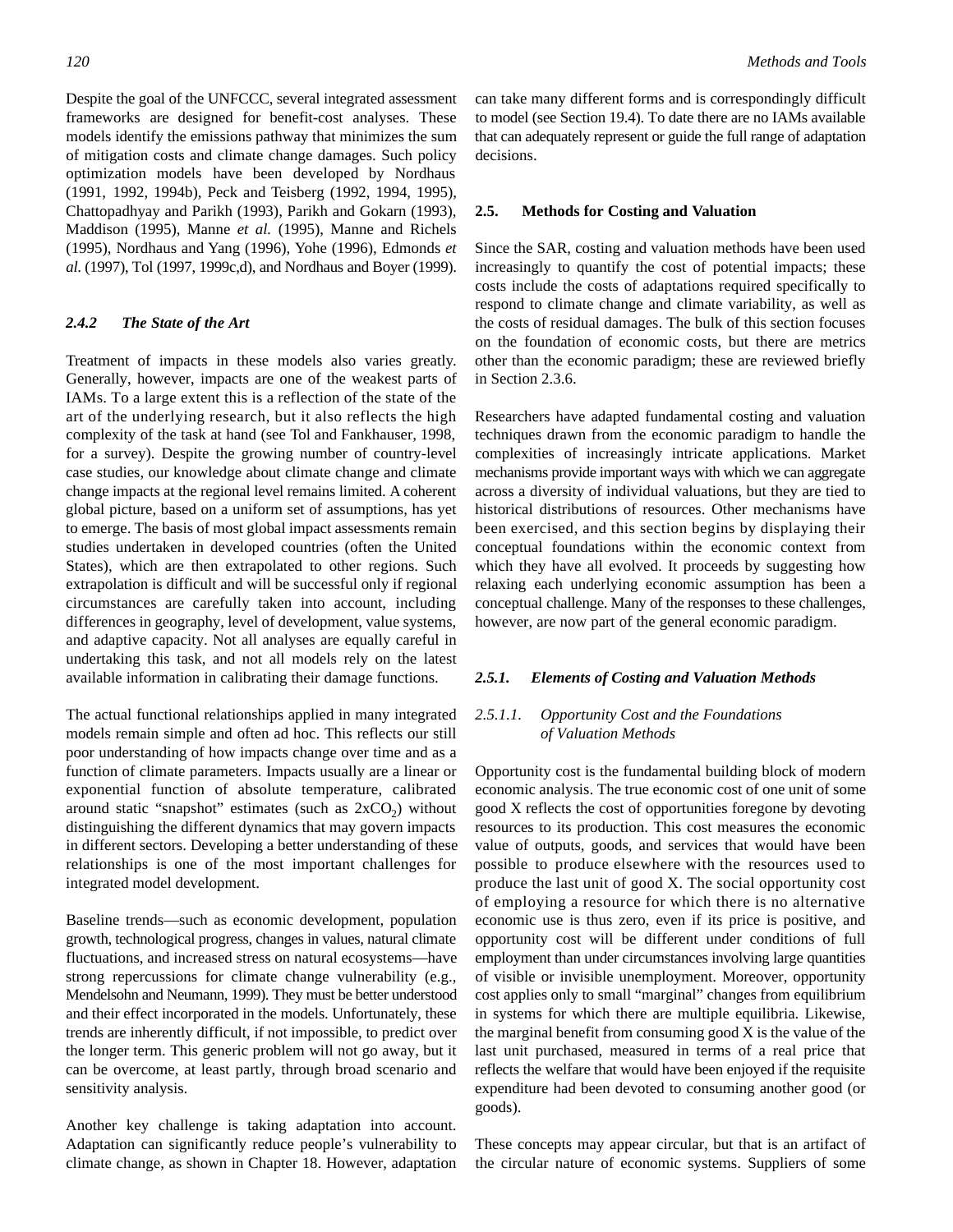economic goods are consumers of others. The opportunity cost of a good to the producer and the marginal benefit to the consumer are equal when all of the following conditions are obtained:

- All markets are perfectly competitive.
- Markets are comprehensively established in the sense that all current and future property rights are assigned.
- Marketed goods are exclusive (ownership is singular and well defined) and transferable (goods can be bought, sold, or given away).
- The underlying social and legal systems guarantee that property rights are (reasonably) secure.
- There are no transaction costs involved in creating and/or maintaining any current or future market.
- There is perfect and complete information about all current and future markets.

Under these conditions, the marginal opportunity cost of any good with multiple uses or multiple demanders is equal to its marginal benefit. Marginal (opportunity) cost and marginal benefit then match the accounting price that can be read from the market, and economic efficiency is assured in the sense that nobody can be made better off without hurting somebody.

It is not difficult, of course, to think of circumstances in which one or more of these conditions do not hold (and this is not news to the economics profession). Much of modern economics has been devoted to exploring how to measure and compare costs and benefits when these conditions break down. For researchers interested in impacts, however, theoretical results are less important than some practical insight into what to do.

Theory instructs, for example, that producers who have some monopoly power in imperfectly competitive markets would restrict output compared to the quantity that would prevail in a competitive market. Consequently, marginal opportunity cost would fall short of marginal benefit even if all of the other assumptions held, and the market price would overestimate marginal cost by an amount that is related to the price elasticity of demand.

Markets can fail if production or consumption produces a positive or negative externality (i.e., if either provides extra benefit or imposes extra cost on some other actor in the economy). Externalities occur, for example, when a producer who pollutes the air or water or contributes to GHG-induced warming does not pay the cost that this pollution imposes on others. Theory tells us that the private opportunity cost that might be reflected in the market price of even a competitive market would then underestimate or overestimate the true social (opportunity) cost, depending on whether the externality were positive or negative. By how much? There is the rub.

Goods whose consumption is not exclusive tend to be provided publicly. But how much should be provided? Theory reports that public goods should be provided up to the point at which the sum of marginal benefits across all consumers equals the

marginal opportunity cost of provision. How much should be charged for "consuming" such a good? That price could fall to zero if the good is truly nonexclusive. In these cases, people have an incentive not to reveal their true preferences, so there is a tendency for such goods to be underprovided.

Transaction costs can drive a measurable wedge between marginal opportunity cost and marginal benefit, sometimes to the point at which markets fail completely. Can opportunity cost or marginal benefit be measured when markets do not exist? If not, what then? The growing field of nonmarket valuation might then apply (see Section 2.3.3).

Uncertainty causes problems as well. Theory speaks of risk premiums and offers models of how people make decisions under uncertainty. Information can reduce risk and uncertainty, so it has value. Uncertainty can even cause markets to fail. The key is to keep track of who knows what and when they know it. It also is essential to understand why people and institutions find some information credible and other information incredible. These are questions whose answers confound cost accounting and valuation exercises.

The passage of time and the prevalence of asymmetric information raise issues of completeness and comprehensiveness. All of the markets that are necessary to sustain efficiency probably do not exist, particularly if future property rights and future participants are not reflected in the current workings of existing markets.

Finally, economic efficiency says little about equity. Indeed, the second theorem of welfare economics indicates that the aforementioned conditions (plus a few technicalities) are sufficient to guarantee that a market-based equilibrium derived from any initial distribution of economic resources will be efficient in the sense that nobody can be made better off without making somebody else worse off (see Varian, 1992, Section 17.7). This does not mean that the market equilibrium would be equitable. Nor does it mean that economics has nothing to say about equity. It also does not mean that there is no cost associated with inequity (even in economic terms). It does mean, however, that care must be taken to keep track of the distribution of resources and to highlight the possible tradeoff between equity and efficiency.

#### *2.5.1.2. Specifying the Baseline*

Each of the foregoing assumptions represents a qualitative dimension along which the baseline of an impact assessment must be defined. A researcher who wants to estimate the costs or benefits of changing conditions must define as fully as possible the socioeconomic, political, institutional, and cultural environments within which the change will be felt. A "firstbest" analysis assumes that everything works efficiently in response to changing conditions in the context of all of the right information; results of first-best analyses reflect benchmarks of "best-news" scenarios. Second-best analyses assume that distortions caused by the failure of some or all of these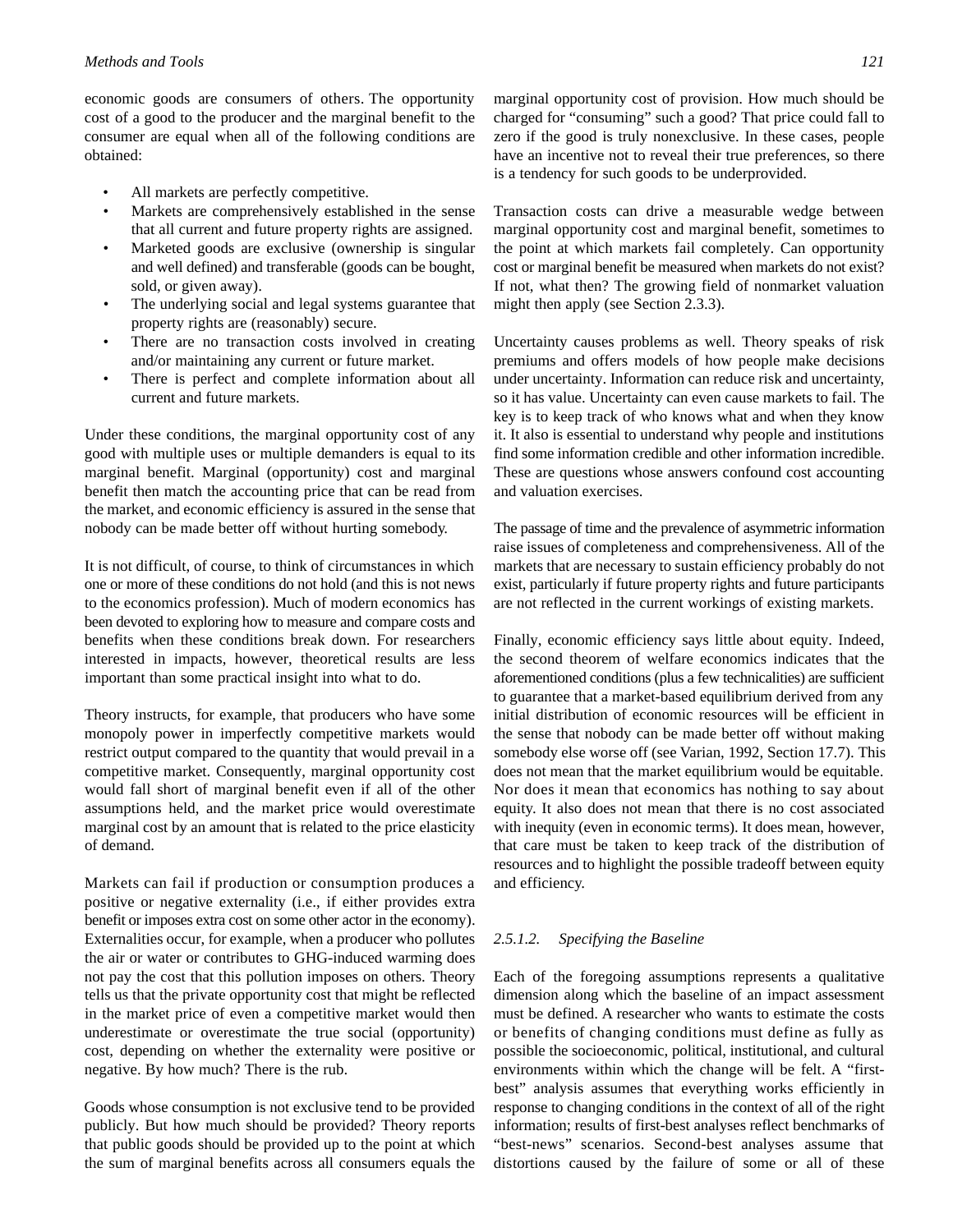assumptions to hold will diminish the efficiency of the firstbest world; they can produce dramatically different answers to cost and valuation questions. Indeed, baselines that are constructed to reflect the global externalities of climate change by definition reflect second-best circumstances.

It may be reasonable to assume that distortions will persist as change occurs over the short run. Making the same assumption over the long run could be a mistake, however. Will information not improve over time? If distortions are costly, they may persist over the long term if the beneficiaries have sufficient power to preserve their advantage. There is no right way to do secondbest analysis; it is simply incumbent on the researcher to report precisely what assumptions define the baseline.

#### *2.5.1.3. Discounting the Future*

The discount rate allows costs and values occurring at different times to be compared by converting future economic values into their equivalent present values. Formally, the present value of some cost  $C_t$  that will come due in *t* years is

$$
C_t/(1+d)^t,
$$

where d is the appropriate discount rate. The discount rate is non-negative because resources invested today in physical and human capital usually can be transformed into more resources later on. The IPCC and others have focused an enormous amount of attention on the discount rate (for detailed discussions see Arrow *et al.,* 1996; Portnoy and Weyant, 1999; Chapter 1 of this volume). Toth (2000b) provides a review of this and other more recent literature, with particular emphasis on the implications of discounting to issues of intergenerational equity.

## *2.5.2. Market Impacts*

Cost and valuation exercises work best when competitive markets exist. Even when markets are distorted, they provide some useful information. This section offers brief insights into how the elements described can be applied in these situations.

#### *2.5.2.1. Deadweight Loss*

Deadweight loss is a measure of the value of aggregate economic welfare that is lost when marginal social opportunity cost does not equal marginal social benefit. Aggregate economic welfare can be regarded as the sum of the total benefit derived from consuming a specific quantity of a specific good, net of the total opportunity cost of its production. Aggregate welfare is maximized in a competitive market. Deadweight loss therefore can be computed as the difference between economic welfare generated in a distorted market and economic welfare attained at the social optimum of a competitive market. More specifically, it is estimated as the area under a demand curve that reflects marginal social benefits and above a supply curve that reflects

marginal social cost between the observed or anticipated outcome and the social optimum—the outcome that would equate marginal social costs and benefits. Moreover, changes in deadweight loss can be deduced by computing the appropriate areas even if the social optimum cannot be identified. In either case, deadweight loss simply is the sum of a change in private benefits, differences between social and private benefits, a change in private costs, and differences between social and private costs.

#### *2.5.2.2. Preexisting Distortions*

Market-based exercises that evaluate the costs and benefits of change must carefully account for preexisting distortions in markets. In the presence of one distortion, in fact, creation of another might actually improve welfare. Changes may or may not work to reduce preexisting distortions, so they actually can produce benefits that would be missed entirely if analyses were confined to competitive conditions. Goulder and Schneider (1999), for example, have noted that preexisting subsidies to conventional energy industries reduce the costs of climate policies but that preexisting subsidies to alternative energy industries would increase costs. Moreover, they point out that the opportunity costs of research and development (R&D) could be reduced or even reversed if there were an ample supply of R&D providers rather than a scarcity.

#### *2.5.3. Nonmarket Impacts*

Many impacts involve changes in the direct and/or indirect flows of valued services to society. These services can offer a wide range of valuable attributes, but they frequently go unpriced in the economic sense. Markets simply do not exist for some attributes and some services; contemplating markets for some others (e.g., health services) has been questioned even given extensive competiton for services and products. For others, markets that do exist fall short of being comprehensive or complete in the presence of externalities of production or consumption. In either case (and others), researchers have recognized the need to develop alternative means with which to assess value. More precisely, they have tried to extend the scope of the economic paradigm so that implicit and explicit tradeoffs between development and conservation of unpriced resources can be explored within the structures of standard decision analytic tools such as cost-benefit analysis, costeffectiveness analysis, and so on. Parikh and Parikh (1997, 1998) provide a primer on valuation with case studies.

To be more specific, economists have built a theory of choice on the basis of the notions of consumer sovereignty and rationality. Economists assume, therefore, that individuals are able to value changes in nonmarket goods and services as easily as they can value changes in marketed goods and services. The only difference between the two cases is that markets provide the researcher with some indirect data with which to assess individuals' values of marketed products. Nevertheless,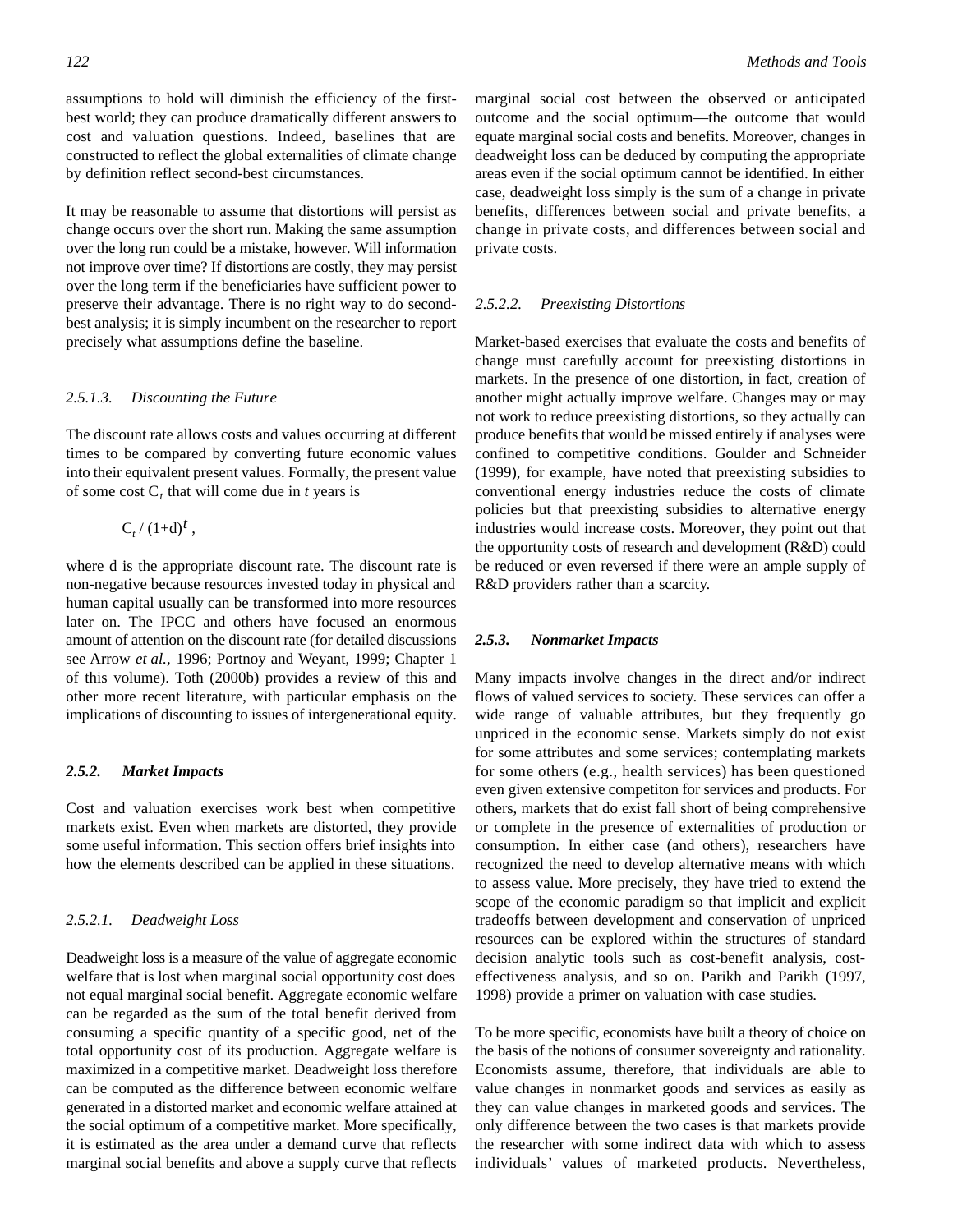individuals should be able to tell researchers what they would be willing to pay for changes in nonmarket conditions or willing to accept as compensation for those changes. In fact, willingness to accept (WTA) payment for foregoing a good and willingness to pay (WTP) for a good are the two general y ardsticks against which values are judged.

It should be noted that WTA and WTPare seldom the same for most nonmarket goods or services. In fact, WTA and WTPcan give wildly different estimates of the value of these services if there are no perfect substitutes (i.e., if it is impossible to fully compensate individuals unit by unit for their loss). When such a substitute does not exist,  $WTA > WTP$ . By how much? Cummings *et al.* (1986) report that it is not uncommon for estimated WTA to be more than 10 times larger than estimated WTP. These differences might be derivative of the method of estimation, but they also reflect the fact that WTA and WTPare two different concepts that need not match.

It also should be noted that WTA and WTPhave analogs in the market context. Compensated variation (CV) is the extra income that individuals would require to accept an increase in the price of some marketed good; CV is the analog of WTA. Equivalent variation (EV) is the income that individuals would be willing to forego to see the price of some marketed good fall; EVis the analog of WTP. These measures sometimes are used in marketbased analysis. It should be no surprise that  $EV < CV$  unless the good in question has a perfect substitute.

#### *2.5.3.1. Direct Methods of Valuation*

Valuation methods usually are divided into two distinct approaches. Direct methods try to judge individuals' value for nonmarketed goods by asking them directly. Contingent valuation methods (CVMs), for example, ask people for their maximum WTP to effect a positive change in their environments or their minimum WTA to endure a negative change. Davis (1963) authored the first paper to report CVM results for environmental goods. Comprehensive accounts of these methods appear in Mitchell and Carson (1989), Hanley and Spash (1993), and Bateman and Willis (1995). This is a controversial method, and current environmental and resource literature continues to contain paper after paper confronting or uncovering problems of consistency, bias, truth-revelation, embedding, and the like. Hanley *et al.* (1997) offer a quick overview of these discussions and a thorough bibliography.

#### *2.5.3.2. Indirect Methods of Valuation*

Indirect methods of valuation try to judge individuals' value for nonmarketed goods by observing their behavior in related markets. Hedonic pricing methods, for example, assume that a person buys goods for their various attributes. Thus, for example, a house has attributes such as floor area; number of bathrooms; the view it provides; access to schools, hospitals, entertainment, and jobs; and air quality . By estimating the demand for houses

with different sets of attributes, we can estimate how much people value air quality. One can thus estimate "pseudo-demand curves" for nonmarketed goods such as air quality.Travel costs are another area in which valuation estimates of the multiple criteria on which utility depends can be finessed out of observable behavior. The hedonic method was first proposed by Lancaster (1966) and Rosen (1974). Tiwari and Parikh (1997) have estimated such a hedonic demand function for housing in Bombay. Mendelsohn et al. (2000) brought the hedonic approach to the fore in the global change impacts arena. Braden and Kolstad (1991) and Hanley and Spash (1993) offer thorough reviews of both approaches. Is there a scientific consensus on the state of the science for these methods? Not really. There is, instead, a growing literature that warns of caveats in their application and interpretation (e.g., health services) and/or improves their ability to cope with these caveats. Smith (2000) provides a careful overview of this literature and an assessment of progress over the past 25 years.

#### *2.5.4. The Cost of Uncertainty*

This section reviews the primary methods for incorporating uncertainty into analyses of climate impacts. Here we look at how to judge the cost associated with uncertainty. Cost and valuation depend, in general, on the entire distribution of the range of outcomes.

#### *2.5.4.1. Insurance and the Cost of Uncertainty*

Risk-averse individuals who face uncertainty try to buy insurance to protect themselves from the associated risk (e.g., different incomes next year or over the distant future, depending on the state of nature that actually occurs). How much? Assuming the availability of "actuarially fair" coverage (i.e., coverage available from an insurance provider for which the expected cost of claims over a specified period of time equals the expected income from selling coverage), individuals try to insure themselves fully so that the uncertainty would be eliminated. How? By purchasing an amount of insurance that is equal to the difference between the expected monetary value of all possible outcomes and the certainty-equivalent outcome that insurance would guarantee—the income for which utility equals the *expected utility of all possible outcomes.*

For a risk-averse person, the certainty-equivalent income is less than the expected income, so the difference can be regarded as WTP to avoid risk. In a real sense, therefore, willingly paid insurance premiums represent a measure of the cost of uncertainty. Therefore, they can represent society's WTP for the assurance that nondiversifiable uncertainty would disappear (if that were possible). Thus, this is a precise, utility-based measure of economic cost. The cost of uncertainty would be zero if the objective utility function were risk-neutral; indeed, the WTP to avoid risk is positive only if the marginal utility of economic activity declines as income increases. Moreover, different agents could approach the same uncertain circumstance with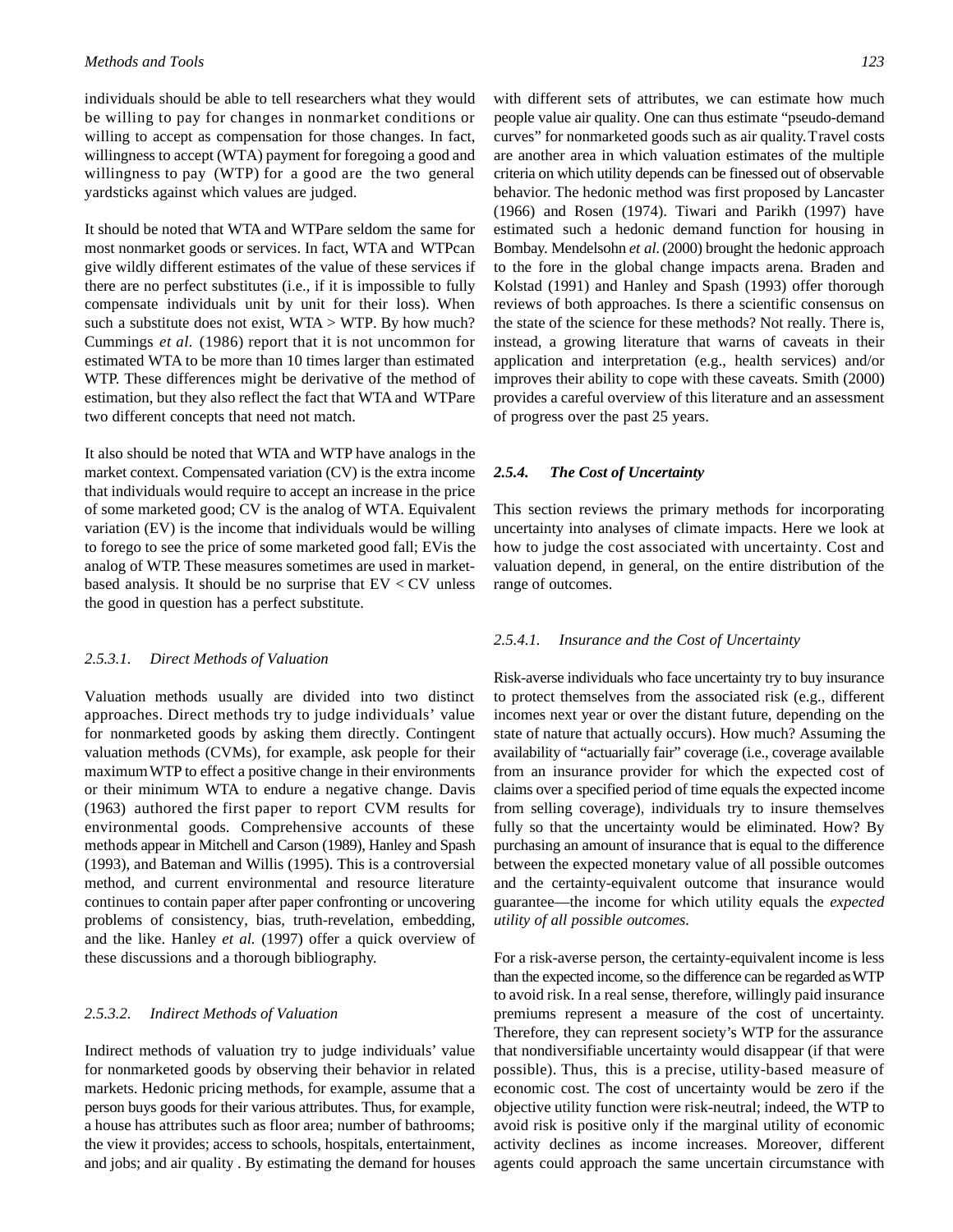different subjective views of the relative likelihoods of each outcome and/or different utility functions. The amount of insurance that they would be willing to purchase would be different in either case. Application of this approach to society therefore must be interpreted as the result of contemplating risk from the perspective of a representative individual. Yohe *et al*. (2000), for example, apply these structures to and offer interpretations for the distributional international impact of Kyoto-style climate policy.

#### *2.5.4.2. The Value of Information*

Astraightforward method of judging the value of information in an uncertain environment has been developed and applied (see Manne and Richels, 1992, for an early and careful description). The idea is simply to compute the expected cost of uncertainty with and without the information and compare the outcomes. For example, it might be that improved information about the range of uncertainty might change the mean and the variance of associated costs. If the researcher were interested only in the resulting change in costs, however, the value of information would simply be the difference between expected cost with and without the new information, and only the mean would matter. If the same researcher wanted to represent the value of information in terms of welfare that displays some degree of risk aversion so that variance also plays a role, however, a comparison of insurance-based estimates of the WTP to avoid uncertainty would be more appropriate.

#### *2.5.4.3. Uncertainty and Discounting*

Uncertainty about costs and/or values that are incurred or enjoyed over time can be handled in two ways. One method calculates the present value across the full range of possibilities; means and distributions of present values are the result. The second method, reported in Arrow et al. (1996), converts outcomes at each point in time into their certainty equivalents and then applies discounting techniques. This approach raises the possibility of including risk aversion into the calculation according to the foregoing definition.

The story is quite different when uncertainty surrounds selection of the discount rate itself. It may not be appropriate, in these sorts of cases, to use a certainty-equivalent discount rate (or an average over the range of possible rates). Weitzman (1998) has noted, in particular, that the "lowest possible" discount rate should be used for discounting the far-distant future. The reason, quite simply, is that the expected value of present value over a range of discount rates is not equal to the present value calculated with an average rate. Moreover, the difference between the two is exaggerated in the distant future. Present values computed with low rates, in fact, can dominate those computed with high rates by orders of magnitude when the future is extended; thus, their contribution to the expected value must be recognized explicitly in the selection of a discount rate.

#### *2.5.5. Equity and Distribution*

Assessments of the impacts of alternative climate change scenarios require assessments of their impacts on different groups, societies, nations, and even species. Indeed, this report reveals that many sectors and/or regions are at greater risk to climate change than others. This section addresses this need.

#### *2.5.5.1. Interpersonal Comparisons*

First principles of economic theory offer two approaches for comparing situations in which different people are affected differently. In the first—the utilitarian approach attributed to Bentham (1822) and expanded by Mills (1861)—a situation in which the sum of all individual utilities is larger is preferred. Because Bentham's view of utility reflected "pleasure" and "pain," this approach embraces the "greatest happiness principle." Many objections have been raised against it, however, primarily because the whole notion of interpersonal comparisons of utility is problematic. Indeed, Arrow (1951 and 1963) objected strenuously in arguing that "interpersonal comparisons in the measurement of utilities has *no meaning* and, in fact, there is no meaning relevant to welfare comparisons in the measurability of individual utility." For example, it is impossible to compare the pleasure that a person receives from listening to a concert with what another gets from watching a dance. Second, maximizing the sum total of utility, if it were possible, would require that the marginal utilities of all individuals be equal. But this would say nothing about the level of utility for each individual. They could be quite different, so the utilitarian rule is insensitive to distributional issues except in the special case in which all individuals have identical utility functions.

These difficulties led to the development of a second approach the welfarist approach, in which a social welfare function of individual utilities is postulated. Utilitarianism is thus a special case in which the social welfare function is simply the sum of individual utilities. There are other options, of course. The Gandhian principle, for example, can support a function that judges every possible action on the basis of its impact on the poorest of the poor.

It also is possible to compare two situations without defining an explicit social welfare function and without making interpersonal comparisons of individual utilities. The Pareto principle offers one method, by which one judges any situation better than another if at least one person is better off and no one else is worse off. A partial social ordering with which unambiguous comparisons can be made in some (but not all) cases can be constructed from the Pareto principle if cardinal utilities can be added across individuals, if society accepts the principle of anonymity (i.e., only the distribution matters, not which particular person is in a particular place), and if there is an aversion to regressive transfers (i.e., transfers from the poor to the rich). To see how, consider two situations, X and Y. Assume that there are *n* individuals ordered from poorest to richest. Let them have incomes (or utilities)  $\{X_1, ..., X_n\}$  and  $\{Y_1, ..., Y_n\}$  in X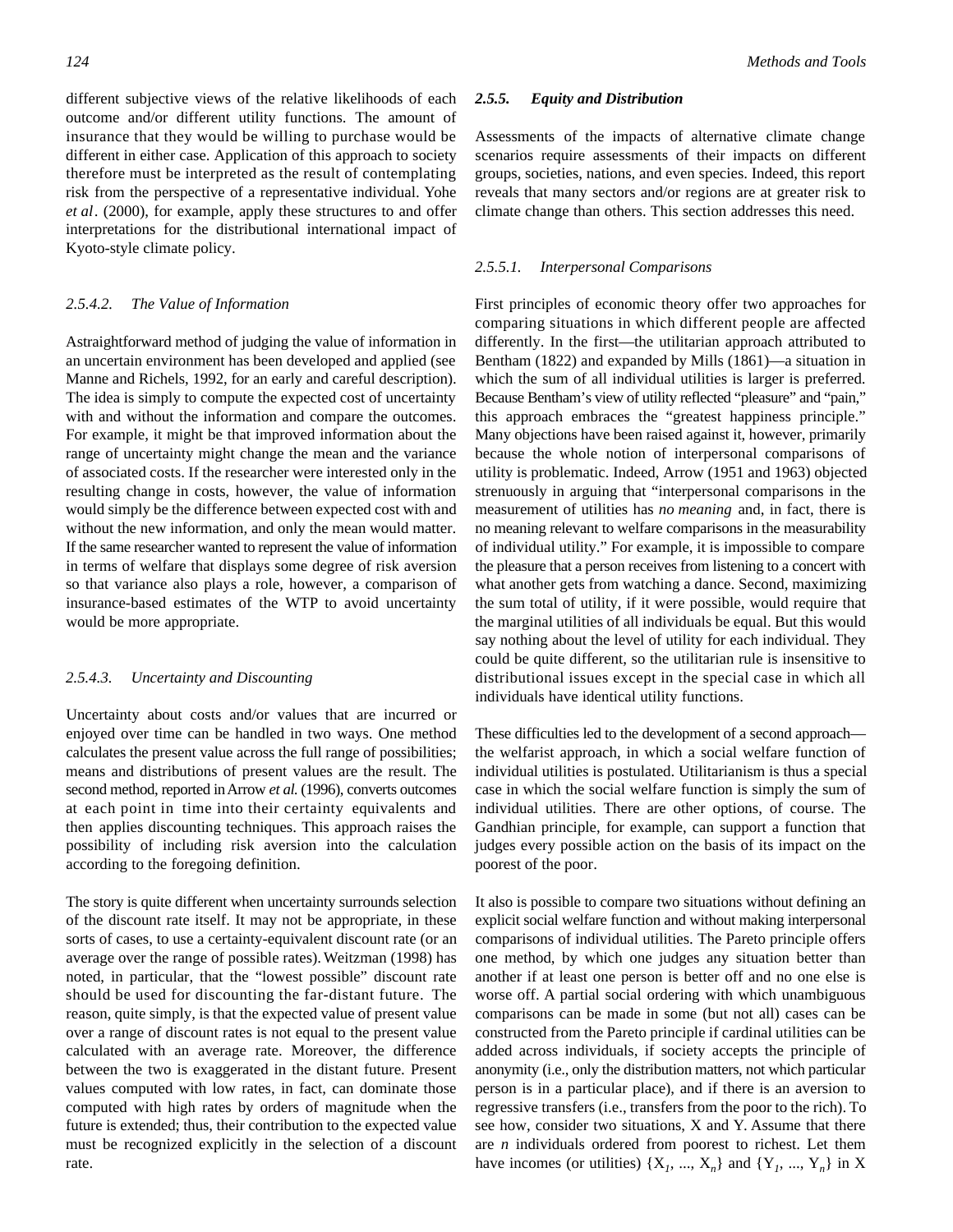and Y, respectively. X can be deemed preferable to Yif  $X_i$   $Y_i$ ,  $[X_1 + X_2]$   $[Y_1 + Y_2]$ , and so on through  $[X_1 + ... + X_n]$  $[Y_1 + ... + Y_n]$ , with at least one strict inequality holding. Note that showing that  $X$  is not preferred to  $Y$  is not sufficient to show that Y is preferred to X.

Rothschild and Stiglitz (1973) took these notions further by showing three alternative but equivalent ways of comparing distributions X and Y. They concluded that X would be preferred to Y if all of the following obtain:

- The Lorenz curve for X were inside the Lorenz curve for Y.
- All those who valued equality preferred  $X$  to  $Y$ .
- Y could be obtained from X by transfers from the poor to the rich.

Note, in passing, that Lorenz curves simply plot the percentage of income received by various percentiles of populations when they are ordered from least to greatest. Rothschild and Stiglitz (1973) also point out, however, that these measures apply only to a one-good economy. This requirement is equivalent to assuming that income is desired by all individuals and there are no externalities; the implications of more than one good are "substantial."

None of these measures speaks to estimating the cost of inequity when comparisons can be made. But just as insurance can be used as a utility-based measure of the cost of uncertainty, similarly constructed estimates that are based on social welfare functions that display aversion to inequality can be constructed. Insurance premiums computed in these cases simply represent a measure of what society would willingly pay to eliminate in equality. Such an approach assumes the possibility of defining an international social welfare function. Let us now look at the difficulties involved in defining it.

#### *2.5.5.2. Comparisons Across Nations*

Comparisons of interpersonal well-being across nations have been the focus of increasing attention over the past few years (see, e.g., Tol, 1999a,b), but it is clear that these comparisons involve more than one element. The conventional approach to making such comparisons is to use purchasing power parity (PPP) to adjust the calculation of gross domestic product (GDP). The technique is flawed, however, in many ways. First, GDP is now widely recognized to be a poor indicator of wellbeing (e.g., UNDP, 1990). This recognition has inspired many attempts to create other measures, such as the physical quality of life index (PQLI) (Morris, 1979) and various versions of the human development index (HDI) by the United Nations Development Programme (UNDP). However, many researchers, including Srinivasan (1994), have criticized the HDI for theoretical inadequacies. Nevertheless, the major point that GDPmisses too much continues to be emphasized exclusively. Calculations of the Index of Sustainable Economic Welfare (ISEW) by Daly and Cobb (1994) have shown, for example, that the ISEW for the United States has fallen since 1970 even though GDP has grown substantially.

In addition, real-world comparisons must account for many commodities, services, and attributes. This causes enormous index number problems in computing conversion factors such as the PPP. Indeed, one country's income can be higher or lower than another depending on which country is used as the base for the PPP index.

Third, different societies, cultures, and nations have different social structures, mores, and public institutions. The public goods, services, and safety net provisions of each are different. Moreover, activity outside the marketplace can differ substantially. With industrial development, for example, the clan seems to change to a joint family structure, then to a nuclear family, and perhaps to temporary nuclear families in postindustrial societies. More to the point, the nature of social and human capital and the scope of the marketplace are very different from place to place, depending on the stage of development. And if welfare involves having, being, doing, relating, and caring, a more complex measure of welfare is required to accommodate the multiple stresses of climate change.

Fourth, Sen (1985) suggests that equality in persons' "capabilities" that are determined by income and access to public goods, services, social capital, and institutions should be a global objective. Each of these determinants clearly varies from nation to nation.

Fifth, the principle of "anonymity" that is used in welfare comparisons is highly suspect. Deliberations of climate impacts and climate policy clearly should keep track of who is affected and where (within and across countries) they live.

#### *2.5.5.3. Ensuring Equity*

All of the complications outlined in Section 2.5.5.2 lead to a sad conclusion: Economics may be able to highlight a large menu of distributional issues that must be examined, but it has trouble providing broad answers to measuring and accounting for inequity, particularly across nations. Recourse to ethical principles clearly is in order.

#### *2.5.6. Alternative Metrics for Measuring Costs*

Application and extension of the economic paradigm certainly focuses attention on cost measures that are denominated in currency, but practitioners have been criticized on the grounds that these measures inadequately recognize nonmarket costs. Schneider *et al*. (2000), for example, have listed five numeraires or metrics with which the costs of climate change might be captured. Their list includes monetary losses, loss of life, changes in quality of life (including a need to migrate, conflict over resources, cultural diversity, loss of cultural heritage sites, etc.), species or biodiversity loss, and distributional equity.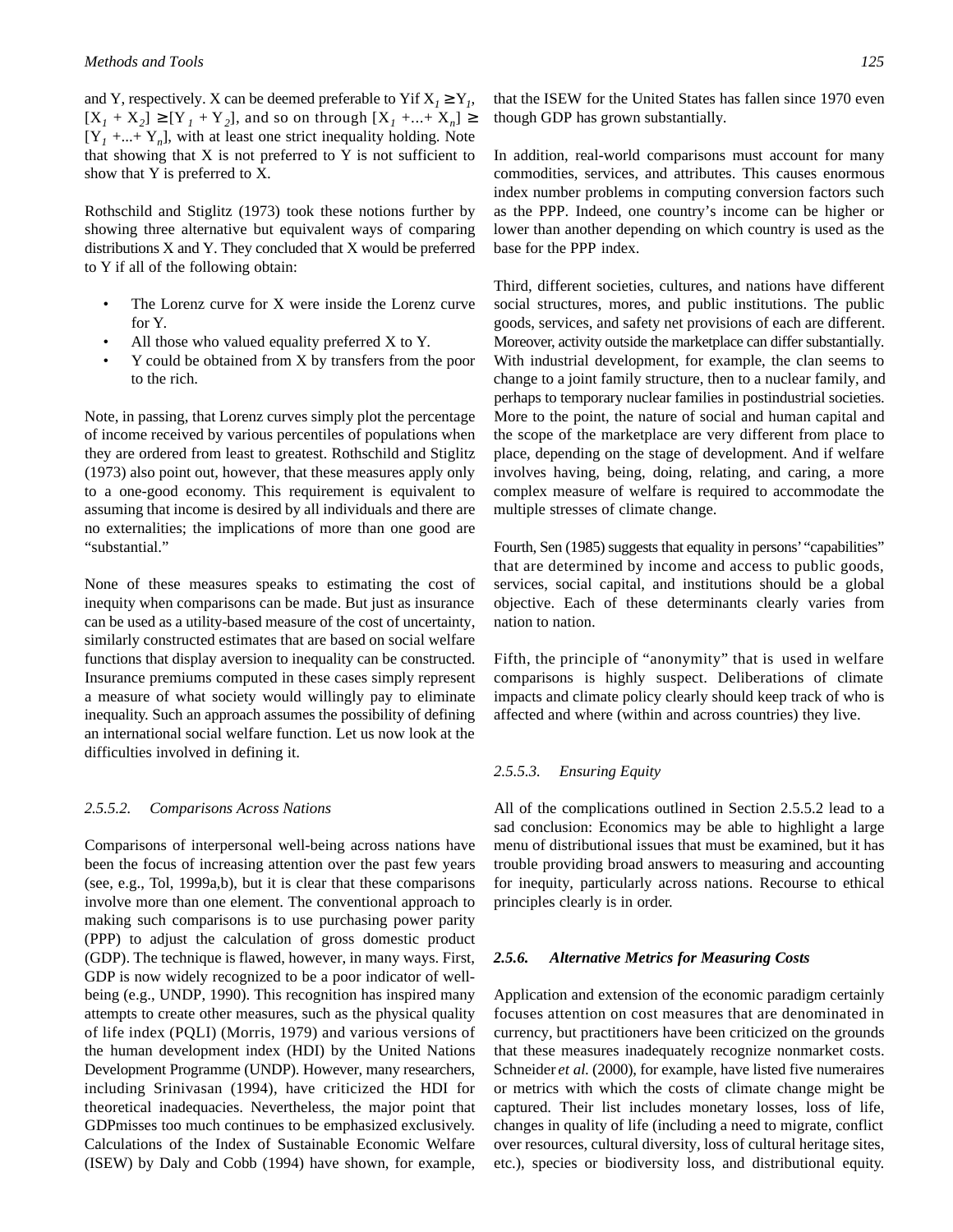Chapter 19 recognizes the content of these diverse numeraires in exploring magnitudes and/or rates of climate change that might be dangerous according to three lines of evidence: threatened systems, distributions of impacts, and aggregate impacts. The implications of the fourth line of evidence, largescale discontinuous events, are then traced along these three dimensions.

When all is said and done, however, costs denominated in one numeraire must be weighed, at least subjectively, with costs denominated in another—and there are no objective quantitative methods with which to do so. A survey conducted by Nordhaus (1994a), however, offered some insight into 15 researchers' subjective views of the relative importance of several different measures along three different "what if" scenarios. Table 2-1 displays some of the results in terms of anticipated cost denominated in lost world GDP, the likelihood of high-consequence impacts, the distribution of costs across the global population, and the proportion of costs that would be captured by national income accounts. The survey results shows wide disagreement across the first three metrics; this disagreement generally can be explained in terms of a dichotomy of views between mainstream economists and natural scientists. Nonetheless, Nordhaus (1994a) reports that a majority of respondents held the view that a high proportion of costs would be captured in national accounts. It would seem, therefore, that natural scientists think that mainstream economists not only underestimate the severity of nonmarket impacts but also that the implications of those impacts into the monetized economy do not follow.

Multi-attribute approaches also could be applied in climate impact analysis. They have not yet found their way into the literature, however, except to the degree to which they are captured in indirect methods outlined above. Chapter 1 also notes that cultural theory can serve as a valuation framework.

## **2.6. Characterizing Uncertainty and "Levels of Confidence" in Climate Assessment**

Uncertainty—or, more generally, debate about the level of certainty required to reach a "definitive" conclusion—is a perennial issue in science. Difficulties in explaining uncertainty have become increasingly salient as society seeks policy advice to deal with global environmental change. How can science be useful when evidence is incomplete or ambiguous, the subjective judgments of experts in the scientific and popular literature differ, and policymakers seek guidance and justification for courses of action that could cause—or prevent—significant environmental and societal changes? How can scientists improve

*Table 2-1: Subjective expert opinion on climate change (Nordhaus, 1994a).*

| <b>Cost Metric</b>                             | Scenario A <sup>a</sup> | Scenario B <sup>b</sup> | Scenario C <sup>c</sup> |
|------------------------------------------------|-------------------------|-------------------------|-------------------------|
| a)Loss in gross world productd                 |                         |                         |                         |
| - Mean                                         | 1.9                     | 4.1                     | 5.5                     |
| - Median                                       | 3.6                     | 6.7                     | 10.4                    |
| $-$ High                                       | 21.0                    | 35.0                    | 62.0                    |
| $-$ Low                                        | 0.0                     | 0.0                     | 0.8                     |
| b)Probability of high-consequence evente       |                         |                         |                         |
| - Mean                                         | 0.5                     | 3.0                     | 5.0                     |
| - Median                                       | 4.8                     | 12.1                    | 17.5                    |
| $-$ High                                       | 30.0                    | 75.0                    | 95.0                    |
| $-$ Low                                        | 0.0                     | 0.2                     | 0.3                     |
| c) Top to bottom ratio of impacts <sup>f</sup> |                         |                         |                         |
| $-$ Mean                                       | 4.2                     |                         |                         |
| - Median                                       | 3.5                     |                         |                         |
| $-$ High                                       | 10.0                    |                         |                         |
| $-$ Low                                        | 1.0                     |                         |                         |
| d)Percentage of total in national accounts     |                         |                         |                         |
| - Mean                                         | 62.4                    | 66.6                    | 65.6                    |
| - Median                                       | 62.5                    | 70.0                    | 80.0                    |

a Scenario A postulated 3°C warming by 2090.

b Scenario B postulated scenario A continuing to produce 6°C warming by 2175.

c Scenario C postulated 6°C warming by 2090.

d Percentage of global world product lost as a result of climate change.

e Likelihood of a high-consequence event (a loss of 25% of gross world product, comparable to the Great Depression).

f Proportion of loss felt by the poorest quintile of income distribution relative to the loss felt by the richest quintile; a value of 1 signifies an equal distribution of burden.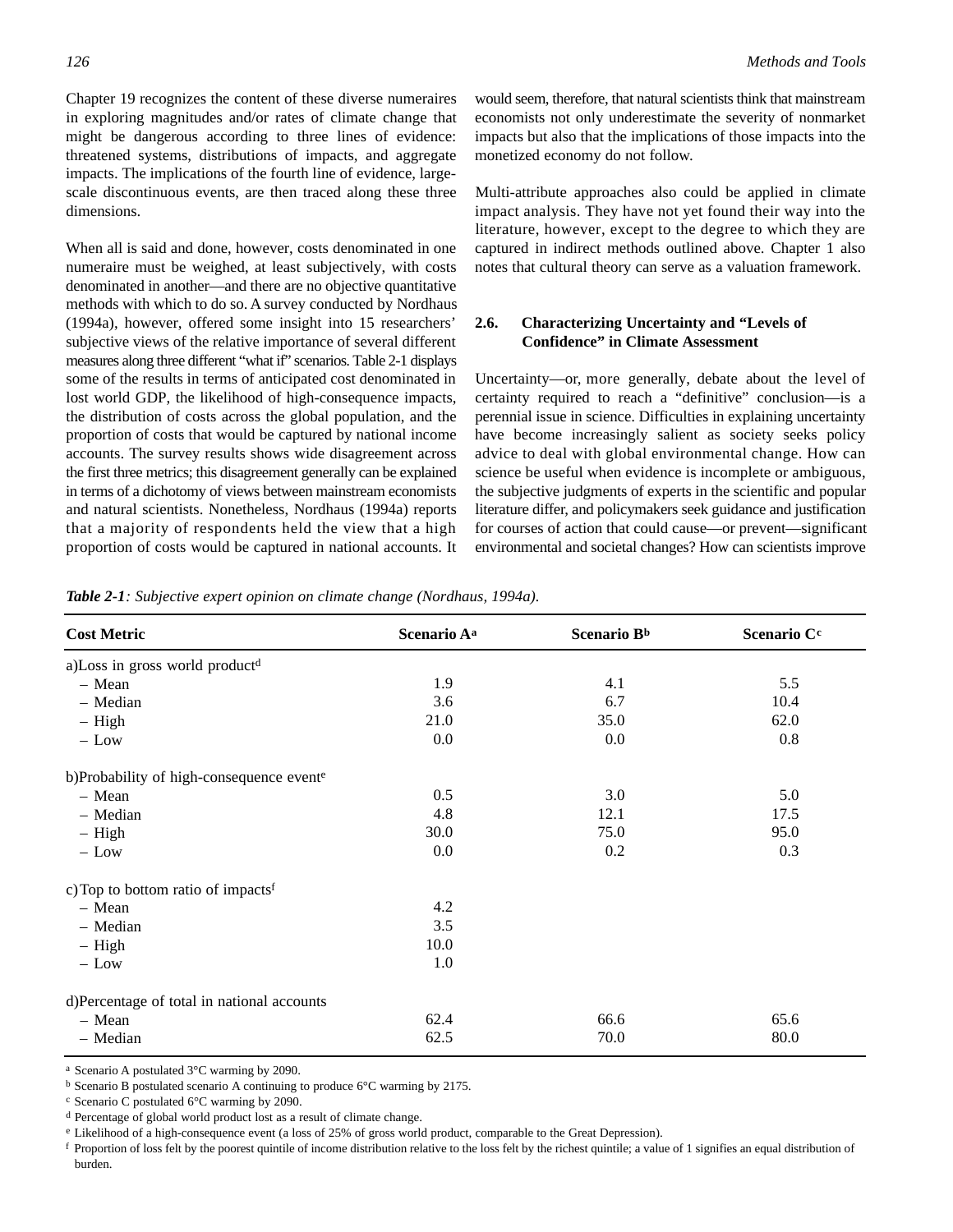their characterization of uncertainties so that areas of slight disagreement do not become equated with paradigmatic disputes, and how can individual subjective judgments be aggregated into group positions? In short, how can the full spectrum of the scientific content of public policy debates be fairly and openly assessed?

The term "uncertainty" implies anything from confidence just short of certainty to informed guesses or speculation. Lack of information obviously results in uncertainty; often, however, disagreement about what is known or even knowable is a source of uncertainty. Some categories of uncertainty are amenable to quantification, whereas other kinds cannot be expressed sensibly in terms of probabilities (see Schneider *et al.*, 1998, for a survey of literature on characterizations of uncertainty). Uncertainties arise from factors such as lack of knowledge of basic scientific relationships, linguistic imprecision, statistical variation, measurement error, variability, approximation, and subjective judgment (see Box 2-1). These problems are compounded by the global scale of climate change, but local scales of impacts, long time lags between forcing and response, low-frequency variability with characteristic times that are greater than the length of most instrumental records, and the impossibility of before-the-fact experimental controls also come into play. Moreover, it is important to recognize that even good data and thoughtful analysis may be insufficient to dispel some aspects of uncertainty associated with the different standards of evidence (Morgan, 1998; Casman *et al.*, 1999).

This section considers methods to address such questions: first by briefly examining treatments of uncertainties in past IPCC assessments, next by reviewing recommendations from a guidance paper on uncertainties (Moss and Schneider, 2000) prepared for the TAR, and third by briefly assessing the state of the science concerning the debate over the quality of human judgments (subjective confidence) when empirical evidence is insufficient to form clear "objective" statements of the likelihood that certain events will occur.

## *2.6.1. Treatments of Uncertainties in Previous IPCC Assessments*

The IPCC function is to assess the state of our understanding and to judge the confidence with which we can make projections of climate change and its impacts. These tentative projections will aid policymakers in deciding on actions to mitigate or adapt to anthropogenic climate change, which will need to be re-assessed on a regular basis. It is recognized that many remaining uncertainties need to be reduced in each of (many) disciplines, which is why IPCC projections and scenarios are often expressed with upper and lower limits. These ranges are based on the collective judgment of the IPCC authors and the reviewers of each chapter, but it may be appropriate in the future to draw on formal methods from the discipline of decision analysis to achieve more consistency in setting criteria for high and low range limits (McBean *et al.*, 1996; see Raiffa, 1968, for an introduction to decision analysis).

#### **Box 2-1. Examples of Sources of Uncertainty**

## *Problems with Data*

- 1) Missing components or errors in the data
- 2) "Noise" in data associated with biased or incomplete observations
- 3) Random sampling error and biases (nonrepresentativeness) in a sample

#### *Problems with Models*

- 4) Known processes but unknown functional relationships or errors in structure of model
- 5) Known structure but unknown or erroneous values of some important parameters
- 6) Known historical data and model structure but reasons to believe parameters or model structure will change over time
- 7) Uncertainty regarding predictability (e.g., chaotic or stochastic behavior) of system or effect
- 8) Uncertainties introduced by approximation techniques used to solve a set of equations that characterize the model

#### *Other Sources of Uncertainty*

- 9) Ambiguously defined concepts and terminology
- 10) Inappropriate spatial/temporal units
- 11) Inappropriateness of/lack of confidence in underlying assumptions
- 12) Uncertainty resulting from projections of human behavior (e.g., future consumption patterns or technological change), as distinct from uncertainty resulting from "natural" sources (e.g., climate sensitivity, chaos)

Although the SAR on impacts, adaptation, and mitigation (IPCC, 1996b) explicitly links potentially serious climate change with mitigation and adaptation assessment in its Technical Summary, the body of the report is restricted mostly to describing sensitivity and vulnerability assessments (see also Carter *et al*., 1994). Although this methodology is appropriate for testing sensitivity and vulnerability of systems, it is poorly suited for planning or policy purposes. IAMs available to SAR authors (e.g., Weyant *et al.*, 1996) generate outcomes that are plausible but typically contain no information on the likelihood of outcomes or much information on confidence in estimates of outcomes, how each result fits into broader ranges of uncertainty, or what the ranges of uncertainty may be for each outcome (see Chapter 1 and Section 2.4 for further discussions of integrated assessment issues). However, several studies since the SAR do use probability distributions (e.g., Morgan and Dowlatabadi, 1996, and citations in Schneider, 1997).

IPCC Working Group I (WGI) in its contribution to the SAR (IPCC, 1996a) uses two different methods or techniques to estimate climate change: scenarios and projections. A scenario is a description of a plausible future without estimation of its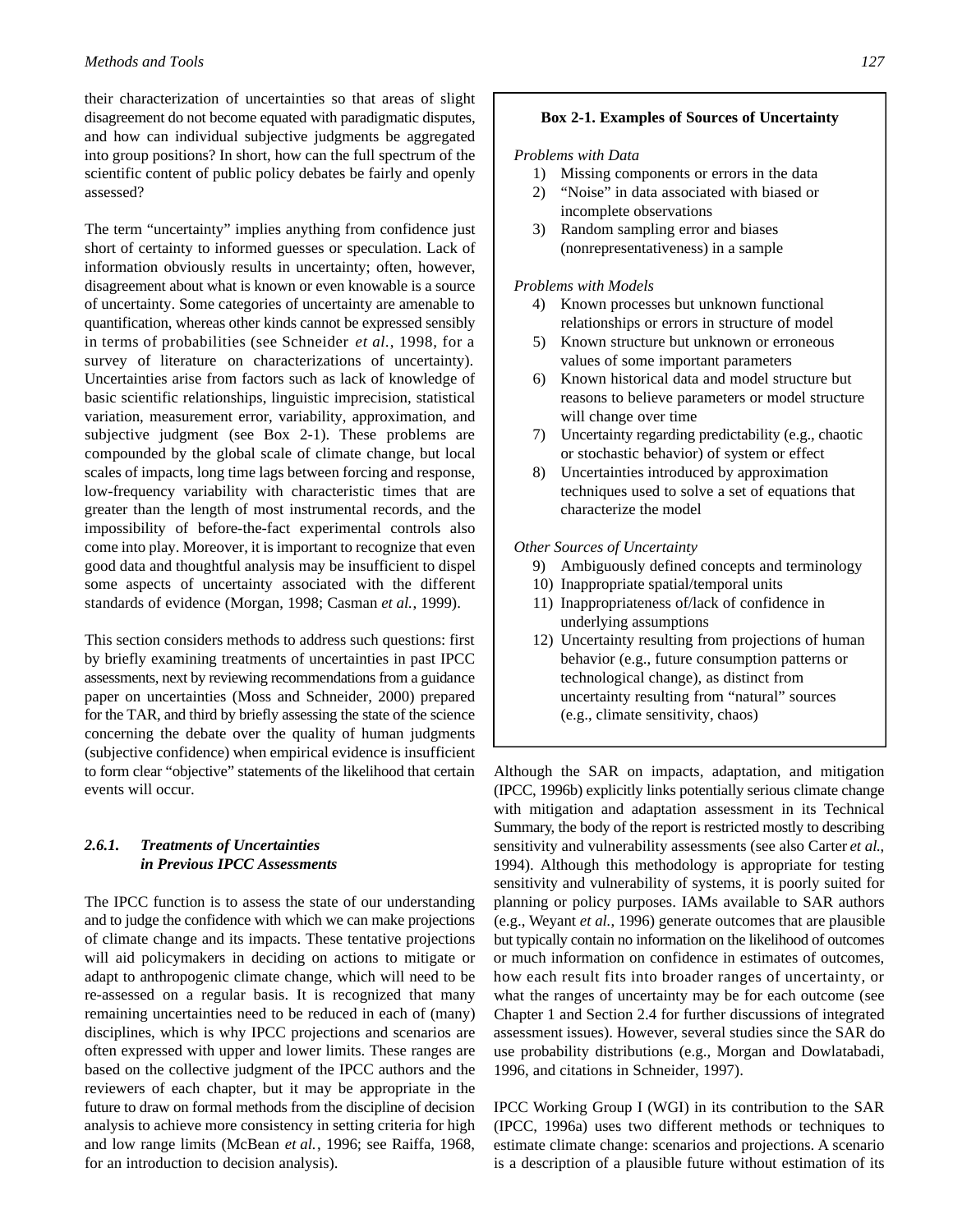likelihood (e.g. the individual IS92a-f emission scenarios or climate scenarios generated by GCMs in which a single emission path is used). Scenarios may contain several sources of uncertainty but generally do not acknowledge them explicitly.

Careful reading of the SAR WGI Technical Summary (IPCC, 1996a) reveals that the term projection is used in two senses:

- 1) Asingle trajectory over time produced from one or more scenarios (e.g., projected global temperature using the IS92a emissions scenario with a climate sensitivity of  $2.5^{\circ}$ C)
- 2 ) Arange of projections expressed at a particular time in the future, incorporating one or more sources of uncertainty (e.g., projected global warming of 0.8–3.5°C by 2100, based on IS92a-f emission scenarios and a climate sensitivity of  $1.5-4.5$ °C at  $2xCO_2$ ).

*Projections* are used instead of *predictions* to emphasize that they do not represent attempts to forecast the most likely evolution of climate in the future, only *possible* evolutions (IPCC, 1996a, Section F.1). In the SAR, *projection* and *scenario* are used to describe possible future states, with projections used mainly in terms of climate change and sea-level rise. This usage defines climate projection as a *single* trajectory of a subset of scenarios. When used as input into impact assessments, the same climate projections commonly are referred to as climate scenarios.

Projected *ranges* are constructed from two or more scenarios in which one or more sources of uncertainty may be acknowledged. Examples include projections of atmospheric  $CO<sub>2</sub>$  derived from the IS92a-f emission scenarios (IPCC, 1996a), global temperature ranges (IPCC, 1996a), and regional temperature



**Figure 2-1**: Schematic depiction of the relationship between "well-calibrated" scenarios, the wider range of "judged" uncertainty that might be elicited through decision analytic techniques, and the "full" range of uncertainty, which is drawn wider to represent overconfidence in human judgments. M1 to M4 represent scenarios produced by four models (e.g., globally averaged temperature increases from an equilibrium response to doubled  $CO_2$  concentrations). This lies within a "full" range of uncertainty that is not fully identified, much less directly quantified by existing theoretical or empirical evidence (modified from Jones, 2000).

ranges (CSIRO, 1996). A range of projections will always be more likely to encompass what actually will transpire than a single scenario. Although projected ranges are more likely to occur than single scenarios, they are not full-fledged forecasts because they incorporate only part of the total uncertainty space. The relationship between scenarios and projected ranges as treated in the SAR is shown schematically in Figure 2-1.

Aprojected range is a quantifiable range of uncertainty situated within a population of possible futures that cannot be fully identified (termed "knowable" and "unknowable" uncertainties by Morgan and Henrion, 1990). The limits of this total range of uncertainty are unknown but may be estimated subjectively (e.g., Morgan and Keith, 1995). Given the finding in the cognitive psychology literature that experts define subjective probability distributions too narrowly because of overconfidence (see Section 2.6.5.3), the inner range represents the "well-calibrated" range of uncertainty. Thus, the wider range of uncertainty represents a "judged" range of uncertainty, based on expert judgments—which may not encompass the full range of uncertainty given the possibility of cognitive biases such as overconfidence. Although the general point remains that there is always a much wider uncertainty range than the envelope developed by sets of existing model runs, it also is true that there is no distinct line between "knowable" and "unknowable" uncertainties; instead, it is a continuum. The actual situation depends on how well our knowledge (and lack thereof) has been integrated into assessment models. Moreover, new information—particularly empirical data, if judged reliable and comprehensive—eventually may narrow the range of uncertainty to well inside the well-calibrated range by falsifying certain outlier values.

If the full range of uncertainty in Figure 2-1 were known, the probability of a particular outcome could be expressed as a forecast (provided we can state the probability). Although there are significant sources of uncertainty that cannot yet be quantified, decision analytic elicitation procedures (Section 2.4) can estimate the full range of uncertainties and conditional probabilities (see Section 2.5.5 for an assessment of the state of the science concerning human judgment). Conditional probabilities may be calculated within a projected range even though the probability of the range itself remains unknown.

Moss and Schneider (1997) document several cases in which the SAR authors in each of the three Working Groups use ranges to describe uncertain outcomes but unfortunately had no consistent criteria for assigning probabilities to range limits or for identifying outlier outcomes (those occurring beyond the well-calibrated range limits). Moreover, there was no consistent use of terms to characterize levels of confidence in particular outcomes or common methods for aggregating many individual judgments into a single collective assessment. Recognition of this shortcoming of the SAR led to preparation of a guidance paper on uncertainties (Moss and Schneider, 2000) for use by all three TAR Working Groups and which has been widely reviewed and debated.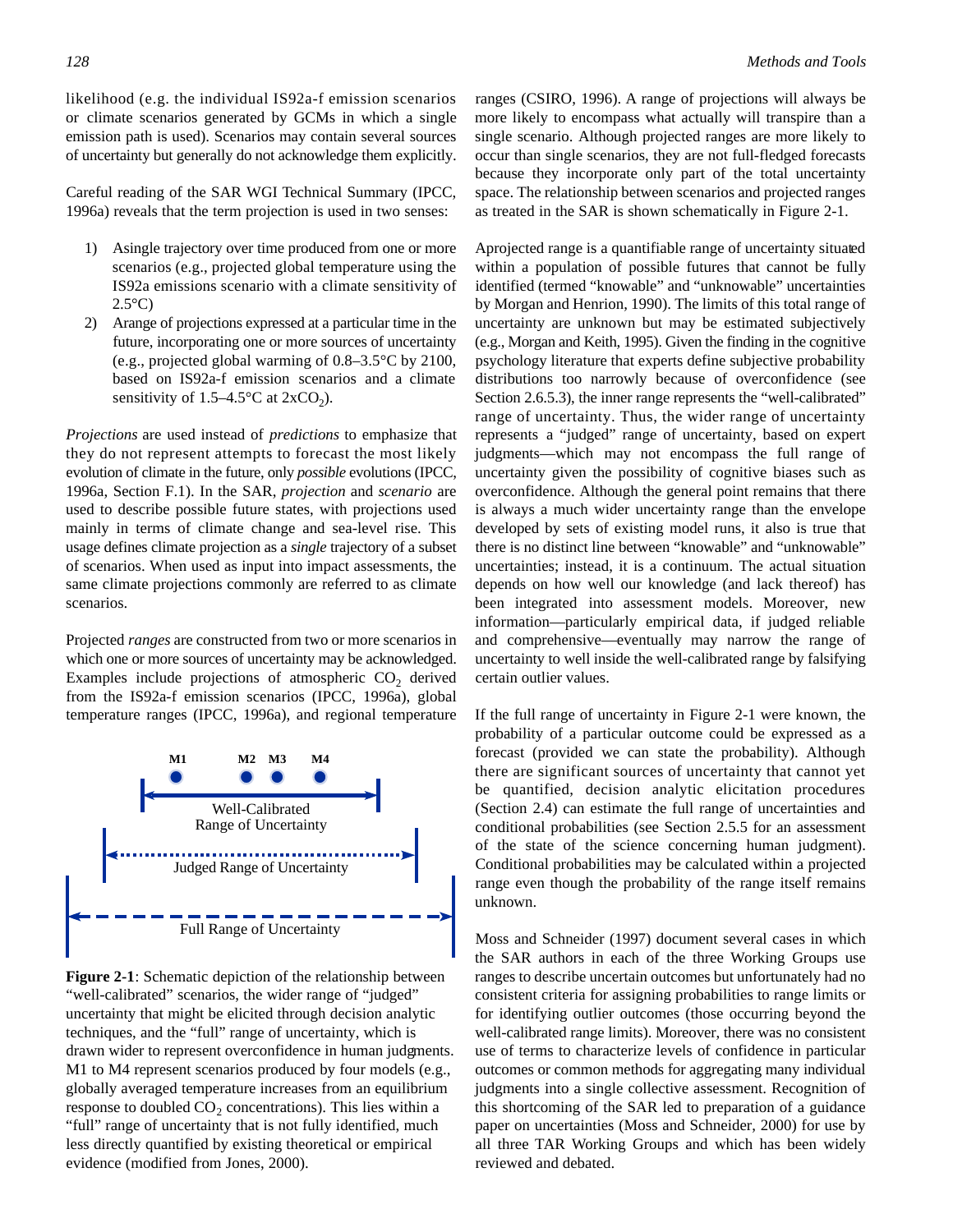Attempts to achieve more consistency in establishing end points of ranges and outlier values (or the distribution of subjective probabilities within and beyond the range) have not received much attention. Despite the difficulty of assigning a distribution of probabilities for uncertain outcomes or processes, the scientific complexity of the climate change issue and the need for information that is useful for policy formulation requires researchers and policymakers to work together toward improved management of uncertainties. A common basis for characterizing sources of uncertainties is one step; Box 2-1 represents an attempt in the uncertainties guidance paper (Moss and Schneider, 2000) to provide such a common basis.

In this situation, the research community must bear in mind that users of IPCC reports often assume for themselves what they think the authors believe to be the distribution of probabilities when the authors do not specify it themselves. The decision analytic literature (e.g., Morgan and Henrion, 1990) often suggests that it is preferable for scientists debating the specifics of a topic to provide their best estimates of probability distributions and possible outliers, based on their assessment of the literature, than to have users make their own guesses. This information, along with an appraisal of the limitations of the models, would make the ranges more meaningful to other scientists, the policy community, and the public.

## *2.6.2. "Objective" and "Subjective" Probabilities are not Always Explicitly Distinguished*

Some scientists have expressed concern that scientific investigation requires a long sequence of observational records, replicable trials, or model runs (e.g., Monte Carlo simulations) so the results can be specified by a formal statistical characterization of the frequency and frequency distribution of outcomes being assessed. In statistical terms, "objective" science means attempting to verify any hypothesis through a series of experiments and recording the frequency with which that particular outcome occurs. The idea of a limitless set of identical and independent trials that is "objectively out there" is a heuristic device that we use to help us rigorously quantify uncertainty by using frequentist statistics. Although there may be a large number of trials in some cases, however, this is not the same as a "limitless" number, and these trials rarely are truly identical or independent.

Most interesting complex systems cannot possibly be put to every conceivable test to find the frequency of occurrence of some socially or environmentally salient event. The popular philosophical view of "objective science" as a series of "falsifications" breaks down when it confronts systems that cannot be fully tested. For example, because climate change forecasts are not empirically determinable (except by "performing the experiment" on the real Earth—Schneider, 1997), scientists must rely on "surrogate" experiments, such as computer simulations of the Earth undergoing volcanic eruptions or paleoclimatic changes. As a result of these surrogate experiments and many additional tests of the reliability of subcomponents

of such models, scientists attain confidence to varying degrees about the likelihood of various outcomes (e.g., they might assign with high confidence a low probability to the occurrence of extreme climate outcomes such as a "runaway greenhouse effect"). These confidence levels are not frequentist statistics but "subjective probabilities" that represent degrees of belief that are based on a combination of objective and subjective subcomponents of the total system. Because subjective characterization of the likelihood of many potentially important climatic events—especially those that might be characterized by some people as "dangerous"—is unavoidable, "Bayesian" or "subjective" characterization of probability will be more appropriate.

Bayesian assessments of probability distributions would lead to the following interpretation of probability statements: The probability of an event is the degree of belief that exists among lead authors and reviewers that the event will occur, given the observations, modeling results, and theory currently available, all of which contribute to estimation of a "prior" probability for the occurrence of an outcome. As new data or theories become available, revised estimates of the subjective probability of the occurrence of that event—so-called "posterior probability" can be made, perhaps via the formalism of Bayes theorem (see, e.g., Edwards, 1992, for a philosophical basis for Bayesian methods; for applications of Bayesian methods, see, e.g., Howard *et al.*, 1972; Anderson, 1998; Tol and de Vos, 1998; Malakoff, 1999).

#### *2.6.3. Making Estimates*

#### *2.6.3.1. Identifying Extreme Values, Ranges, and Thresholds*

It is worth noting that by failing to provide an estimate of the full range of outcomes (i.e., not specifying outliers that include rapid nonlinear events), authors of previous assessments were not conveying to potential users a representation of the full range of uncertainty associated with the estimate. This has important implications with regard to the extent to which the report accurately conveyed to policymakers potential benefits or risks that may exist, even if at a low or unknown probability (see Figure 2-1). If it were necessary to truncate the range, it should have been clearly explained what the provided range includes and/or excludes. Furthermore, the authors might have specified how likely it is that the answer could lie outside the truncated distribution.

Pittock and Jones (1999) recommend construction of thresholds that can be linked to projected ranges of climate change. Such thresholds can account for biophysical and/or socioeconomic criteria in the initial stages of an assessment but must be expressed in climatic terms (e.g., above a certain temperature, rainfall frequency, water balance, or combination of several factors). Further analysis compares these thresholds with projected regional climate change. Similar approaches are contained in concepts of tolerable climate change (see Hulme and Brown, 1998).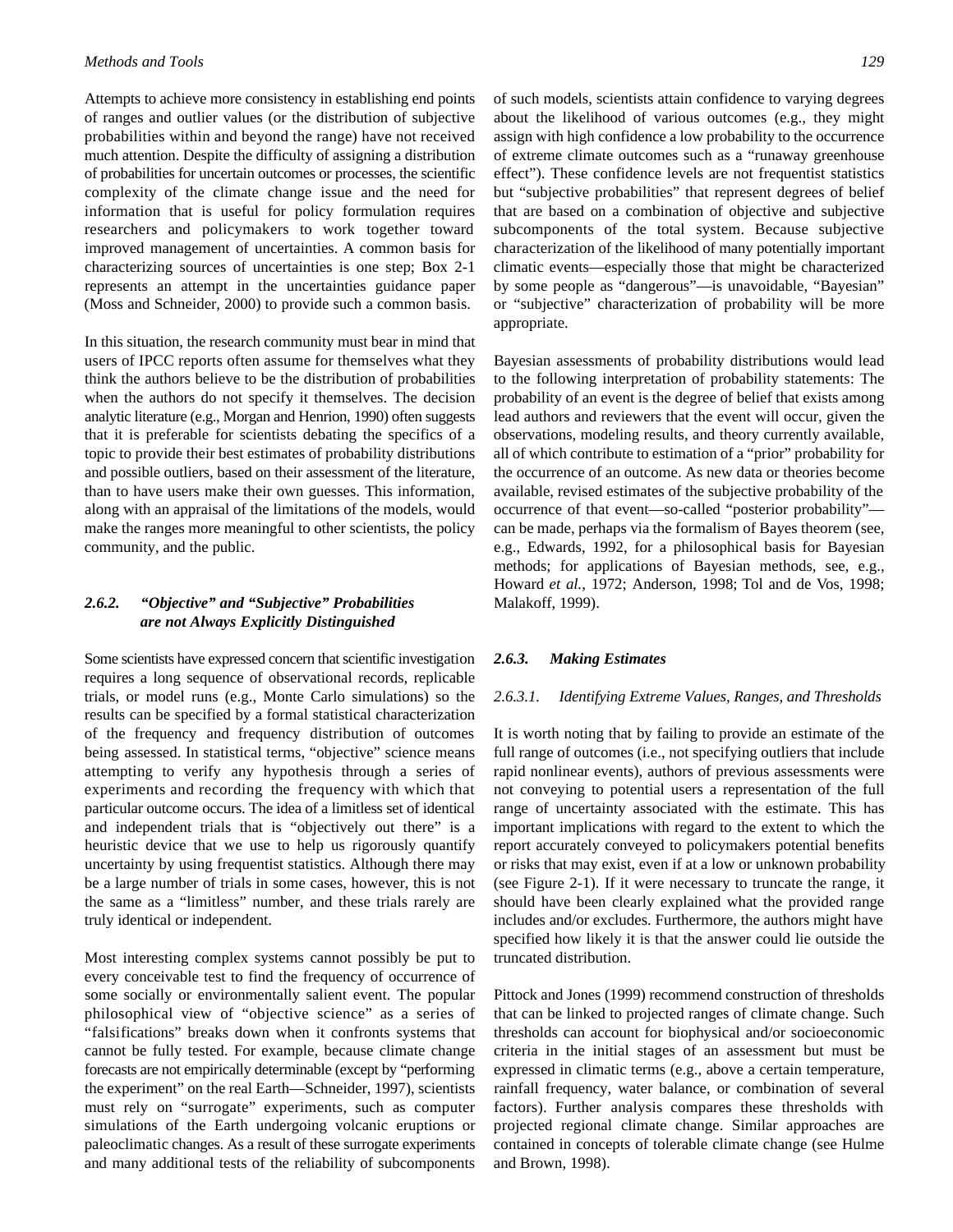#### *2.6.3.2. Valuation Issues*

Any comprehensive attempt to evaluate the societal value of climate change should include, in addition to the usual monetary value of items or services traded in markets, measures of valued items or services that are not easily marketed. Schneider *et al.* (2000) refer to this costing problem in vulnerability analysis as "The Five Numeraires": monetary loss, loss of human life, reductions in quality of life (including forced migration, conflicts over environmentally dependent resources, loss of cultural diversity, loss of cultural heritage sites, etc.), loss of species/biodiversity, and increasing inequity in the distribution of material well-being. There is little agreement on how to place a monetary value on the nonmarket impacts of climate change, yet such valuation is essential to several analytic techniques to assess the efficiency or coste ffectiveness of alternative climate policy proposals (see Section 2.5.6).

One such technique for valuation is to survey expert opinion on subjective assessment of probability distributions of climate damage estimates (see Nordhaus, 1994a; Morgan and Keith, 1995; Titus and Narayanan, 1996, for examples of decision analytic elicitations of climate effects and impacts; see Morgan and Dowlatabadi, 1996, for examples of how such elicited subjective probability distributions can be incorporated into IAMs that examine "optimal" policies). An alternative valuation framework is to use "cultural theory" (Douglas and Wildavsky, 1982) to identify different value perspectives in designing policy strategies (see van Asselt and Rotmans, 1995, for an application to population growth). With this technique, subjective judgment about uncertainties may be described from the viewpoints of different cultural perspectives. Preferred policy options depend on the perspective adopted. Real policy choice, of course, depends on the logic and consistency of formulating a basis for policy choices (i.e., the role of decision analysis tools) and on the values of decisionmakers at all levels. More formal and explicit incorporation of uncertainties into decision analysis is the emphasis here.

#### *2.6.4. Aggregation and the Cascade of Uncertainty*

A single aggregated damage function or a "best guess" climate sensitivity estimate is a very restricted representation of the wide range of beliefs available in the literature or among lead authors about climate sensitivity or climate damages. If a causal chain includes several different processes, the aggregate distribution might have very different characteristics than the various distributions that constitute the links of the chain of causality (see Jones, 2000). Thus, poorly managed projected ranges in impact assessment may inadvertently propagate uncertainty. The process whereby uncertainty accumulates throughout the process of climate change prediction and impact assessment has been described as a "cascade of uncertainty" (Schneider, 1983) or the "uncertainty explosion" (Henderson-Sellers, 1993). The cascade of uncertainty

implied by coupling the separate probability distributions for emissions and biogeochemical cycle calculations to arrive at concentrations needed to calculate radiative forcing, climate sensitivity, climate impacts, and valuation of such impacts into climate damage functions has yet to be produced in the literature (see Schneider, 1997, Table 2). When the upper and lower limits of projected ranges of uncertainty are applied to impact models, the range of possible impacts commonly becomes too large for practical application of adaptation options (Pittock and Jones, 1999). This technique is less explicitly applied in assessments where two or more scenarios (e.g., M1 to M4 in Figure 2-1) are used and the results expressed as a range of outcomes. If an assessment is continued through to economic and social outcomes, even larger ranges of uncertainty can be accumulated (see Figure 2-2).

Because of the lack of consistent guidance on the treatment of uncertainties, diversity of subject areas, methods, and stage of development of the many fields of research to be assessed in the SAR, it was not possible to agree on a single set of terms to describe the confidence that should be associated with the many outcomes and/or processes that had been assessed. Thus, the uncertainties guidance paper (see also Box 1-1) suggests that the TAR authors agree on two alternative sets of terms from which writing teams can select (see Figures 2 and 3 in Moss and Schneider, 2000). As noted in the decision analysis literature (e.g., Morgan and Henrion, 1990), *it is important to attach a quantitative range to each verbal characterization* to assure that different users of the same language mean the same degree of confidence.



**Figure 2-2**: Range of major uncertainties that are typical in impact assessments, showing the "uncertainty explosion" as these ranges are multiplied to encompass a comprehensive range of future consequences, including physical, economic, social, and political impacts and policy responses (modified after Jones, 2000, and "cascading pyramid of uncertainties" in Schneider, 1983).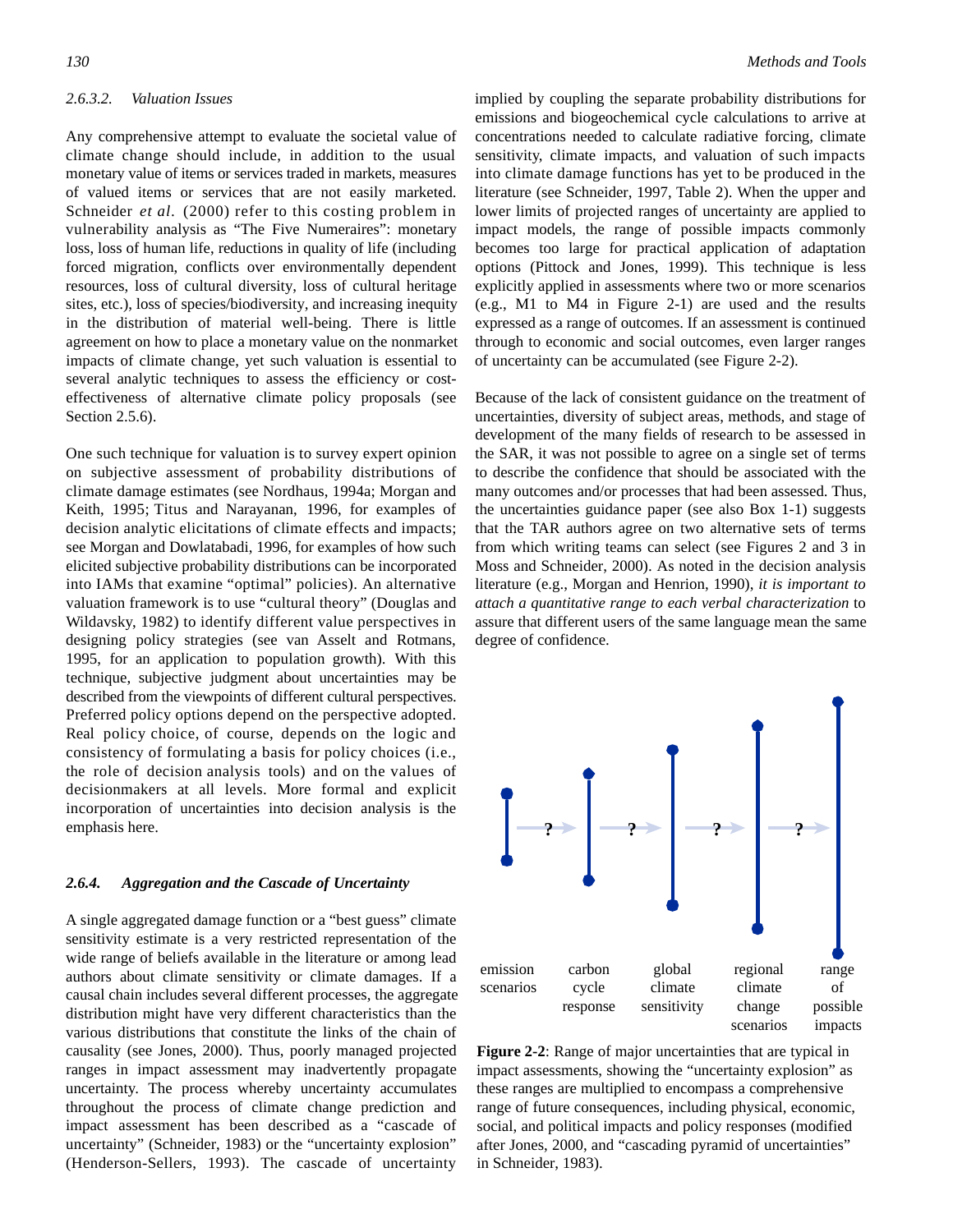### *2.6.5. Debate over the Quality of Human Judgment*

#### *2.6.5.1. Deficiencies in Human Judgment*

At some level, human judgment is an unavoidable element of all human decisions. The question, then, naturally arises: How good is human judgment? Psychological studies of human judgment provide evidence for shortcomings and systematic biases in human decisionmaking. Furthermore, not only do people—including experts—suffer various forms of myopia; they also often are oblivious of the fact. Indeed, statistical linear models summarizing the relationship between a set of predictor variables and a predicted outcome often (repeatedly) perform better than intuitive expert judgments (or subjective expert opinions). Burgeoning empirical evidence suggests that humans, including experts, can be inept at making judgments, particularly under conditions of high uncertainty.

Since the early 1970s, psychologists repeatedly have demonstrated human judgmental error and linked these errors to the operational nature of mental processes. The idea, spelled out in Kahneman *et al*. (1982), is that, because of limited mental processing capacity, humans rely on strategies of simplification, or mental heuristics, to reduce the complexity of judgment tasks. Although this strategy facilitates decisionmaking, these procedures are vulnerable to systematic error and bias.

#### *2.6.5.2. Violation of Probability Laws*

In a classic series of publications, Tversky and Kahneman (1974, 1983) and Kahneman and Tversky (1979, 1996) claim that human judgment under uncertainty violates normative rules of probability theory. For example, Tversky and Kahneman (1983) invoke the "judgment by a representativeness" heuristic to explain evidence for the *conjunction fallacy,* whereby a conjunction of events is judged to be more likely than one of its constituents. This is a violation of a perfectly simple principle of probability logic: If Aincludes B, the probability of B cannot exceed A. Nevertheless, respondents consistently give a higher likelihood to the possibility of a subset or joint event than to the whole set, thereby violating the conjunction rule. Typically, respondents judge likelihood by representativeness (or stereotypes) and thus fail to integrate statistically relevant factors.

However, Gigerenzer (1994, 1996) argues that people are naturally adapted to reasoning with probabilities in the form of frequencies and that the conjunction fallacy "disappears" if reasoning is in the form of frequencies. Several studies report that violations of the conjunction rule are rare if respondents are asked to consider the relative frequency of events rather than the probability of a single event.

Kahneman and Tversky (1996) disagree and argue that the frequency format provides respondents with a powerful cue to the relation of inclusion between sets that are explicitly compared or evaluated in immediate succession. When the structure of the conjunction is made more apparent, respondents who appreciate the constraint supplied by the rule will be less likely to violate it.

Kahneman and Lovallo (1993) argue that people have a strong tendency to regard problems as unique although they would be viewed more advantageously as instances of a broader class. People pay particular attention to the distinguishing features of a particular case and reject analogies to other instances of the same general type as crudely superficial and unappealing. Consequently, they fall prey to fallacies of planning by anchoring their estimates on present values or extrapolations of current trends. Despite differing causal theories, both approaches find evidence for poor judgment under uncertainty or, alternatively, evidence that people are better off not attempting to assess probabilities for single events.

Nonetheless, public understanding of likelihood seems to be improved by adoption of frequentist formats. Several studies have shown that experts have great difficulty reasoning with subjective probabilities for unique or single events. However, respondents apparently are much more successful when the same problems are presented with frequencies rather than probabilities. Although experts have difficulties with the probability version most give wrong answers—most undergraduates readily provide the correct answer to similar problems constructed with frequencies.

Psychological research suggests that measures of risk that are communicated in terms of frequencies rather than probabilities will be more readily understood and rationally responded to, although IAMs need to translate these frequencies into probability distributions (e.g., Morgan and Dowlatabadi, 1996) to portray the wide range of outcomes that currently reflect estimates in the literature and by most IPCC authors.

#### *2.6.5.3. Overconfidence*

Overconfidence is another cognitive illusion that has been reported to plague experts'judgments. In the 1970s and 1980s, a considerable amount of evidence was amassed for the view that people suffer from an overconfidence bias. The common finding is that respondents are correct less often than their confidence assessments imply.

However, "ecological" theorists (*cf.* McClelland and Bolger, 1994) claim that overconfidence is an artifact of artificial experimental tasks and nonrepresentative sampling of stimulus materials. Gigerenzer *et al.* (1991) and Juslin (1994) claim that individuals are well adapted to their environments and do not make biased judgments. Overconfidence is observed because the typical general knowledge quiz used in most experiments contains a disproportionate number of misleading items. These authors have found that when knowledge items are randomly sampled, the overconfidence phenomenon disappears. Juslin *et al.* (2000) report a meta-analysis comparing 35 studies in which items were randomly selected from a defined domain with 95 studies in which items were selected by experimenters.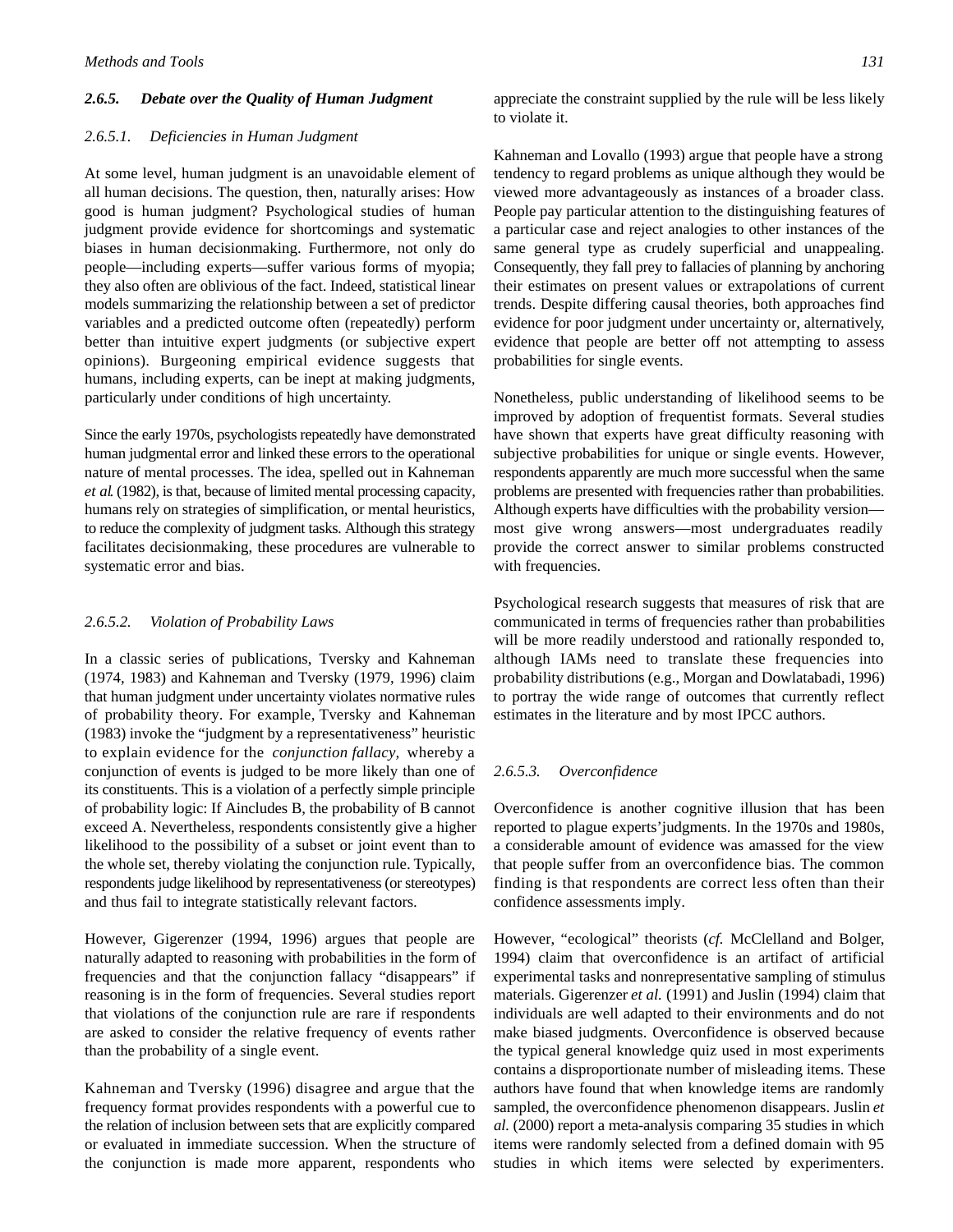Although overconfidence was evident for selected items, it was close to zero for randomly sampled items—which suggests that overconfidence is not simply a ubiquitous cognitive bias. This analysis suggests that the appearance of overconfidence may be an illusion created by research, not a cognitive failure by respondents.

Furthermore, in cases of judgments of repeated events (weather forecasters, horse race bookmakers, tournament bridge players), experts make well-calibrated forecasts. In these cases, respondents might be identifying relative frequencies for sets of similar events rather than judging the likelihood of individual events. If we compare studies of the calibration of probability assessments concerning individual events (e.g., Wright and Ayton, 1992) with those in which subjective assessments have been made for repetitive predictions of events (Murphy and Winkler, 1984), we observe that relatively poor calibration has been observed in the former, whereas relatively good calibration has been observed in the latter.

It might be concluded that a frequentist rather than a Bayesian approach should be adopted when attempting to elicit judgment. However, there are occasions when there will be events for which no obvious reference class exists and one will be unable to assess likelihood by adopting the frequentist approach. This particularly applies to novel situations for which there is no actuarial history. One might well be able to account for the (no doubt varying) subjective probabilities offered by a sample of people by identifying mental heuristics. However, note that, without a reference class, we have no means of evaluating the validity of any judgments that might be offered. Consequently, any probability given to a unique event remains somewhat ambiguous.

## *2.6.6. Building Experience with Subjective Methods In a "Science for Policy" Assessment*

Although one might be tempted to infer from the foregoing arguments that judgments of likelihood should be considered only with caution, for some decision analytic frameworks that often appear in the climate policy literature (.g., cost-benefit analysis and IAMs), there often are few viable alternatives. However, as noted in the decision analysis frameworks guidance paper (Toth, 2000a; see also Section 2.4), several alternative decisional analytic methods are less dependent on subjective probability distributions; virtually all frameworks do require subjective judgments, however. Although physical properties such as weight, length, and illumination have objective methods for their measurement, there are no objective means for assessing in advance the probability of such things as the value future societies will put on now-endangered species or the circulation collapse of the North Atlantic Ocean from anticipated anthropogenic emissions. Even a highly developed understanding of probability theory would be of little avail because no empirical data set exists, and the underlying science is not fully understood. Some authors have argued that under these circumstances, for any practical application one ought to abandon any attempt to produce quantitative forecasts and instead use more qualitative techniques such as scenario planning (e.g., Schoemaker, 1991; van der Heijden, 1998) or argumentation (Fox, 1994). On the other hand, others—though noting the cognitive difficulties with estimation of unique events—have argued that quantitative estimations are essential in environmental policy analyses that use formal and explicit methods (e.g., Morgan and Henrion, 1990).

Given its potential utility in applied and conservation ecology, it seems surprising that Bayesian analysis is relatively uncommon. However, logical and theoretical virtue is not sufficient to encourage its use by managers and scientists. The spread of a new idea or practice is an example of cultural evolution (in this case, within the scientific community). It is best understood as a social and psychological phenomenon (Anderson, 1998).

Helping to achieve such penetration of awareness of uncertainty analyses will be a multi-step process that includes "1) consistent methods for producing verbal summaries from quantitative data, 2) translation of single-event probabilities into frequencies with careful definition of reference classes, 3) attention to different cognitive interpretations of probability concepts, and 4) conventions for graphic displays" (Anderson, 1998). The latter also is advocated in the uncertainties guidance paper (Moss and Schneider, 2000), and an example is provided in Chapter 7 (Figure 7-2).

Although all arguments in the literature agree that it is essential to represent uncertainties in climatic assessments, analysts disagree about the preferred approach. Some simply believe that until empirical information becomes available, quantitative estimates of uncertain outcomes should be avoided because "science" is based on empirical testing, not subjective judgments. It certainly is true that "science" itself strives for "objective" empirical information to test, or "falsify," theory and models (caveats in Section 2.5.2 about frequentism as a heuristic notwithstanding). At the same time, "science for policy" must be recognized as a different enterprise than "science" itself. Science for policy (e.g., Ravetz, 1986) involves being responsive to policymakers'needs for expert judgment at a particular time, given information currently available, even if those judgments involve a considerable degree of subjectivity. The methods outlined above and in Moss and Schneider (2000) are designed to make such subjectivity more consistently expressed (linked to quantitative distributions when possible, as needed in most decision analytic frameworks) across the TAR and more explicitly stated so that well-established and highly subjective judgments are less likely to get confounded in media accounts or policy debates. The key point is that *authors should explicitly state their approach in each case*. Transparency is the key to accessible assessments.

#### **2.7. Decision Analytic Methods and Frameworks**

This section presents basic principles of decision analytic frameworks that have been or could be used in assessing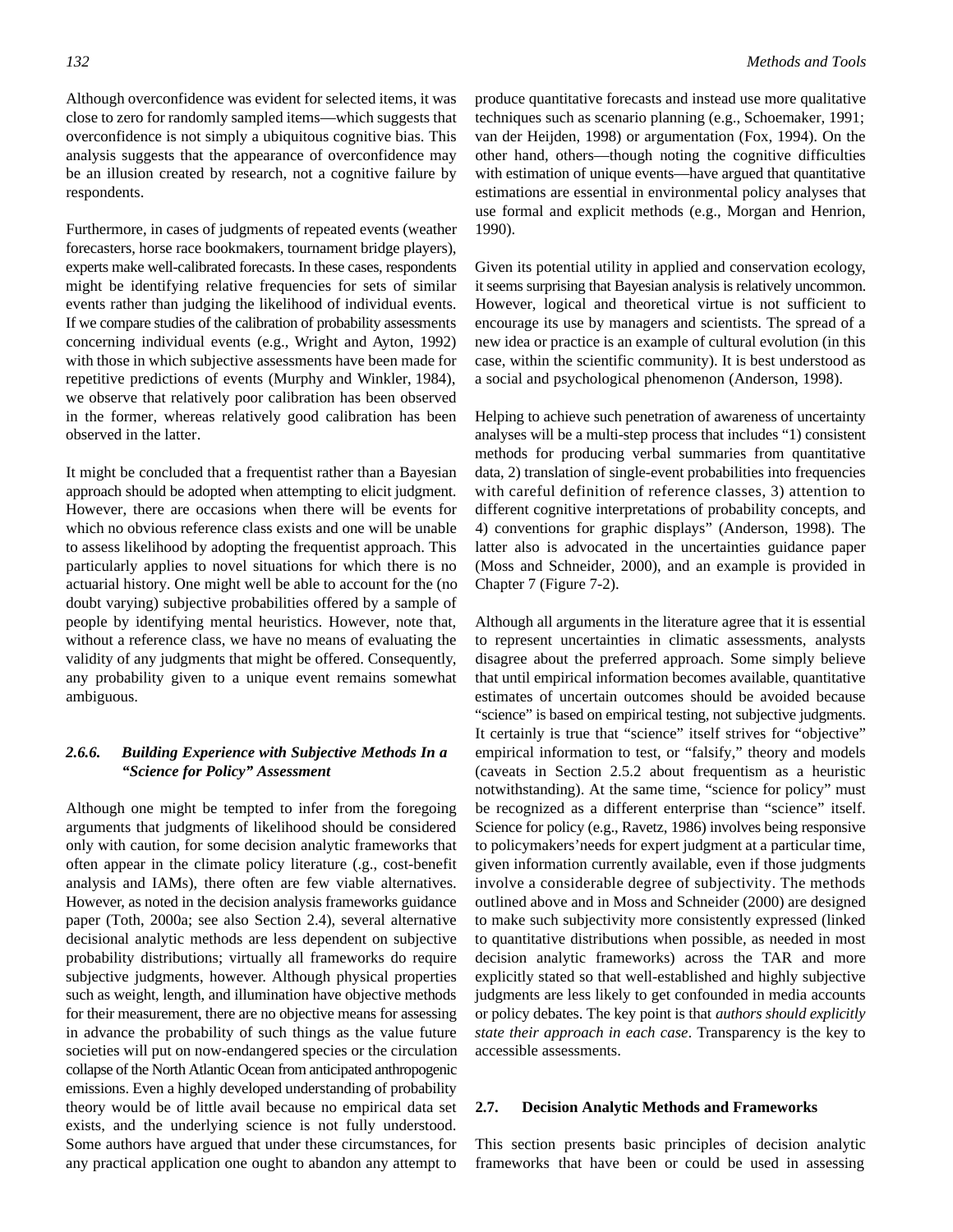adaptation decisions in sectors and regions. Thus, it provides a common base for decision analysis-related discussions in sectoral and regional chapters of this report.

## *2.7.1. Decision Analysis to Support Adaptive Decisions— Introduction to Frameworks and Principles*

Decisionmakers who are responsible for climate-sensitive economic sectors (e.g., forestry, agriculture, health care, water supply) or environmental assets (e.g., nature reserves) face questions related to undertaking adaptation measures on the basis of what impacts might be expected if global GHG emissions continue unabated or as a result of globally agreed mitigation action at different levels of control. The starting point for adaptation decisions is to explore the possible range of impacts to which one would need to adapt. This is a complex task in itself because it involves understanding possible regional patterns of climate change, the evolution of key socioeconomic and biophysical components of the sector or region under consideration, and the dynamics of the impacts of changing climatic conditions on the evolving social system.

Adaptation decisions in private sectors operating under freemarket conditions will be made largely as part of a business-asusual approach and will rely on analytical frameworks that are compatible with the management culture. The emerging literature on adaptation describes this as autonomous adaptation. The flexibility of private-sector actors and thus the range of options they are able to consider in adapting to any external impact (not only climatic ones) can be severely constrained by market distortions or by a lack of resources to implement any transformation. Under such circumstances, the potential for autonomous adaptation is limited. Planned adaptation will be required, and the importance of public policy is larger.

A standard example for autonomous adaptation is the farmer who switches from one cultivar of a given crop to another or from one crop to another in response to perceived changes in weather patterns, simultaneously considering changes in relative prices of input factors and agricultural commodities, the evolving technological and agronomic conditions behind them, and other factors affecting his profits. However, if prices are distorted by a quota system or state subsidy, decisions are excessively dominated by these considerations, which could lead to maladaptation. Similarly, subsistence farmers in less-developed countries are not profit maximizers, and they may not possess the resources required to make even minor shifts in response to changes in their external conditions. Under these conditions, the only possibility for them might be to give up their livelihood altogether.

With a view to the already significant atmospheric load of GHGs since the industrial revolution, as well as the huge inertia and long delays characterizing the atmosphere-ocean-biosphere system, adaptation to anthropogenic climate change appears inevitable over the coming decades. It is worth looking at some of the key differences in applications of DAFs that deal with climate change mitigation (reducing GHG emissions) and adaptation (managing and counterbalancing the impacts of climate change).

The most crucial difference between mitigation- and adaptationoriented DAF applications is to whom the benefits of action accrue. Except for "no-regret" options, benefits of mitigation will become a globally shared public good. Adaptation actions will predominantly benefit agents who adapt, in the case of private actors, or gains will be shared by the community in the case of local/regional public goods and services, such as flood protection.

The second important difference between mitigation and adaptation decisions is related to the timing of policy options. If climate protection were needed, as many scientists and policymakers maintain, policies and technologies that help reduce GHG emissions at the lowest possible social costs would be required immediately. On the adaptation side, in contrast, the bulk of more significant impacts of climate change may be felt 30, 50, or 100 years from now. This leaves a longer time period (compared to mitigation action) to steer the development of climate-sensitive sectors so that their climate vulnerability will be lower and, more important, to develop technologies that will help reduce remaining negative impacts by the time they really happen. Nevertheless, forethought and action might well be required in sectors with long-lived infrastructure and large social inertia (e.g., changing institutions such as misallocated property rights) to foster adaptation to future climate.

In terms of public policies, the foregoing analysis implies urgency on the mitigation side to formulate and put in place appropriate measures; by contrast, in general there is more time on the adaptation side to sort out potential impacts, adaptation needs, institutional and technological options involved in various adaptation measures, and public policies to develop and deliver them. At the same time, however, in many countries around the world that suffer from current climatic variability and extremes, there is an urgent need for appropriate adaptation policies and programs to be designed and implemented now to lessen adverse impacts; such actions also will help to build adaptive capacity for future climate changes.

Several other differences between mitigation and adaptation decisions must be considered in framing DAFs appropriately. Mitigation decisions are to be crafted globally, and their implementation may entail a global spread to reduce costs, whereas adaptation decisions are more limited to nations or subnational regions. The region in this context is intentionally defined loosely and given a broad interpretation. In considering climate change impacts and adaptation policies, a region typically would be a sociogeographical unit under the jurisdiction of a legally recognized policy entity within a country. However, a region in this sense also could correspond to a whole country, especially if it is relatively small and geographically homogeneous. Moreover, regional climate impact and adaptation studies also are conceivable (and in some cases have been undertaken) at the level of a supranational region, provided it has a recognized policymaking entity (e.g., the European Union).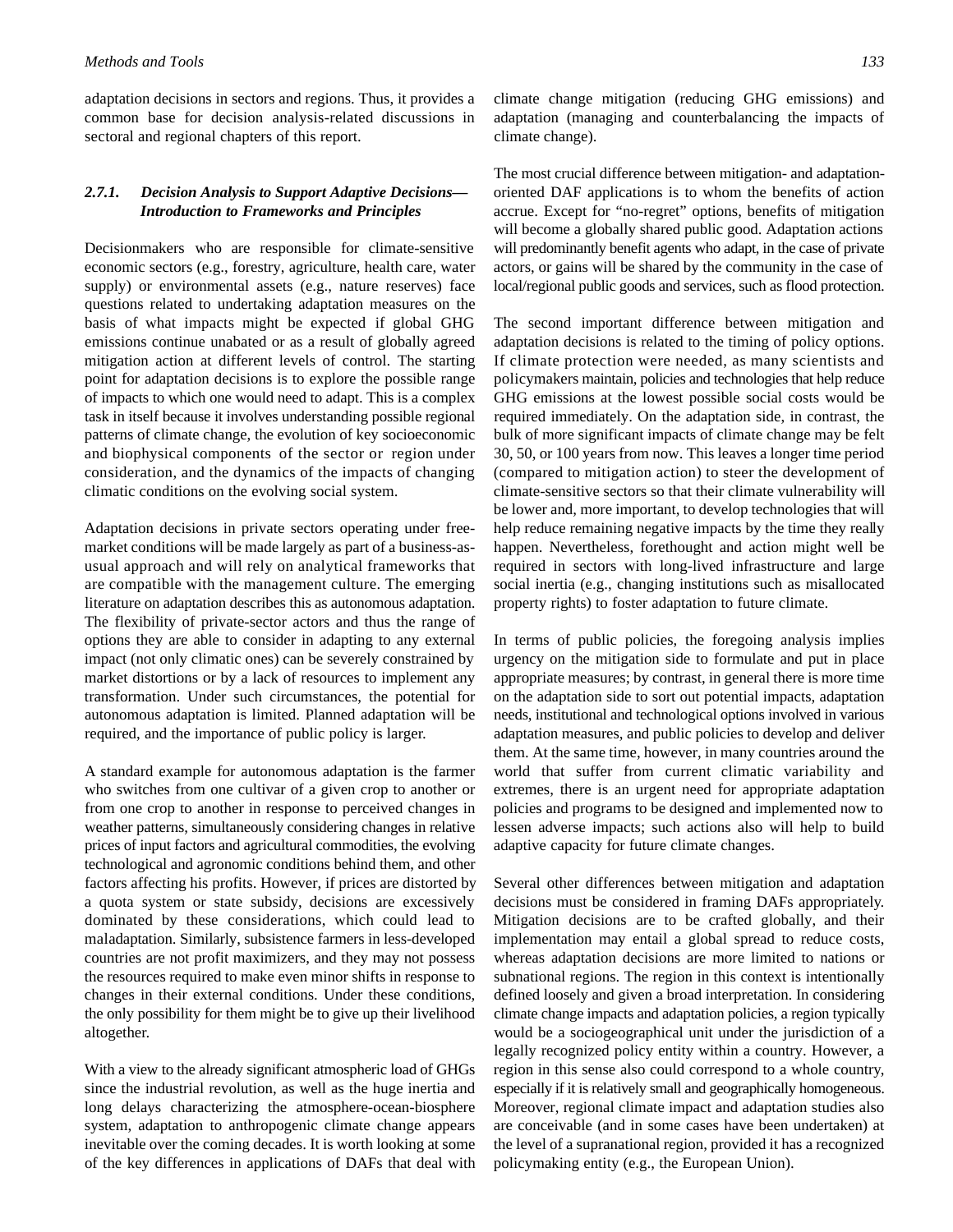Many market-sector impacts can be relieved at least partially by a combination of regional adjustments and interregional trade (especially in the agriculture and livestock sectors), but regions remain the prime focus of adaptation policies even in these cases. In terms of the public policy agenda, mitigation decisions have to be made today in the context of current short-term economic problems, social challenges, and policy debates. Adaptation and adaptation-related analyses will have to be developed in the context of long-term socioeconomic and technological development, with a special view to economic and technological trends in climate-sensitive economic sectors and environmental systems. This makes adaptation-oriented DAF applications easier because options to factor them in are much broader, but it also makes them more difficult because the future is difficult to predict and there is a clear need for policies that will be successful across a broad range of plausible futures (these policies commonly are called robust). The information base for adaptation decisions will improve over time, whereas DAFs to support near-term mitigation decisions must cope with current knowledge plagued with enormous uncertainties.

#### *2.7.2. Major DAFs and their Use in Adaptation Studies*

A broad range of DAFs could be used in principle; to date, however, only a few have been used in practice to provide substantial information to policymakers who are responsible for adaptation decisions at various levels. This subsection lists DAFs that appear to be most relevant for analyzing adaptation decisions. Many DAFs overlap in practice, and clear classification of practical applications sometimes is difficult. The IPCC Guidance Paper on DAFs (Toth, 2000a) provides a more comprehensive, yet incomplete, catalog.

Just as in analyzing decision options for overall climate policy (i.e., at what level should concentrations of GHGs be stabilized, considering the costs and benefits involved?) or for mitigation decisions (timing, location, ways and means of emission reductions), the proper mode to conduct analyses to support adaptation decisions also is sequential decisionmaking under uncertainty and considering future learning. The principal task is to identify adaptation strategies that will take regions or sectors to the best possible position for revising those strategies at later dates in light of new information about expected patterns of regional climate change, socioeconomic development, and changes in climate-sensitive sectors. Consequently, applications of all DAFs in adaptation studies should be formulated in the sequential decisionmaking mode.

The complexities involved in climate change decisionmaking and selecting appropriate tools to support it stem from the interconnectedness of the various realms of decisionmaking. Analysts provide advice for setting the global climate policy target at the global scale; these targets become external constraints when adaptation strategies are sought at the regional scale that are socially just, environmentally sustainable, and compatible with regional development objectives.

DAFs that are applicable in adaptation assessments can be distinguished according to whether they rely solely on "desk studies" (involving or not involving formal models) or entail participation of clients, stakeholder groups, or others. Modelbased DAFs tend to focus primarily on structuring the problem, apply convenient simplifications, and find efficient solutions to the problem. Participatory DAFs, in contrast, can better accommodate diverse views on climate change impacts and often conflicting interests and options to restrain them. Insights from both kinds of studies are crucial for policymakers to craft effective and broadly acceptable policies.

#### *2.7.2.1. Decision Analysis*

Decision analysis (DA) is the product of integrating utility theory, probability, and mathematical optimization (see French, 1990; Morgan and Henrion, 1990; Chechile and Carlisle, 1991; Keeney and Raiffa, 1993; Kleindorfer *et al*., 1993; Marshall and Oliver, 1995; Clemen, 1996). The process starts with problem identification and preparation of a possibly comprehensive list of decision options. Structural analysis would organize options into a decision tree, carefully distinguishing decision nodes (points at which the outcome is chosen by the decisionmaker) and chance nodes (points at which the outcome results from stochastic external events). Next, uncertainty analysis would assign subjective probabilities to chance nodes, and utility analysis would stipulate cardinal utilities (in terms of absolute values) for outcomes. Finally, optimization produces the best outcome according to a selected criterion, typically maximizing expected utility or any other that best reflects the risk attitude of the decisionmaker.

Advanced DA provides various extensions of the foregoing conceptual framework and supports a huge diversity of applications. In the literature, some features (sequential decisionmaking, hedging), specific versions (multi-criteria analysis), distinctive applications [risk assessment (RA)], or basic components (multiattribute utility theory) of DA sometimes are emphasized and taken as separate DAFs, although they all are rooted in the same theoretical framework. As indicated, sequential decisionmaking is an indispensable mode of analysis of climate change in any DAF. It refers to framing of the analysis rather than a distinctive DAF. DA can be performed with a single criterion or with multiple criteria; multi-attribute utility theory provides the conceptual underpinnings for the latter. Finally, DA adapted to managing technological, social, or environmental hazards constitutes part of RA, in which a range of other methods also is available. RA involves estimation of the nature and size of risks. Its objective is to identify quantitative measures of hazards in terms of magnitude and probability. RAmethods are diverse; the choice depends on the disciplinary focus and the nature of the hazard to be assessed, but all methods rely on extrapolation (see Kates and Kasperson, 1983). See Chapter 12 for applications of RA in climate impact assessment.

DA is a promising DAF for use in adaptation assessments. Problem formulation in DAallows for consideration of a broad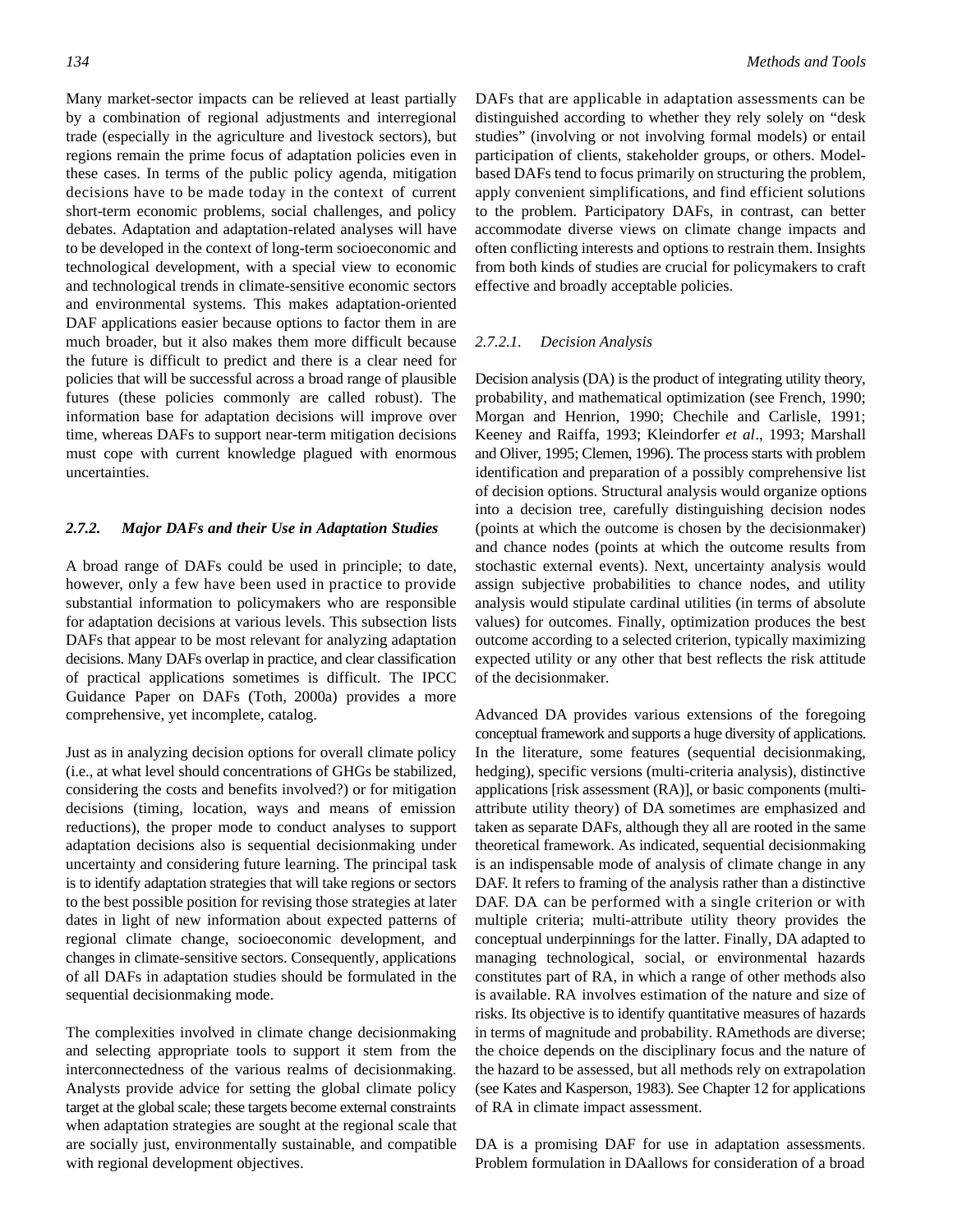range of uncertain outcomes, different probability distributions assigned to them, and a variety of possible adaptation actions. Structuring the DAmodel in an intertemporal fashion is helpful for identifying robust adaptation strategies that prove to be effective under a broad range of possible futures and retain a sufficient degree of freedom for course correction.

#### *2.7.2.2. Cost-Benefit Analysis*

Cost-benefit analysis (CBA) involves valuing all costs and benefits of a proposed project over time on the basis of willingness to pay (or willingness to accept compensation) on the part of project beneficiaries (affected people) and specifying a decision criterion to accept or turn down the project (see Ray, 1984; Morgenstern, 1997). This criterion usually is the compensation principle, implying that those who benefit from the project should be able to compensate the losers. The applicability of CBA as a DAF for climate policy has been a fiercely debated issue. Although the debate continues about the extent to which traditional CBAcan provide useful information for global-level decisionmaking, there is more agreement on its usefulness in adaptation decisions at the national and regional scales.

In practical applications, all costs (C) and benefits (B) are defined as follows:

$$
B = \frac{{}^{n} \mathbf{B}_{t}}{(1+i)^{t}} \text{ and } C = \frac{{}^{n} \mathbf{C}_{t}}{t-0} (1+i)^{t}
$$

where *i* is the social discount rate, *n* is the project life, and *t* denotes the year. One can use different cost-benefit criteria for ranking projects or choosing the best among them: the cost-benefit ratio,  $CBR = B/C > 1$ ; the net present value,  $NPV = B - C > 0$ ; and the internal rate of return,  $IRR > i$ , where *IRR* is the discount rate to make  $B = C$ . When we evaluate a single project, these criteria lead to the same conclusion. In choosing the most desirable alternative, however, these criteria indicate different orders of desirability.

A CBA in the adaptation context takes potential regional climate change scenarios and their impacts as its starting point. The next step is to establish costs of alternative adaptive measures as a function of their scales of application—the marginal cost curve. A related task is to estimate how much damage can be averted by increasing the adaptation effort—WTP (marginal benefit curve). The decision principle suggests undertaking adaptive measures as long as marginal averted damages (benefits) exceed marginal costs. This rule of thumb is easier to apply in sectoral adaptation decisions, in which costs and benefits can be derived from market prices. Difficulties arise in nonmarket sectors in which the valuation behind the marginal cost and benefit curves often is debated. Difficulties multiply, in a regional context, when costs and benefits must be aggregated across many sectors.

A frequent critique of CBA and its applicability in adaptation studies is that the underlying measurements are incomplete

(especially in regional studies, which do not cover all important aspects), inaccurate (even the costs and benefits of adaptive actions included in the analysis are impossible to measure precisely), and debated (related to the two preceding points; the inclusion and exact valuation of many costs and benefits involve inherently subjective value judgments). These criticisms are largely valid. However, it is still better to get at least the measurable components right and complement them with a combination of judgments on hard-to-measure items and sensitivity tests to assess their implications than to abandon the whole method simply because it does not get everything perfect. Nevertheless, it is important that users of these tools and their results fully understand the limitations and confidence attached to them. Duke and Kammen (1999) argue that accounting for dynamic feedback between the demand response and price reductions from production experience can be used to account for deadweight loss and other market dynamics that determine the benefit-cost ratio of economic and policy measures to expand the market for clean energy technologies. These results further support a broader role for market transformation programs to commercialize new environmentally attractive technologies. The same dynamic feedback processes also are relevant for CBA applications to adaptation decisions. For example, consider changing precipitation patterns that would increase the frequency of high-water conditions. Take flood-related damages as the function of flood return periods: Annual flooding may cause the least damages, whereas a 5-year return flood will cause somewhat more, a 20-year return flood even more, and so on. Adaptation costs increase along the same axis because it takes higher dikes and larger flood protection reservoirs to control a 50-year return flood than a 5-year return flood. The level at which a given society will decide to protect itself against floods depends on local economic conditions and geographical and technological endowments. A CBAsuggests that it should be in the neighborhood of where marginal costs of additional flood protection would be equal to WTP for additional flood protection.

#### *2.7.2.3. Cost-Effectiveness Analysis*

Cost-effectiveness analysis (CEA) takes a predetermined objective (often an outcome negotiated by key stakeholder groups in a society) and seeks ways to accomplish it as inexpensively as possible. The thorny issues of compensations and actual transfers boil down to less complex but still contentious issues of burden sharing.

CBA will always be controversial because of the intricacies of valuing benefits of many public policies, especially intangible benefits of environmental policies, properly. CEA takes the desired level of a public good as externally given (a vertical marginal benefit curve) and minimizes costs across a range of possible actions. Like other target-based approaches, CEA often turns into an implicit CBA, especially if even the minimum costs turn out to be too high and beyond the ability to pay of the society. In this case, the target is iteratively revised until an acceptable solution is found.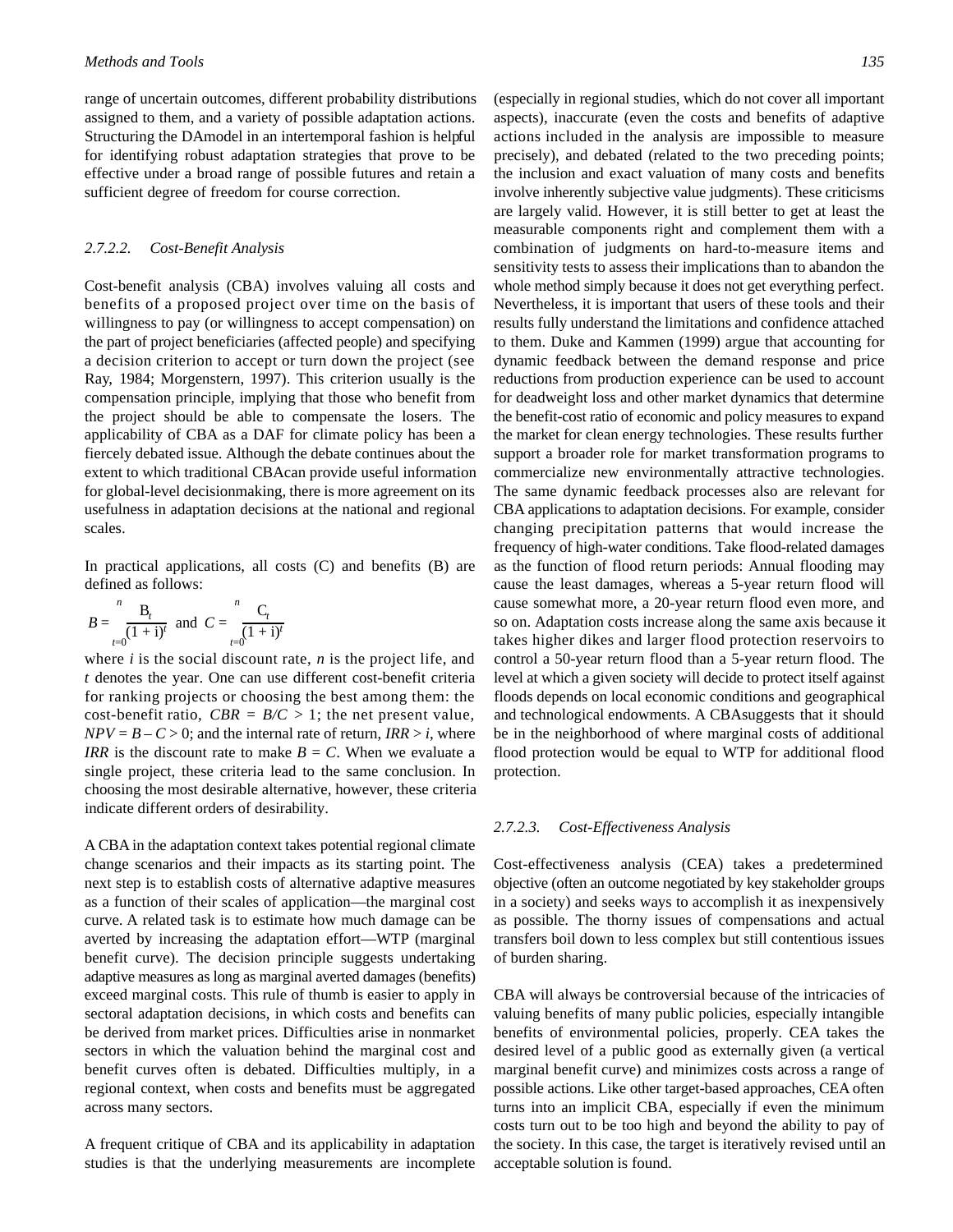Consider the foregoing example of changing precipitation pattern induced by climate change and resulting high-water conditions. In many countries, legally binding criteria exist regarding the level of flood protection (e.g., protection against a 50- or 100-year return flood). CEAwould take these or other socially agreed flood protection targets and seek the mix of dams, reservoirs, and other river basin management options that would minimize the costs of achieving the specified target.

#### *2.7.2.4. Policy Exercise Approach*

The policy exercise (PE) approach involves a flexibly structured process that is designed as an interface between academics and policymakers. Its function is to synthesize and assess knowledge accumulated in several relevant fields of science for policy purposes in light of complex practical management problems. At the heart of the process are scenario writing ("future histories," emphasizing nonconventional, surprise-rich, but still plausible futures) and scenario analyses via interactive formulation and testing of alternative policies that respond to challenges in the scenario. These scenario-based activities take place in an organizational setting that reflects the institutional features of the issues addressed. Throughout the exercise, a wide variety of hard (mathematical and computer models) and soft methods are used (Brewer, 1986; Toth, 1988a,b; Parson, 1997).

The product of a PE is not necessarily new scientific knowledge or a series of explicit policy recommendations but a new, better structured view of the problem in the minds of participants. The exercise also produces statements concerning priorities for research to fill gaps of knowledge, institutional changes that are needed to cope more effectively with the problems, technological initiatives that are necessary, and monitoring and early warning systems that could ease some of the problems in the future. In recent years we have witnessed increasing use of the PE approach to address climate change at the national scale (see Klabbers *et al.,* 1995, 1996) and at the global level.

## *2.7.3. Relevance and Use of DAFs in Sectoral Adaptation Decisions—Selected Examples*

Working Group II has reviewed a huge volume of climate impact assessment studies conducted to date. Most of these studies investigate possible implications of climate change for a single economic sector or environmental component. An increasing, yet still small, fraction of these studies lists options to alleviate impacts, but few take even the next step of exploring direct and indirect costs of those adaptation options. Even fewer studies provide comprehensive assessments of direct and indirect benefits.

Although these studies qualitatively indicate that many policy options proposed as adaptation measures to reduce negative impacts of climate change would be justified even in the absence of climate change (dubbed "no regret" measures on the impacts adaptation side), to date very few have been developed to the point at which comprehensive and quantitative assessment of adaptation options would be possible. Nevertheless, they are a prerequisite for establishing appropriate applications of the more quantitative DAFs reviewed in Section 2.7.2. The main reason is that, despite uncertainties of regional climate change patterns and resulting impacts, some information is generated about possible biophysical impacts. However, little is known about future socioeconomic sensitivity and even less about future adaptive capacity. Resolving this would require fairly detailed regional development scenarios to provide the broader context for sectoral assessments. All these factors together make rigorous applications of quantitative DAFs difficult.

A simple ranking of climate impact and adaptation studies according to how far they get in using DA tools would start with those that are preoccupied almost exclusively with impacts and casually mention some obvious adaptation options. The next category would be studies that attempt to produce a comprehensive list of possible adaptive measures. More advanced studies would explore positive and, if they exist, negative effects of listed options and try to establish at least a qualitative ranking. By assigning monetary values to those comprehensive e ffects, CBAcould help determine the optimal level of adaptation measures; CEA would select the least-cost solution to provide a predetermined level of adaptation objective.

Perhaps the most crucial area of public policy in climate change adaptation is water resource management. A set of papers arranged by Frederick *et al.* (1997a) looks at different aspects of climate change and water resources planning. Their general conclusion is that DAFs adopted in public policy procedures of water management are largely "appropriate for planning and project evaluation under the prospect of climate change, but new applications and extensions of some criteria may be warranted" (Frederick *et al.*, 1997b). The authors mention nonstationarity, interest rates, and multiple objectives as issues on which progress is required to support better assessments of climate change adaptation decisions.

Water is an important factor to consider in most other sectoral impact and adaptation assessments, even if their primary focus is on a single sector. With a view to the complexity of interactions among sectoral impacts on one hand and adaptation measures on the other, integrated regional assessments increasingly are considered to be indispensable to understand climate-related risks.

## *2.7.4. Relevance and Use of DAFs in Regional Adaptation Decisions—Selected Examples*

Sectoral adaptation decisions must be considered in the broader regional context in which evolution in related sectors and their responses to changing climatic conditions represent additional factors to consider in planning a given sector's own adaptation strategy. This process is likely to involve a broad mix of private and public stakeholders and their interactions. From the perspectives of regional planners and policymakers who are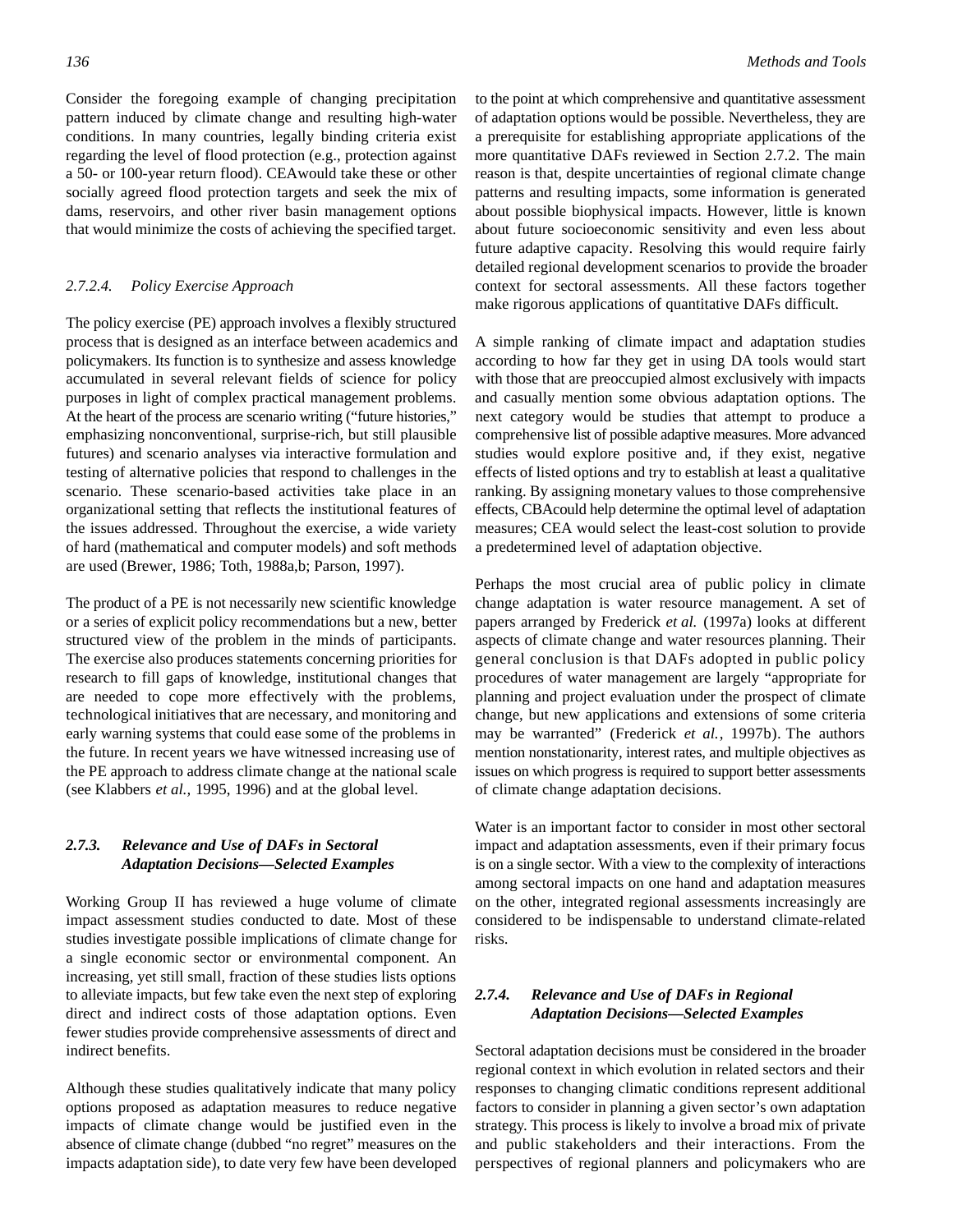responsible for the overall socioeconomic development of a specific region, the challenge is to create conditions under which relevant sectoral actors can formulate their own adaptive strategies efficiently and install public policies that will help adaptation in sectors that provide public services and manage public resources.

Designing and implementing regional climate change studies that incorporate full-fledged DAFs to support the development of regional climate adaptation policies has proven to be an insurmountable challenge to date. This is understandable, in view of the difficulties involved, and indicates a crucial research area for the future.

Most statements on regional adaptation policies in the literature stem from limited but logical extensions of sectoral climate impact assessment studies. Once possible biophysical changes and their direct or indirect socioeconomic consequences are established, impact assessors mention a few options that could mitigate those impacts or moderate their consequences. Seldom are these lists comprehensive, and they scarcely entail even direct cost estimates, let alone assessments of indirect costs and ancillary benefits involved in the specified adaptation options.

The study by Ringius *et al.* (1996) on climate change vulnerability and adaptation in Africa is a good example. Focusing on impacts on agriculture and water, the authors develop a typology of adaptive responses and discuss their effectiveness from the perspectives of different stakeholders. Although the study is extremely useful in pointing out that a convenient and crucial starting point for decisions on adapting to expected climate change in Africa is to reduce present vulnerability and enhance the capacity to respond to any environmental and economic perturbations (not just climate and weather), no attempt has been made to evaluate the costs and benefits of different options or to rank them in terms of their effectiveness.

An early policy-oriented impact assessment study adopted the PE approach to synthesize results of sectoral studies in a DAF in selected countries in southeast Asia (Toth, 1992a,b). The project included data collection, modeling, completion of firstorder impact assessments, analysis of socioeconomic impacts on the impact assessment side, development of background scenarios, and pre-interviews with "policy" participants as preparations for PE workshops. The results of these workshops indicate that the PE approach might be a useful tool in structuring the numerous uncertain facets that are related to developing robust regional adaptation policies.

Apartially integrated regional cost-benefit assessment has been prepared for the entire coastal area of Poland (Zeidler, 1997). Scenarios of sea-level rise have been combined with different assumptions about socioeconomic development in the potentially affected coastal region to explore mainly direct and relatively easy-to-estimate costs and benefits of three specifically defined adaptation strategies: retreat (no adaptation), limited protection, and full protection. Because of its numerous merits and despite its limitations, this study has demonstrated the feasibility of

using CBAto formulate climate change adaptation problems in a simple DAF and the potential usefulness of its results to policymakers.

## *2.7.5. Contribution of DAFs in Adaptation to Integrated Climate Change Decisions on Balancing Mitigation and Adaptation*

Information generated in applying DAFs in sectoral and regional climate impact assessment studies is oriented primarily toward decisionmakers who have the mandate to initiate and implement public policies to reduce future adverse impacts of climate change. Just the attempt to integrate adaptation options into selected DAFs would force analysts to think comprehensively and achieve internal consistency, to consider broader factors beyond the influence of sectoral or regional stakeholders. Even though a comprehensive CBAor DAremains difficult to develop, the overall quality of the impact assessment improves.

Asecond, equally important use of these results is to help define GHG mitigation objectives. National and regional positions at global negotiations on long-term climate stabilization targets (with respect to anthropogenic forcing) apparently are influenced by perceived risks involved in climate change as well as net damage remaining even after plausible and affordable adaptation options have been considered.

Admittedly, it is a difficult task to formulate impact/adaptation studies properly in any DAF. This explains the modest progress in the field since the SAR. Regional and sectoral chapters in this volume review a small number of DAF applications, whereas there was hardly any application on which to report in the SAR.

#### **2.8. Conclusion**

In the decade prior to the SAR, the preponderance of studies employed methods and tools largely for the purpose of ascertaining the biophysical impacts of climate change, usually on a sectoral basis. Thus, the methods included models and other means for examining the impacts of climate change on water resources, agriculture, natural ecosystems, or coasts. Such methods have improved with regard to detection of climate change in biotic and physical systems and produced new substantive findings. In addition, since the SAR, cautious steps have been taken to expand the "toolbox" to address more effectively the human dimensions of climate as cause and consequence of change and to deal more directly with cross-sectoral issues concerning vulnerability, adaptation, and decision making. In particular, more studies have begun to apply methods and tools for costing and valuing effects, treating uncertainties, integrating effects across sectors and regions, and applying DAFs to evaluate adaptive capacity. Overall, these modest methodological developments are encouraging analyses that will build a more solid foundation for understanding how decisions regarding adaptation to future climate change might be taken.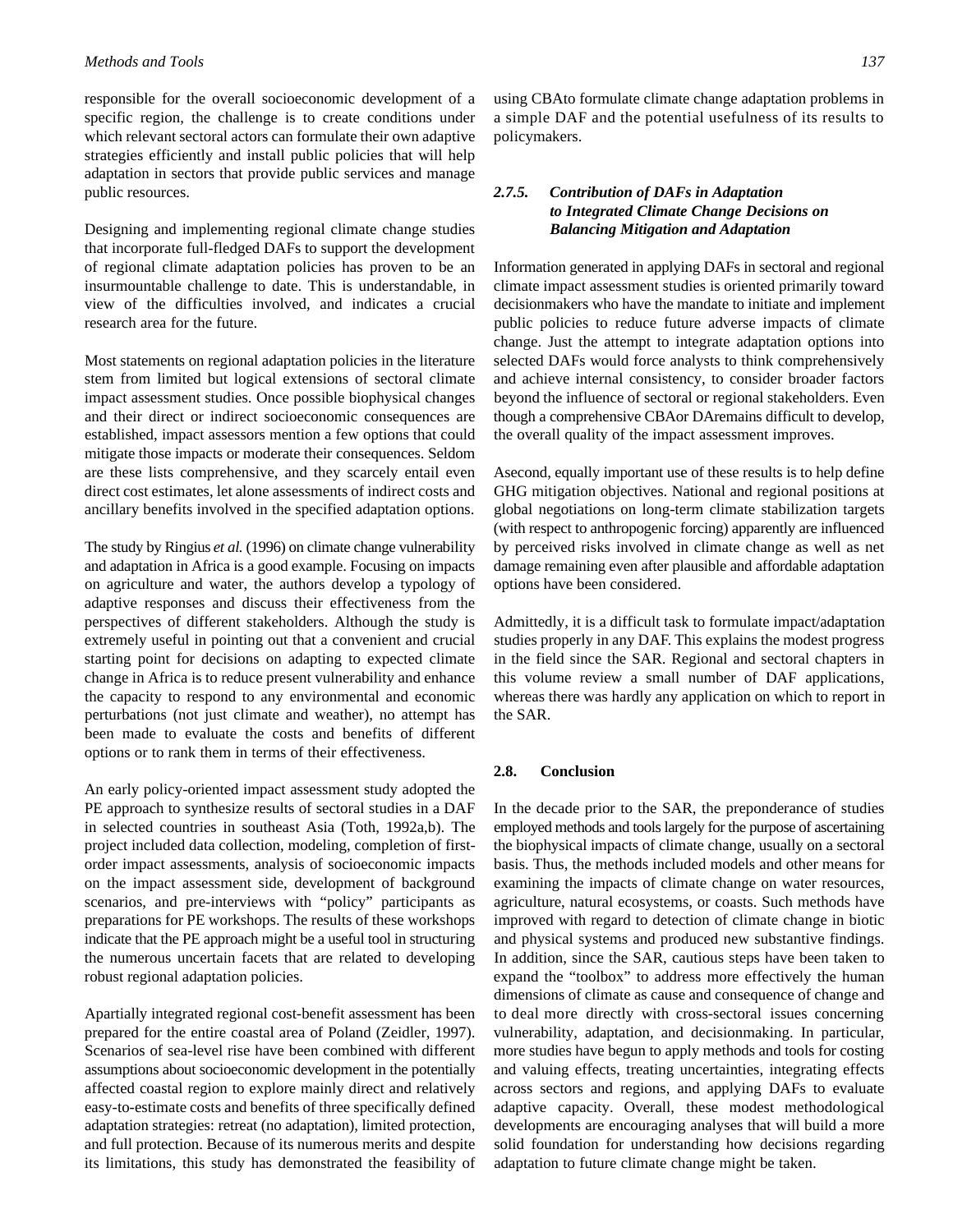#### **References**

- **Alcamo,** J. (ed.), 1994: *IMAGE 2.0—Integrated Modeling of Global Climate Change*. J. Kluwer Academic Publishers, Dordrecht, The Netherlands, 328 pp.
- Alcamo, J., R. Leemans, and G.J.J. Kreileman, 1998: *Global Change Scenarios of the 21st Century. Results from the Image 2.1 Model*. Pergamon & Elseviers Science, London, United Kingdom.
- **Alcamo,** J. and E. Kreileman, 1996: Emission scenarios and global climate protection. *Global Environmental Change*, **6,** 305–334.
- Anderson, J.L., 1998: Embracing uncertainty: the interface of Bayesian statistics and cognitive psychology. *Conservation Ecology*, **2(1),** 2. Available online at http://www.consecol.org/vol2/iss1/art2.
- **Arnell,** N., B. Bates, H. Lang, J.J. Magnuson, and P. Mulholland, 1996: Hydrology and freshwater ecology. In: *Climate Change 1995: Impacts, Adaptations and Mitigation of Climate Change: Scientific-Technical Analyses. Contribution of Working Group II to the Second Assessment Report of the Intergovernmental Panel on Climate Change* [Watson, R.T., M.C. Zinyowera, and R.H. Moss (eds.)]. Cambridge University Press, Cambridge, United Kingdom and New York, NY, USA, pp. 325–364.
- **Arrow,** K.J., 1951: *Social Choice and Individual Values*. John Wiley and Sons, Chichester, United Kingdom, 124 pp.
- **Arrow,** K.J., 1963: *Social Choice and Individual Values*. John Wiley and Sons, London, Chichester, United Kingdom, 2nd. ed., 124 pp.
- **Arrow,** K.J., W.R. Cline, K.G. Mäler, M. Munasinghe, R. Squitieri, and J.E. Stiglitz, 1996: Discounting. In: *Climatic Change 1995: Economic and Social Dimensions of Climate Change, Second Assessment of the Intergovernmental Panel on Climate Change* [Bruce, J.P., H. Lee, and E.F. Haites (eds.)]. Cambridge University Press, Cambridge, United Kingdom and New York, NY, USA, pp. 129–144.
- Ashworth, A.C., 1996: The response of arctic Carabidae (*Coleoptera*) to climate change based on the fossil record of the Quaternary period. *Annales Zoologici Fennici*, **33,** 125–131.
- **Atkinson,** A.B., 1970: On the measurement of inequality. *Journal of Economic Theory*, **2,** 244–263.
- **Badgley,** C., 1998: Vertebrate indicators of paleoclimate. *Journal of Vertebrate Paleontology*, **18(3),** 25A.
- **Bakker,** K., T. Downing, A. Garrido, C. Giansante, E. Iglesias, L. del Moral, G. Pedregal, P. Riesco, and the SIRCH Team, 1999: *A Framework for Institutional Analysis*. Environmental Change Unit, Oxford University, Oxford, United Kingdom, 52 pp.
- Barnosky, A.D., 1986: "Big game" extinction caused by late Pleistocene climatic change: Irish elk (*Megaloceros giganteus*) in Ireland. *Quaternary Research*, **25,** 128–135.
- Baroni, C. and G. Orombelli, 1994: Abandoned penguin rookeries as Holocene paleoclimatic indicators in Antarctica. *Geology*, **22**, 23–26.
- **Bartholomay,** G.A., R.T. Eckert, and K.T. Smith, 1997: Reductions in treering widths of white pine following ozone exposure at Acadia National Park, Maine, U.S.A. *Canadian Journal of Forest Research*, **27(3),** 361–368.
- **Bateman,** I. and K. Willis (eds.), 1995: *Valuing Environmental Preferences: Theory and Practice of the Contingent Valuation Method*. Oxford University Press, Oxford, United Kingdom, 645 pp.
- **Berthold,** P. and A.J. Helbig, 1992: The genetics of bird migration: stimulus, timing and direction. *Ibis*, **1,** 35–40.
- **Braden,** J. and C. Kolstad, 1991: *Measuring the Demand for Environmental Quality*. Elsevier Press, Amsterdam, The Netherlands, 370 pp.
- Bradley, R.S. and P.D. Jones (eds.), 1992: *Climate since A.D. 1500*. Routledge, London, United Kingdom and New York, NY, USA, 706 pp.
- **Bradley,** N.L., A.C. Leopold, J. Ross, and H. Wellington, 1999: Phenological changes reflect climate change in Wisconsin. *Proceedings of the National Academy of Sciences*, **96,** 9701–9704.
- Brandon-Jones, D., 1996: The Asian Colobinae (*Mammalia: Cercopithecidae*) as indicators of Quaternary climate change. *Biological Journal of the Linnean Society*, **59,** 327–350.
- **Brewer,** G.D., 1986: Methods for synthesis: policy exercises. In: *Sustainable Development of the Biosphere* [Clark, W.C. and R.E. Munn (eds.)]. Cambridge University Press, Cambridge, United Kingdom and New York, NY, USA, pp. 455–473.
- **Briffa,** K.R., F.H. Schweingruber, P.D. Jones, T.J. Osborn, I.C. Harris, S.G. Shiyatov, E.A. Vaganov, and H. Grudd, 1998: Trees tell of past climates: but are they speaking less clearly today? *Philosophical Transactions of the Royal Society of London B Biological Sciences,* **353(365),** 65–73.
- **Briguglio,** L., 1995: Small island states and their economic vulnerabilities. *World Development,* **23,** 1615–1632.
- **Broecker,** W.S., 1997: Thermohaline circulation, the Achilles heel of our climate system: will man-made CO<sub>2</sub> upset the current balance? *Science*, **278**, 1582–1588.
- **Brooks,** J.R., L.B. Flanagan, and J.R. Ehleringer, 1998: Responses of boreal conifers to climate fluctuations: indications from tree-ring widths and carbon isotope analyses. *Canadian Journal of Forest Research*, **28(4),** 524–533.
- **Brown,** J.H., G.C. Stevens, and D.M. Kaufman, 1996: The geographic range: size, shape, boundaries and internal structure. *Annual Review of Ecological Systems,* **27,** 597–623.
- **Carter,** T.R., M.L. Parry, H. Harasawa, and S. Nishioka, 1994: *IPCC Technical Guidelines for Assessing Climate Change Impacts and Adaptations*. University College London, Centre for Global Environmental Research, and National Institute for Environmental Studies, Tsukuba, Japan, 59 pp.
- **Casman,** E.A., M.G. Morgan, and H. Dowlatabadi, 1999: Mixed levels of uncertainty in complex policy models. *Risk Analysis,* **19(1),** 33–42.
- **Cebon,** P., U. Dahinden, H.C. Davies, D.M. Imboden, and C.C. Jaeger (eds.), 1998: *Views from the Alps. Towards Regional Assessments of Climate Change*. MITPress, Cambridge, MA, USA, 536 pp.
- **Cescatti,** A. and E. Piutti, 1998: Silvicultural alternatives, competition regime and sensitivity to climate in a European beech forest. *Forest Ecology and Management*, **102(2–3),** 213–223.
- **Chattopadhyay,** D. and J.K. Parikh, 1993:  $CO_2$  emissions reduction from power system in India. *Natural Resources Forum*, **17(4),** 251–261.
- **Chechile,** A. and S. Carlisle (eds.), 1991: *Environmental Decisionmaking: A Multidisciplinary Perspective*. Van Nostrand Reinhold, New York, NY, USA, 296 pp.
- **Clark,** G.E., S.C. Moser, S.J. Ratick, K. Dow, W.B. Meyer, S. Emani, W. Jin, J.X. Kasperson, R.E. Kasperson, and H.E. Schwarz, 1998: Assessing the vulnerability of coastal communities to extreme storms: the case of Revere, MA, USA. *Mitigation and Adaptation Strategies for Global Change*, **3,** 59–82.
- **Clemen,** R.T., 1996: *Making Hard Decisions: An Introduction to Decision Analysis*. Duxbury Press, Belmont, CA, USA, 664 pp.
- **Cohen,** S., 1998: Scientist-stakeholder collaboration in integration assessment of climate change: lessons from a case study of northwest Canada. *Environmental Modeling and Assessment,* **2,** 281–293.
- **Cohen,** S., 1997: *Mackenzie Basin Impact Study—Final Report*. Environment Canada and the University of British Columbia, Vancouver, BC, Canada, 372 pp.
- **Coope, G.R., 1995: Insect faunas in ice age environments: why so little extinction?** In: *Extinction Rates* [Lawton, J.H. and R.M. May (eds.)]. Oxford University Press, Oxford, United Kingdom, pp. 55–74.
- **CSIRO,** 1996: *Climate Change Scenarios for the Australian Region*. Climate Impact Group, CSIRO Division of Atmospheric Research, Melbourne, Australia, 8 pp.
- **CSIRO,** 1992: *Climate Change Scenarios for the Australian Region*. Climate Impact Group, CSIRO Division of Atmospheric Research, Melbourne, Australia, 6 pp.
- **Cummings,** R., D. Brookshire, and W. Schultze, 1986: *Valuing Environmental Goods: An Assessment of the Contingent Valuation Method*. Rowman & Littlefield, Lanham, MD, USA, 462 pp.
- **Daly,** H.E. and J.B. Cobb, 1994: *For the Common Good: Redirecting the Economy toward Community, the Environment, and a Sustainable Future*. Beacon Press, Boston, MA, USA, 534 pp.
- **Darwin,** R., M. Marinos, J. Lewandrowski, and A. Raneses, 1995: *World Agriculture and Climate Change—Economic Adaptations*. Department of Energy, Economic Research Service Report 703, U.S. Department of Agriculture, Washington, DC, USA, 86 pp.
- **Davis,** A.J., L.S. Jenkinson, J.H. Lawton, B. Shorrocks, and S. Wood, 1998: Making mistakes in predicting responses to climate change. *Nature,* **391,** 783.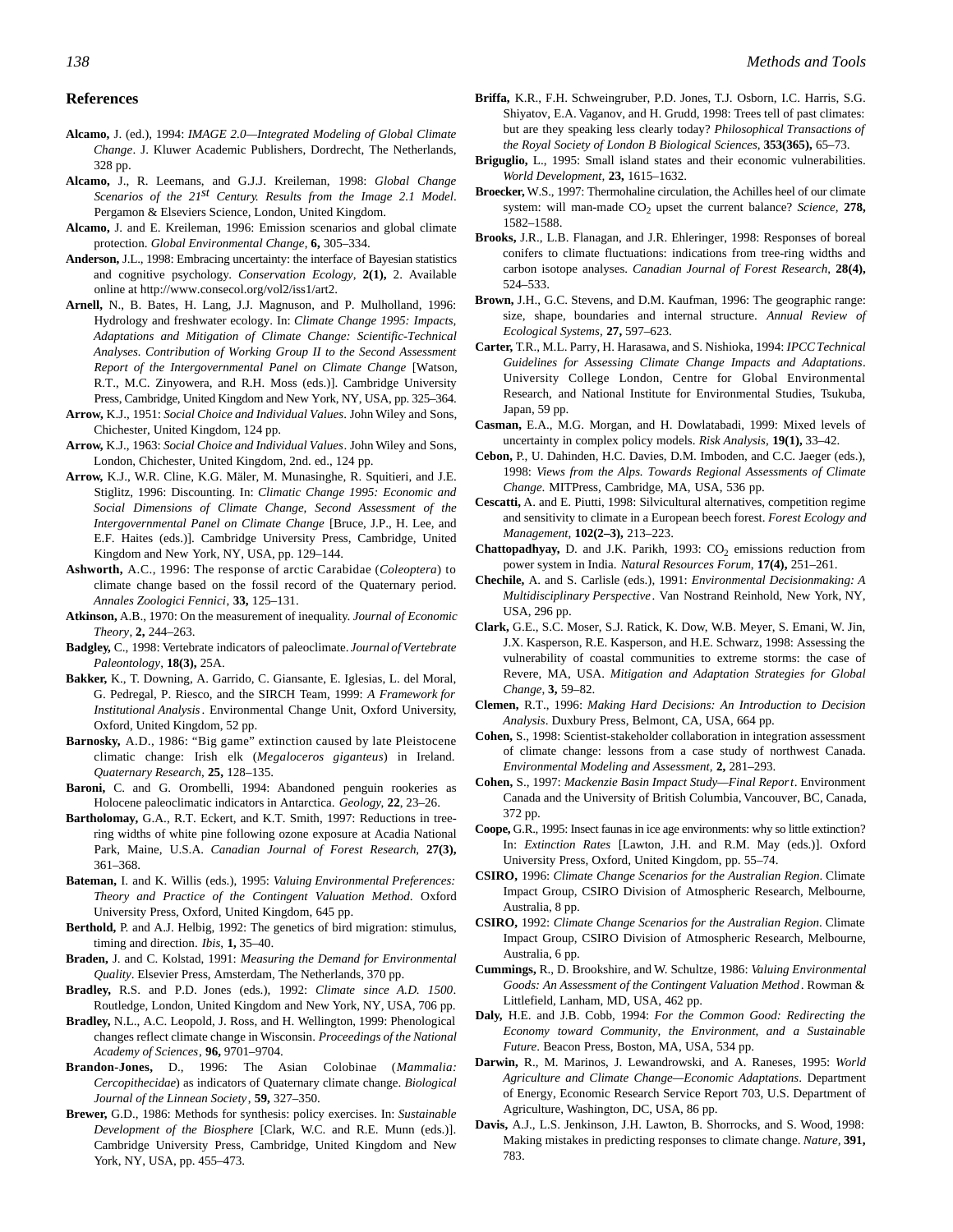- Davis, M.B., 1988: *Ecological Systems and Dynamics in Toward an Understanding of Global Change*. National Academy Press, Washington, DC, USA, pp. 69–106.
- **Davis,** M.B. and C. Zabinski, 1992: Changes in geographical range resulting from greenhouse warming: effects on biodiversity in forests. In: *Global Warming and Biological Diversity* [Peters, R.L. and T.E. Lovejoy (eds.)]. Yale University Press, New Haven, CT, USA, pp. 297–307.
- **Davis,** R., 1963: Recreational planning as an economic problem. *Natural Resources Journal*, **3,** 239–249.
- DeGroot, R.S., P. Ketner, and A.H. Ovaa, 1995: Selection and use of bioindicators to assess the possible effects of climate change in Europe. *Journal of Biogeography*, **22,** 935–943.
- **Douglas,** M. and A. Wildavsky, 1982*: Risk and Culture: An Essay on the Selection of Technical and Environmental Danger.* University of California Press, Berkeley, CA, USA, 221 pp.
- **Downing,** T.E., (ed.), 1996: *Climate Change and World Food Security*. Springer-Verlag, Heidelberg, Germany, 662 pp.
- **Downing,** T.E., R. Butterfield, S. Cohen, S. Huq, R. Moss, A. Rahman, Y. Sokona, and L. Stephen, 2001: *Climate Change Vulnerability: Toward a Framework for Understanding Adaptability to Climate Change Impacts*. United Nations Environment Programme, Nairobi, Kenya, and Environmental Change Institute, Oxford University, Oxford, United Kingdom.
- **Downing**, T.E., S. Moss, and C. Pahl-Wostl, 2000: Understanding climate policy using participatory agent-based social simulation. In: *Proceedings of the Second International Workshop on Multi-Agent Based Simulation. Lecture Notes in Artificial Intelligence* 1979 [Davidson, P. and S. Moss (eds.)]. pp. 198–215.
- **Downing,** T.E., M.J. Gawith, A.A. Olsthorn, R.S.J. Tol, and P.Vellinga, 1999a: Introduction. In: *Climate, Change and Risk* [Downing, T.E., A.A. Olsthoorn, and R.S.J. Tol (eds.)]. Routledge, London, United Kingdom, pp. 1–18.
- **Downing,** T.E., A.A. Olsthoorn, and R.S.J. Tol (eds.), 1999b: *Climate, Change and Risk*. Routledge, London, United Kingdom, 407 pp.
- **Duke, R.D. and D.M. Kammen, 1999: The economics of energy market** transformation initiatives. *The Energy Journal*, **20(4)**, 15–64.
- **Easterling,** D.R., G.A. Meehl, C. Parmesan, S. Chagnon, T. Karl, and L. Mearns, 2000: Climate extremes: observations, modeling, and impacts. *Science*, **289,** 2068–2074.
- **Easterling**, W.E., C. Polsky, D. Goodin, M. Mayfield, W.A. Muraco, and B. Yarnal, 1998: Changing places, changing emissions: the cross-scale reliability of greenhouse gas emissions inventories in the U.S. *Local Environment*, **3(3),** 247–262.
- **Edmonds,** J.A., S.H. Kim, C.N. MacCracken, R.D. Sands, and M.A. Wise, 1997: *Return to 1990: The Cost of Mitigating United States Carbon Emissions in the Post-2000 Period*. PNNL-11819, Pacific Northwest National Laboratory, Washington, DC, USA, 109 pp.
- **Edwards,** A.W.F., 1992: *Likelihood.* The Johns Hopkins University Press, Baltimore, MD, USA, expanded edition, 296 pp. (Originally published in 1972 by Cambridge University Press, Cambridge, United Kingdom.)
- **El-Shaer,** H.M., C. Rosenzweig, A. Iglesias, M.H. Eid, and D. Hillel, 1997: Impact of climate change on possible scenarios for Egyptian agriculture in the future. *Mitigation and Adaptation Strategies for Global Change*, **1(3),** 223–250.
- **Everett,** J.T. and B.B. Fitzharris, 1998: The Arctic and the Antarctic. In: *The Regional Impacts of Climate Change: An Assessment of Vulnerability. A Special Report of IPCC Working Group II* [ Watson, R.T., M.C. Zinyowera, and R.H. Moss (eds.)]. Cambridge University Press, Cambridge, United Kingdom and New York, NY, USA, pp. 85–103.
- **Fankhauser,** S., 1998: *The Cost of Adapting Climate Change* . Working Paper 16, Global Environment Facility, Washington, DC, USA.
- **Feng,** X. and S. Epstein, 1996: Climatic trends from isotopic records of tree rings: the past 100–200 years. *Climatic Change*, **33(4),** 551–562.
- **Fitzharris,** B.B., 1996: The cryosphere: changes and their impacts. In*: Climate Change 1995: Impacts, Adaptations, and Mitigation of Climate Change: Scientific-Technical Analyses. Contribution of Working Group II of the Second Assessment Report for the Intergovernmental Panel on Climate Change* [Watson, R.T., M.C. Zinyowera, and R.H. Moss (eds)]. Cambridge University Press, Cambridge, United Kingdom and New York, NY, USA, pp. 241–266.
- **Fox,** J., 1994: On the necessity of probability: Reasons to believe and grounds for doubt. In: *Subjective Probability* [Wright, G. and P. Ayton (eds.)]. John Wiley and Sons, Chichester, United Kingdom, pp. 75–104.
- **Frederick,** K.D., D.C. Major, and E.Z. Stakhiv (eds.), 1997a: Climate change and water resources planning criteria. *Climatic Change (Special Issue),* **37,** 1–313.
- **Frederick,** K.D., D.C. Major, and E.Z. Stakhiv, 1997b: Introduction. *Climatic Change (Special Issue)*, **37,** 1–5.
- **French,** S. 1990: *Reading in Decision Analysis*. Chapman and Hall, London, United Kingdom, 240 pp**.**
- **Gigerenzer,** G., 1996: On narrow norms and vague heuristics: a rebuttal to Kahneman and Tversky*. Psychological Review*, **103,** 592–596.
- **Gigerenzer,** G., 1994: Why the distinction between single event probabilities and frequencies is important for psychology and vice-versa. In: *Subjective Probability* [Wright, G. and P. Ayton (eds.)]. John Wiley and Sons, Chichester, United Kingdom, pp. 129–161.
- **Gigerenzer,** G., U. Hoffrage, and H. Kleinbölting, 1991: Probabilistic mental models: A Brunswikian theory of confidence. *Psychological Review*, **98,** 506–528.
- **Goodfriend,** G.A. and R.M. Mitterer, 1988: Late quaternary land snails from the north coast of Jamaica: local extinctions and climatic change*. Palaeogeography Palaeoclimatology Palaeoecology*, **63,** 293–312.
- **Goulder,** L. and S.H. Schneider, 1999: Induced technological change and the attractiveness of CO<sub>2</sub> abatement policies. *Resource and Energy Economics*, **21,** 211–253.
- Graham, R.W., 1992: Late Pleistocene faunal changes as a guide to understanding effects of greenhouse warming on the mammalian fauna of North America. In: *Global Warming and Biological Diversity* [Peters, R.L. and T.E. Lovejoy (eds.)]. Yale University Press, New Haven, CT, USA, pp. 76–87.
- **Grinnell,** J., 1928: Presence and absence of animals. *University of California Chronicle*, **30,** 429.
- **Grinnell,** J., 1924: Geography and evolution. *Ecology*, **5,** 225.
- **Grubb,** M., M. Ha-Duong, and T. Chapuis, 1994: Optimizing climate change abatement responses: on inertia and induced technology development. In: *Integrative Assessment of Mitigation, Impacts, and Adaptation to Climate Change*. [Nakicenovic, N., W.D. Nordhaus, R. Richels, and F.L. Toth (eds.)]. International Institute for Applied Systems Analysis, Laxenburg, Austria, pp. 513–534.
- **Hadly,** E.A., 1997: Evolutionary and ecological response of pocket gophers (*Thomomys talpoides*) to late-Holocene climatic changes. *Biological Journal of the Linnean Society,* **60,** 277–296.
- **Hameed,** S., 1994: Variation of spring climate in lower-middle Yangtse River Valley and its relation with solar-cycle length. *Geophysical Research Letters*, **21,** 2693–2696.
- **Hanley,** N.J., J.F. Shogren, and B. White, 1997: *Environmental Economics in Theory and Practice*. Oxford University Press, Oxford, United Kingdom, 464 pp.
- **Hanley,** N.J. and C. Spash, 1993: *Cost-Benefit Analysis and the Environment*. Edward Elgar, Aldershot, The Netherlands, 385 pp.
- **Hanski,** I., 1999: *Metapopulation Ecology.* Oxford University Press, Oxford, United Kingdom, 313 pp.
- **Henderson-Sellers,** A., 1993: An Antipodean climate of uncertainty. *Climatic Change,* **25,** 203–224.
- **Hoffman,** A.A. and P.A. Parsons, 1997: *Extreme Environmental Change and Evolution.* Cambridge University Press, Cambridge, United Kingdom and New York, NY, USA, 259 pp.
- **Howard,** R.A., J.E. Matheson, and D.W. North, 1972: The decision to seed hurricanes. *Science,* **176,** 1191–1202.
- **Hulme,** M. and O. Brown, 1998: Portraying climate scenario uncertainties in relation to tolerable regional climate change. *Climate Research*, 10, 1-14.
- **Huq,** S., Z. Karim, M. Asaduzaman, and F. Mahtab (eds.), 1999: *Vulnerability and Adaptation to Climate Change in Bangladesh.* J. Kluwer Academic Publishers, Dordrecht, The Netherlands, 164 pp.
- **IPCC,** 1996a: *Climate Change 1995: The Science of Climate Change. Contribution of Working Group I to the Second Assessment Report of the Intergovernmental Panel on Climate Change* [Houghton, J.T., L.G. Meira Filho, B.A. Callander, N. Harris, A. Kattenberg, and K. Maskell (eds.)]. Cambridge University Press, Cambridge, United Kingdom and New York, NY, USA, 572 pp.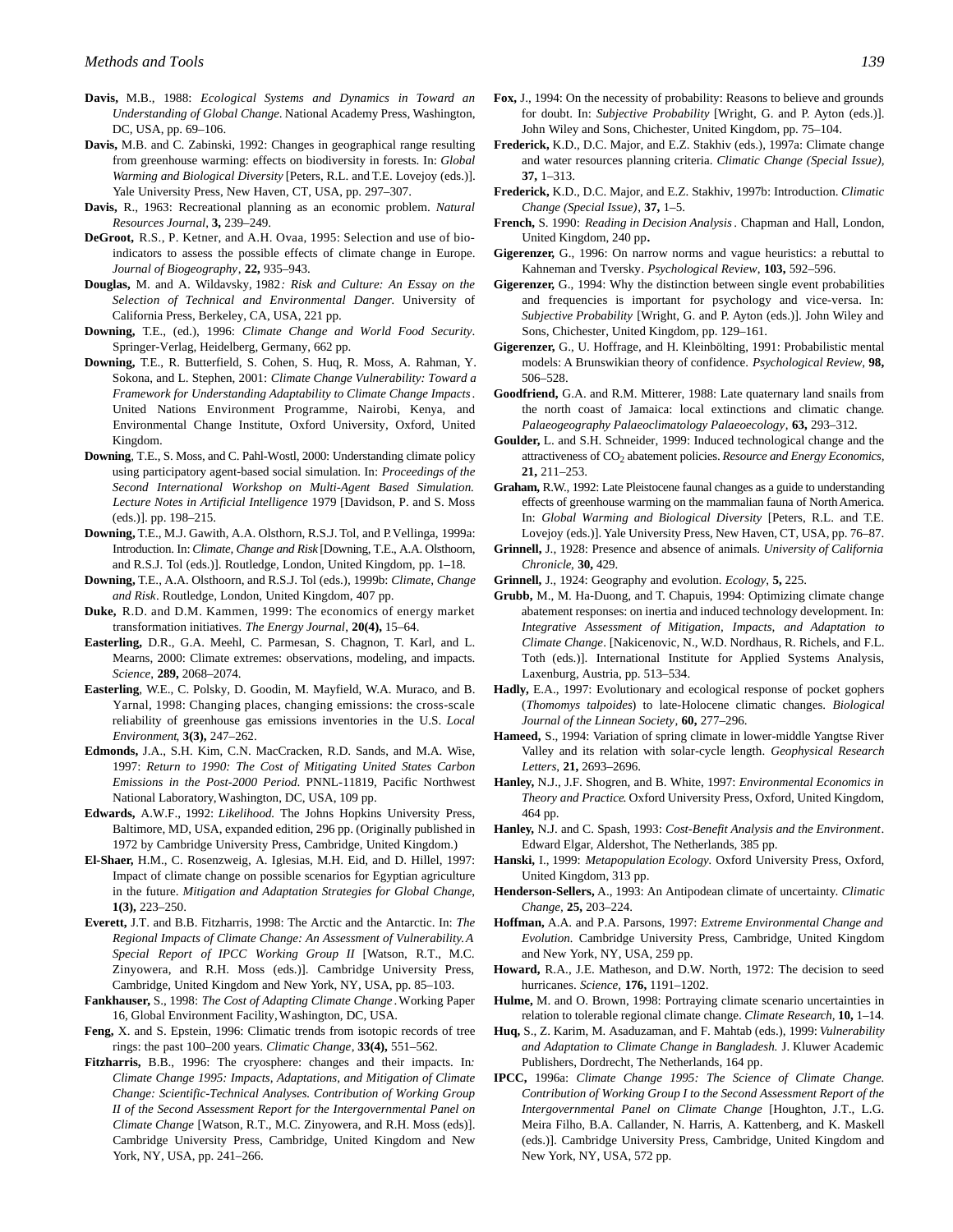- **IPCC,** 1996b: *Climate Change 1995: Impacts, Adaptations and Mitigation of Climate Change: Scientific-Technical Analyses. Contribution of Working Group II to the Second Assessment Report of the Intergovernmental Panel on Climate Change* [Watson, R.T., M.C. Zinyowera, and R.H. Moss (eds.)]. Cambridge University Press, Cambridge, United Kingdom and New York, NY, USA, 879 pp.
- **Jacoby,** G.C. and R.D. D'Arrigo, 1997: Tree rings, carbon dioxide, and climatic change. Proceedings of the National Academy of Sciences, **94(16),** 8350–8353.
- **Jacoby**, H.D. and I.S. Wing, 1999: Adjustment time, capital malleability and policy cost. In: *The Energy Journal*, *Special Issue–The Costs of the Kyoto Protocol: A Multi-Model Evaluation*, **3,** 79–92.
- **Jones,** R.N., 2000: Managing uncertainty in climate change projections: Issues for impact assessment. *Climatic Change*, **45(3–4),** (in press).
- **Juslin, P., 1994: The overconfidence phenomenon as a consequence of informal** experimenter-guided selection of almanac items. Organizational *Behavior and Human Decision Processes*, **57,** 226–246.
- **Juslin,** P., A. Winman, and H. Olsson, 2000: Naive empiricism and dogmatism in confidence research: a critical examination of the hard-easy effect. *Psychological Review*, **107(2),** 22–28.
- Kahneman, D. and D. Lovallo, 1993: Timid choices and bold forecasts: a cognitive perspective on risk taking. *Management Science*, 39, 17-31.
- **Kahneman,** D. and A. Tversky, 1996: On the reality of cognitive illusions: A reply to Gigerenzer's critique. *Psychological Review*, **103,** 582–591.
- Kahneman, D. and A. Tversky, 1979: Intuitive prediction: biases and corrective procedures. *Management Science*, **12,** 313–327.
- **Kahneman,** D., P. Slovic, and A. Tversky (eds.), 1982: *Judgement under Uncertainty: Heuristics and Biases.* Cambridge University Press, Cambridge, United Kingdom and New York, NY, USA, 555 pp.
- **Kaly,** U., L. Briguglio, H. McLeod, S. Schmall, C. Pratt, and R. Pal, 1999: *E n v i ronmental Vulnerability Index (EVI) to Summarise National Environmental Vulnerability Profiles*. SOPAC Technical Report 275, South Pacific Applied Geoscience Commission, Suva, Fiji, 73 pp.
- Kates, R.W. and J.X. Kasperson, 1983: Comparative risk analysis of technological hazards (a review). *Proceedings of National Academy of Sciences,* **80,** 7027–7038.
- Katz, R.W. and B. Brown, 1992: Extreme events in a changing climate: variability is more important than average. *Climate Change*, **21**, 289–302.
- **Keeney,** R.L. and H. Raiffa, 1993: *Decisions with Multiple Objectives*. Cambridge University Press, Cambridge, United Kingdom, 569 pp.
- **Klabbers,** J.H.G., R.J. Swart, A.P. Van Ulden, and P. Vellinga, 1995: Climate policy: management of organized complexity through gaming. In: *Simulation and Gaming across Disciplines and Cultures: ISAGA at a Watershed* [Crookall, D. and K. Arai (eds.)]. Sage, Thousand Oaks, CA, USA, pp. 122–133.
- **Klabbers,** J.H.G., C. Bernabo, M. Hisschemsller, and B. Moomaw, 1996: Climate change policy development: enhancing the science/policy dialogue. In: *Simulation Now! Learning through Experience: The Challenge of Change* [Watts, F. and A. Garcia (eds.)]. Carbonell, Diputacio de Valencia, Valencia, Spain, pp. 285–297.
- **Kleindorfer,** P.R., H.C. Kunreuther, and P.J.H. Shoemaker, 1993: *Decision Sciences: An Integrative Perspective*. Cambridge University Press, Cambridge, United Kingdom, 480 pp.
- **Lancaster,** K., 1966: A new approach to consumer theory. *Journal of Political Economy*, **74,** 132–157.
- **Lauscher,** F., 1978: Neue Analysen ältester und neuerer phänologischer Reihen. *Arch. Meteorol. Geophysik Bioklimatol.*, **28,** 373–385.
- **Lavoie,** C. and S. Payette, 1996: The long-term stability of the boreal forest limit in subarctic Quebec. *Ecology*, **77(4),** 1226–1233.
- **MacArthur,** R.M., 1972: *Geographical Ecology.* Harper & Row, New York, NY, USA, 269 pp.
- **Mackenzie-Hedger,** M., I. Brown, R. Connell, T. Downing, and M. Gawith (eds.), 2000: *Climate Change: Assessing the Impacts—Identifying Responses. The First Three Years of the UK Climate Impacts Programme.* UKCIP Technical Report, United Kingdom Climate Impacts Programme and Department of the Environment, Transport, and the Regions, Oxford, United Kingdom.
- **Maddison,** D.J., 1995: A cost-benefit analysis of slowing climate change. *Energy Policy*, **23(4/5),** 337–346.
- **Malakoff,** D., 1999: Bayes offers a "new" way to make sense of numbers. *Science*, **286,** 1460–1464.
- Manne, A.S. and R. Richels, 1995: The greenhouse debate: economic efficiency, burden sharing and hedging strategies. *The Energy Journal*, **16(4)**, 1-37.
- **Manne, A.S.** and R. Richels, 1992: *Buying Greenhouse Insurance: The Economic Costs of CO<sup>2</sup> Emissions Limits*. MITPress, Cambridge, MA, USA, 314 pp.
- **Manne**, A.S., R.O. Mendelsohn, and R.G. Richels, 1995: MERGE—a model for evaluating regional and global effects of GHG reduction policies. *Energy Policy*, **23(1),** 17–34.
- **Marshall,** K.T. and R.M. Oliver, 1995: *Decisionmaking and Forecasting*. McGraw-Hill, New York, NY, USA, 407 pp.
- Martens, P., R.S. Kovats, S. Nijhof, P. De Vries, M.T.J. Livermore, D.J. Bradley, J. Cox, and A.J. McMichael, 1999: Climate change and future populations at risk of malaria. *Global Environmental Change*, 9, S89-S107.
- McBean, G.A., P.S. Liss, and S.H. Schneider, 1996: Advancing our understanding. In: *Climate Change 1995: The Science of Climate Change. Contribution of Working Group I to the Second Assessment Report of the Intergovernmental Panel on Climate Change* [Houghton, J.T., L.G. Meira Filho, B.A. Callander, N. Harris, A. Kattenberg, and K. Maskell (eds.)]. Cambridge University Press, Cambridge, United Kingdom and New York, NY, USA, pp. 517–530.
- McClelland, A.G.R. and F. Bolger, 1994: The calibration of subjective probabilities: theories and models 1980–1994. In: *Subjective Probability* [Wright, G. and P. Ayton (eds.)]. John Wiley and Sons, New York, NY, USA, pp. 453–482.
- **Mearns,** L.O., 1995: Research issues in determining the effects of changing climatic variability on crop yields. *Climate Change and Agriculture: Analysis of Potential International Impacts*. American Society of Agronomy Special Publication No. 58, Madison, WI, USA, pp. 123–146.
- **Mearns,** L.O., T. Mavromatis, E. Tsvetsinskaya, C. Hays, and W. Easterling, 1999: Comparative responses of EPIC and CERES crop models to high and low spatial resolution climate change scenarios. *Journal of Geophysical Research—Atmospheres*, **104(D6),** 6623–6646.
- **Mendelsohn,** R., A. Andronova, W. Morrison, and M. Schlesinger, 2000: Country-specific market impacts of climate change. *Climatic Change*, **45,** 553–569.
- **Mendelsohn,** R. and J. Neumann (eds.), 1999: *The Impacts of Climate Change on the U.S. Economy*. Cambridge University Press, Cambridge, United Kingdom and New York, NY, USA, 331 pp.
- **Menzel,** A. and P. Fabian, 1999: Growing season extended in Europe. *Nature,* **397,** 659.
- **Mimura,** N., K. Satoh, and S. Machida, 2000: Asian and Pacific vulnerability assessment—an approach to integrated regional assessment. In: *P roceedings of the Thai-Japanese Geological Meeting. The Comprehensive Assessments on Impact of Sea-Level Rise.* pp. 123–128.
- **Mitchell,** R. and R. Carson, 1989: *Using Surveys to Value Public Goods: The Contingent Valuation Method*. Resources for the Future, Washington, DC, USA, 268 pp.
- **Morgan,** G. and H. Dowlatabadi, 1996: Learning from integrated assessment of climate change, *Climatic Change,* **34(3–4),** 337–368.
- **Morgan,** M.E., C. Badgley, G.F. Gunnell, P.D. Gingerich, J.W. Kappelman, M.C. Maas, 1995: Comparative paleoecology of Paleogene and Neogene mammalian faunas: body-size structure. *Palaeogeography Palaeoclimatology Palaeoecology*, **115(1–4),** 287–317.
- **Morgan,** M.G., 1998: Uncertainty analysis in risk assessment. *Human and Ecological Risk Assessment*, **4(1),** 25–39.
- **Morgan,** M.G. and M. Henrion, 1990: *Uncertainty: A Guide to Dealing with Uncertainty in Quantitative Risk and Policy Analysis. Cambridge* University Press, Cambridge, United Kingdom and New York, NY, USA, 332 pp.
- **Morgan,** M.G. and D.W. Keith, 1995: Subjective judgments by climate experts. *Environmental Science and Technology*, **29,** 468A–476A.
- **Morgenstern,** R.D., 1997: *Economic Analysis at EPA: Accessing Regulatory Impact*. Resources for the Future, Washington, DC, USA, 478 pp.
- **Morita,** T.S., P.R. Shukla, and O.K. Cameron, 1997b: Epistemological gaps between integrated assessment models and developing countries*. P roceedings of the IPCC Asia-Pacific Workshop on Integrated Assessment Models*. Center for Global Environmental Research, National Institute for Environmental Studies, Tsukuba, Japan, pp. 125–138.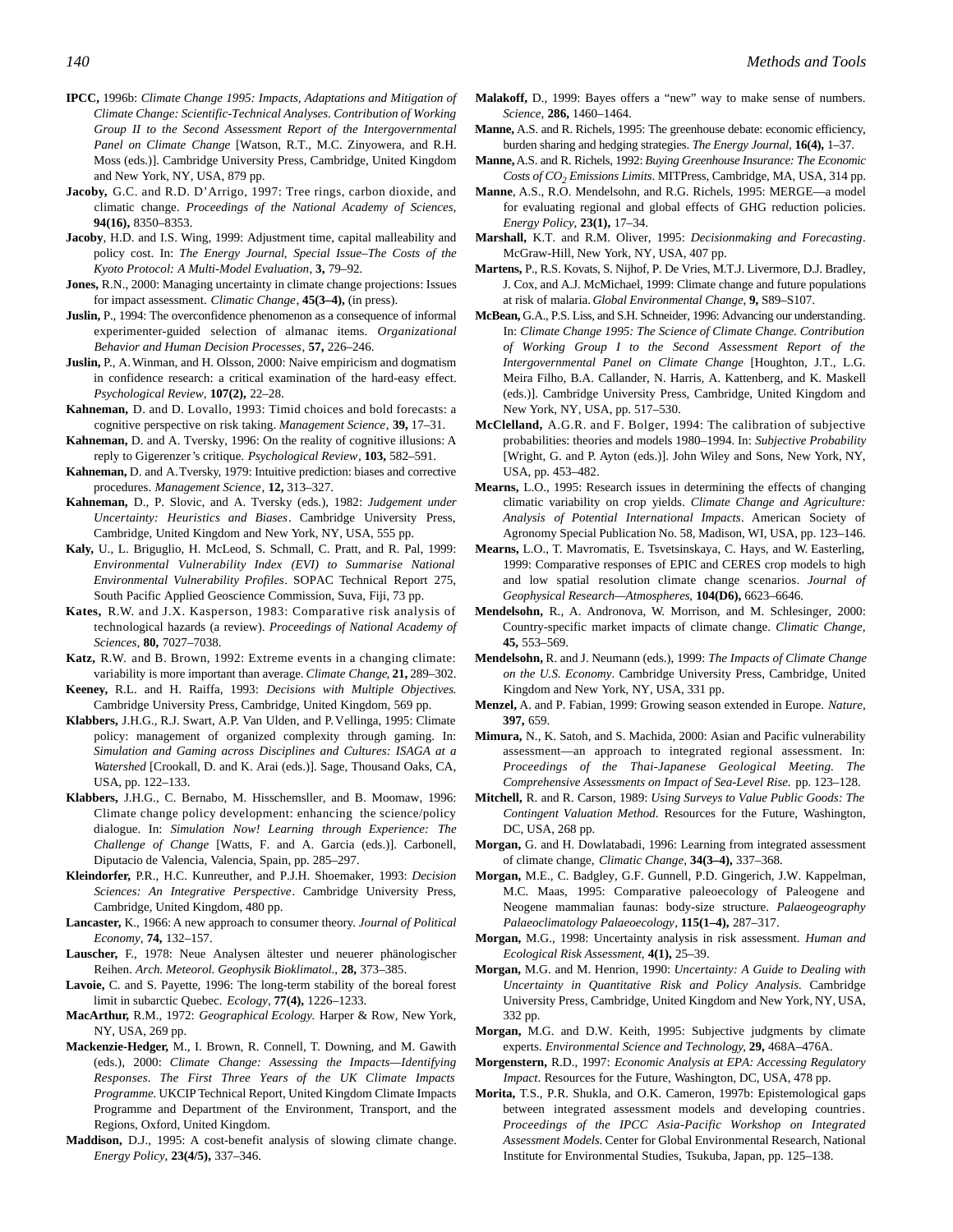- **Morris,** M.D., 1979: *Measuring the Condition of the World's Poor: The Physical Quality of Life Index*. Pergamon Press, New York, NY, USA, 176 pp.
- Moss, R.H. and S.H. Schneider, 2000: Uncertainties in the IPCC TAR: recommendations to lead authors for more consistent assessment and reporting. In: *Guidance Papers on the Cross Cutting Issues of the Third Assessment Report of the IPCC* [Pachauri, R., T. Taniguchi, and K. Tanaka (eds.)]. World Meteorological Organization, Geneva, Switzerland, pp. 33–51.
- Moss, R.H. and S.H. Schneider, 1997: Characterizing and communicating scientific uncertainty: building on the IPCC second assessment. In: *Elements of Change* [Hassol, S.J. and J. Katzenberger (eds.)]. Aspen Global Change Institute, Aspen, CO, USA, pp. 90–135.
- **Murphy, A.H.** and R.L. Winkler, 1984: Probability forecasting in meteorology. *Journal of the American Statistical Association*, **79,** 489–500.
- **Murty,** N.S., M. Panda, and J. Parikh, 1997: Economic development, poverty reduction, and carbon emissions in India. *Energy Economics*, 19, 327-354.
- **Myneni,** R.B., G. Asrar, C.D. Keeling, R.R. Nemani, and C.J. Tucker, 1997: Increased plant growth in the northern high latitudes from 1981 to 1991. *Nature*, **386,** 698–702.
- **Nordhaus,** W.D., 1994a: Expert opinion on climatic change. *American Scientist*, **82,** 45–52.
- **Nordhaus,** W.D., 1994b: *Managing the Global Commons: The Economics of Climate Change*. MITPress, Cambridge, MA, USA, 239 pp.
- **Nordhaus,** W.D., 1992: An optimal transition path for controlling greenhouse gases. *Science*, **258,** 1315–1319.
- Nordhaus, W.D., 1991: To slow or not to slow: the economics of the greenhouse effect. *Economic Journal*, **101,** 920–937.
- Nordhaus, W.D. and J. Boyer, 1999: Requiem for Kyoto: An economic analysis of the Kyoto Protocol. *The Energy Journal*, *Special Issue—The Costs of the Kyoto Protocol: A Multi-Model Evaluation*, **20,** pp. 93–130.
- Nordhaus, W.D. and Z. Yang, 1996: RICE: a regional dynamic general equilibrium model of optimal climate-change policy. American *Economic Review*, **86(4),** 741–765.
- **Oppenheimer,** M., 1998: Global warming and the stability of the west Antarctic ice sheet. *Nature*, **393,** 325–332.
- **Overpeck,** J.T., R.S. Webb, and T. Webb III, 1992: Mapping eastern North American vegetation change over the past 18,000 years: no analogs and the future. *Geology*, **20,** 1071–1074.
- Parikh, J. and S. Gokarn, 1993: Climate change and India's energy policy options: new perspectives on sectoral  $CO<sub>2</sub>$  emissions and incremental costs. *Global Environmental Change*, **3,** 3.
- Parikh, J.K. and K.S. Parikh, 1998: *Accounting and Valuation of Environment: Vol. II, Case Studies from the ESCAP Region*. Economic and Social Commission for Asia and the Pacific Region, United Nations, New York, NY, USA.
- Parikh, J.K. and K.S. Parikh, 1997: *Accounting and Valuation of Environment*: *Vol. I, APrimer for Developing Countries*. Economic and Social Commission for Asia and the Pacific Region, United Nations, New York, NY, USA.
- **Parmesan,** C., 2001: Butterflies as bio-indicators for climate change impacts*.* In: *Evolution and Ecology Taking Flight: Butterflies as Model Systems* [Boggs, C.L., P.R. Ehrlich, and W.B. Watt (eds.)]. University of Chicago Press, Chicago, IL, USA, (in press).
- **Parmesan,** C., 1996: Climate and species'range. *Nature*, **382,** 765–766.
- **Parmesan,** C., T.L. Root, and M. Willig, 2000: Impacts of extreme weather and climate on terrestrial biota. *Bulletin of the American Meteorological Society*, **81,** 443–450.
- **Parmesan,** C., N. Ryrholm, C. Stefanescu, J. Hill, C. Thomas, H. Descimon, B. Huntley, L. Kaila, J. Kullberg, T. Tammaru, W.J. Tennent, J.A. Thomas, and M. Warren, 1999: Poleward shifts of butterfly species ranges associated with regional warming. *Nature*, **399(6736),** 579–583.
- **Parry,** M. and T. Carter, 1998: *Climate Impact and Adaptation Assessment*. Earthscan Publications, London, United Kingdom, 166 pp.
- **Parry,** M. and M. Livermore, 1999: A new assessment of the global effect of climate change. *Global Environmental Change, Supplementary Issue*. Pergamon Press, New York, NY, USA, **9,** S1–S107.
- **Parson,** E.A., 1997: Informing global environmental policy making: A plea for new of assessment and synthesis. *Environmental Modeling and Assessment*, **2,** 267–279.
- **Parson,** E.A. and H. Ward, 1998: Games and simulations. In: *Human Choice and Climate Change, Vol. 3* [Rayner, S. and E. Malone (eds.)]. Battelle Press, Columbus, OH, USA, pp. 105–140.
- **Peck**, S.C. and T.J. Teisberg, 1995: Optimal CO<sub>2</sub> control policy with stochastic losses from temperature rise. *Climatic Change*, **31,** 19–34.
- **Peck**, S.C. and T.J. Teisberg, 1994: Optimal carbon emissions trajectories when damages depend on the rate or level of global warming. *Climatic Change*, **28,** 289–314.
- Peck, S.C. and T.J. Teisberg, 1992: CETA: a model of carbon emissions trajectory assessment. *The Energy Journal*, **13** (1), 55–77.
- **Peterson,** A.T. and K.P. Cohoon, 1999: Sensitivity of distributional prediction algorithms to geographic data completeness. *Ecological Modelling*, **117,** 159–164.
- Petschel-Held, G., H.J. Schellnhuber, T. Bruckner, F. Toth, and K. Hasselmann, 1999: The tolerable windows approach: theoretical and methodological foundations. *Climatic Change*, **41(3–4),** 303–331.
- Pittock, A.B. and R.N. Jones, 1999: Adaptation to what, and why? *Environmental Monitoring and Assessment*, **61,** 9–35.
- **Portnoy**, P. and J. Weyant (eds.), 1999: *Discounting and Intergenerational Equity.* Resources for the Future, Washington, DC, USA, 209 pp.
- **Precht,** H., J. Christophersen, H. Hensel, and W. Larcher, 1973: *Temperature and Life*. Springer-Verlag, New York, NY, USA, 779 pp.
- **Raiffa,** H., 1968: *Decision Analysis: Introductory Lectures on Choices under Uncertainty.* Addison Wesley, Reading, MA, USA, 309 pp.
- **Ravetz,** J.R., 1986: Usable knowledge, usable ignorance: incomplete science with policy implications. In: *Sustainable Development of the Biosphere* [Clark, W. and R.E. Munn (eds.)]. Cambridge University Press, Cambridge, United Kingdom and New York, NY, USA, pp. 415–432.
- **Ray,** A. 1984: *Issues in Cost-Benefit Analysis: Issues and Methodologies*. Johns Hopkins University Press, Baltimore, MD, USA, 176 pp.
- **Ringius,** L., T.E. Downing, M. Hulme, D. Waughray, and R. Selrod, 1996: *Climate Change in Africa—Issues and Challenges in Agriculture and Water for Sustainable Development*. Report 1996-08, CICERO, Oslo, Norway, 179 pp.
- **Rodríguez-Trelles,** F. and M.A. Rodríguez, 1998: Rapid micro-evolution and loss of chromosomal diversity in *Drosophila* in response to climate warming. *Evolutionary Ecology,* **12,** 829–838.
- **Rodríguez-Trelles,** F., M.A. Rodríguez, and S. M. Scheiner, 1998: Tracking the genetic effects of global warming: Drosophila and other model systems. *Conservation Ecology*, 2(2). Available online at http://www.consecol.org/ Journal/vol2/iss2/art2/.
- **Rodríguez-Trelles,** F., G. Alvarez, and C. Zapata, 1996: Time-series analysis of seasonal changes of the O inversion polymorphism of Drosophila s u bobscura. *Genetics*, **142,** 179–187.
- **Root,** T.L. and S.H. Schneider, 1995: Ecology and climate: research strategies and implications. *Science*, **269,** 331–341.
- **Rosen, S., 1974: Hedonistic prices and implicit markets: product differentiation** in pure competition. *Journal of Political Economy*, **82,** 34–55.
- **Rosenberg, N.J.** (ed.), 1993: Towards an integrated impact assessment of climate change: the MINK study. *Climatic Change (Special Issue)*, 24, 1–173.
- **Rosenzweig,** C. and M. Parry, 1994: Potential impact of climate change in world food supply. *Nature*, **367,** 133–138.
- **Rosenzweig,** C. and F.N. Tubiello, 1997: Impacts of global climate change on Mediterranean agriculture: current methodologies and future direction an introductory essay. *Mitigation and Adaptation Strategies for Global Change*, **1(3),** 219–232.
- Rothschild, M. and J.E. Stiglitz, 1973: Some further results in the measurement of inequality. *Journal of Economic Theory*, **6,** 188–204.
- **Rotmans,** J. and H. Dowlatabadi, 1998: Integrated assessment modeling. In: *Human Choice and Climate Change, Vol. 3* [Rayner, S. and E. Malone (eds.)]. Battelle Press, Columbus, OH, USA, pp. 291–378.
- **Saether,** B.-E., 1997: Environmental stochasticity and population dynamics of large herbivores: a search for mechanisms. *Trends in Ecology and Evolution*, **12,** 143–149.
- **Schneider,** S.H., 1997: Integrated assessment modeling of global climate change: transparent rational tool for policymaking or opaque screen hiding value-laden assumptions? *Environmental Modeling and Assessment,* **2(4),** 229–248.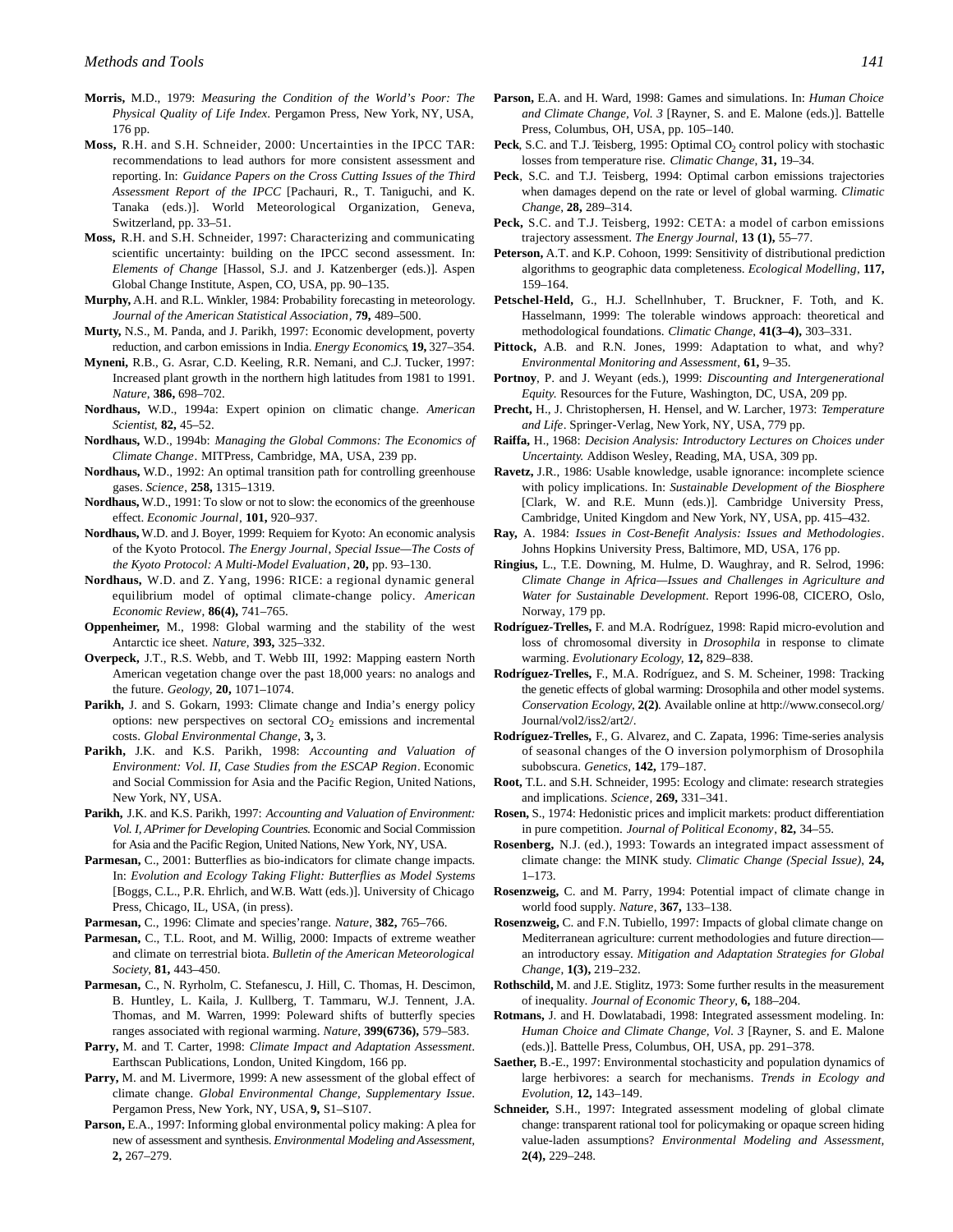Schneider, S.H., 1983: CO<sub>2</sub>, climate and society: a brief overview. In: *Social Science Research and Climate Change: In Interdisciplinary Appraisal [Chen, R.S., E.* Boulding, and S.H. Schneider (eds.)]. D. Reidel, Boston, MA, USA, pp. 9–15.

- Schneider, S.H., K. Kuntz-Duriseti, and C. Azar, 2000: Costing non-linearities, surprises, and irreversible events. *Pacific and Asian Journal of Energy*, **10(1),** 81–106.
- **Schneider,** S.H., B.L. Turner, and H. Morehouse Garriga, 1998: Imaginable surprise in global change science. *Journal of Risk Research*, **1(2)**, **165**–185.
- **Schoemaker, P.J.H., 1991: When and how to use scenario planning: a heuristic** approach with illustration. *Journal of Forecasting*, **10,** 549–564.
- **Semenov**, M.A. and J.R. Porter, 1995: Climatic variability and modeling of crop yields. *Agricultural and Forest Meteorology*, **73,** 265–283.
- **Sen,** A., 1985: *Commodities and Capabilities*. Professor Dr. P. Hennipman Lectures. North Holland, Amsterdam, The Netherlands.
- **Smith,** F.A., H. Browning, and U.L. Shepherd, 1998: The influence of climate change on the body mass of woodrats Neotoma in an arid region of New Mexico, USA. *Ecography*, **21(2),** 140–148.
- **Smith,** V.K., 2000: JEEM and non-market valuation. *Journal of Environmental Economics and Management*, **39,** 351–374.
- **Sparks,** T.H. and P.D. Carey, 1995: The responses of species to climate over two centuries: an analysis of the Marsham phenological record, 1736–1947. *Journal of Ecology*, **83,** 321–329.
- **Srinivasan,** T.N., 1994: Human development: a new paradigm or reinvention of the wheel? *American Economic Review*, **84(2),** 238–243.
- Stockwell, D.R.B. and I.R. Noble, 1991: Induction of sets of rules from animal distribution data: a robust and informative method of data analysis. *Mathematics and Computers in Simulation*, **32,** 249–254.
- **Sullivan, R.M.** and T.L. Best, 1997: Best effects of environment of phenotypic variation and sexual dimorphism in Dipodomys simiulans (Rodentia: heteromyidae). *Journal of Mammalogy*, **78,** 798–810.
- Takahashi, K., Y. Matsuoka, and H. Harasawa,, 1998: Impacts of climate change on water resources, crop production, and natural ecosystems in the Asia and Pacific region. *Journal of Global Environment Engineering*, 4, 91–103.
- **Tessier,** L., F. Guibal, and F.H. Schweingruber, 1997: Research strategies in dendroecology and dendroclimatology in mountain environments. *Climatic Change*, **36(3–4),** 499–517.
- **Timmermann,** A., J. Oberhuber, A. Bacher, M. Esch, M. Latif, and E. Roeckner, 1999: Increased El Niño frequency in a climate model forced by future greenhouse warming. *Nature*, **398,** 694–696.
- **Titus,** J. and V. Narayanan, 1996: The risk of sea level rise: a delphic Monte Carlo analysis in which twenty researchers specify subjective probability distributions for model coefficients within their respective areas of expertise. *Climatic Change,* **33(2),** 151–212.
- **Tiwari,** P. and J. Parikh, 1997: Demand for housing in the Bombay metropolitan region. *Journal of Policy Modelling*, **19(3),** 295–321.
- Tol, R.S.J., 1999a: *New Estimates of the Damage Costs of Climate Change. Part I: Benchmark Estimates*. Working Paper D99-01, Institute for Environmental Studies, Vrije Universiteit, Amsterdam, The Netherlands, 32 pp.
- Tol, R.S.J., 1999b: New Estimates of the Damage Costs of Climate Change. Part *II: Dynamic Estimates*. Working Paper D99-02, Institute for Environmental Studies, Vrije Universiteit, Amsterdam, The Netherlands, 31 pp.
- **Tol,** R.S.J., 1999c: The marginal costs of greenhouse gas emissions. *The Energy Journal*, **20(1),** 61–81.
- **Tol,** R.S.J., 1999d: Time discounting and optimal control of climate change an application of FUND. *Climatic Change*, **41(3–4),** 351–362.
- Tol, R.S.J., 1997: On the optimal control of carbon dioxide emissions: an application of FUND. *Environmental Modeling and Assessment*, 2, 151-163.
- Tol, R.S.J. and S. Fankhauser, 1998: On the representation of impact in integrated assesment models of climate change. *Environmental Modeling and Assessment*, **3,** 63–74.
- **Tol,** R.S.J. and A.F. de Vos, 1998: A Bayesian statistical analysis of the enhanced greenhouse effect. *Climatic Change*, **38,** 87–112.
- **Toth,** F., 2000a: Decision analysis frameworks in TAR: a guidance paper for IPCC. In: *Guidance Papers on the Cross Cutting Issues of the Third Assessment Report of the IPCC* [Pachauri, R., T. Taniguchi, and K. Tanaka (eds.)]. Intergovernmental Panel on Climate Change, Geneva, Switzerland, pp. 53–68.
- Toth, F.L., 2000b: Intergenerational equity and discounting. Integrated *Assessment*, **2,** 127–136.
- **Toth,** F.L., 1992a: Policy implications. In: *The Potential Socioeconomic Effects of Climate Change in South-East Asia*. [Parry, M.L., M. Blantran de Rozari, A.L. Chong, and S. Panich (eds).]. United Nations Environment Programme, Nairobi, Kenya, pp. 109–121.
- **Toth,** F.L., 1992b: Policy responses to climate change in Southeast Asia. In: *The Regions and Global Warming: Impacts and Response Strategies* [Schmandt, J. and J. Clarkson (eds).]. Oxford University Press, New York, NY, USA. pp. 304–322.
- Toth, F.L., 1988a: Policy exercises: objectives and design elements. *Simulation & Games,* **19(3),** 235–255.
- Toth, F.L., 1988b: Policy exercises: procedures and implementation. *Simulation & Games,* **19(3),** 256–276.
- **Toth,** F.L., 1986: *Practicing the Future: Implementing the "Policy Exercise" Concept*. Working Paper 86-23, International Institute for Applied Systems Analysis, Laxenburg, Austria, 31 pp.
- Toth, F.L., T. Bruckner, H.-M. Füssel, M. Leimbach, G. Petschel-Held, and H.-J. Schellnhuber, 1997: The tolerable windows approach to integrated assessments. In: *Climate Change and Integrated Assessment Models: Bridging the* Gaps-Proceedings of the IPCC Asia Pacific Workshop on Integrated Assessment Models, United Nations University, Tokyo, Japan, March *10–12, 1997* [Cameron, O.K., K. Fukuwatari, and T. Morita (eds.)]. National Institute for Environmental Studies, Tsukuba, Japan, pp. 403–430.
- **Tversky,** A. and D. Kahneman, 1983: Extensional versus intuitive reasoning: the conjunction fallacy in probability judgment. *Psychological Review*, 90, 293-315.
- **Tversky,** A. and D. Kahneman, 1974: Judgment under uncertainty: heuristics and biases. *Science*, **185,** 1124–1131.
- **UNDP,** 1990: Human Development Report. United Nations Development Programme, Oxford University Press, New York, NY, USA.
- **UNEP,** 1996: *UNEP Handbook on Methods for Climate Change Impact Assessment and Adaptation Strategies (draft).* Atmosphere Unit of United Nations Environment Programme, Nairobi, Kenya.
- **Uvarov,** B.P., 1931: Insects and climate. *Royal Entomology Society of London*, **79,** 174–186.
- **van Asselt,** M. and J. Rotmans, 1995: *Uncertainty in Integrated Assessment Modelling: A Cultural Perspective-based Approach*. GLOBO Report Series No.9, RIVM, Bilthoven, The Netherlands.
- **van Daalen,** E., W. Thissen, and M. Berk, 1998: The Delft process: experiences with a dialogue between policymakers and global modellers. In: *Global Change Scenarios for the 21st Century. Results from the IMAGE2.1 Model* [Alcamo, J., E.Kreileman, and R. Leemans (eds.)]. Pergamon Press, Oxford, United Kingdom, pp. 267–286.
- **van der Heijden,** K. 1998: Scenario planning: scaffolding disorganised ideas about the future. In: *Forecasting with Judgment* [Wright, G. and P. Goodwin (eds.)]. John Wiley and Sons, Chichester, United Kingdom, pp. 549–572.
- **Varian,** H., 1992: *Microeconomic Analysis*. W.W. Norton, New York, NY, USA, 3rd. ed., 506 pp.
- Vogel, R.B., H. Egger, and F.H. Schweingruber, 1996: Interpretation of extreme tree ring values in Switzerland based on records of climate between 1525 and 1800 A.D. *Vierteljahrsschrift der Naturforschenden Gesellschaft in Zuerich*, **141(2),** 65–76.
- **Wang, J.** and L. Erda, 1996: The impacts of potential climate change and climate variability on simulated maize production in China. *Water, Air, and Soil Pollution*, **92,** 75–85.
- **WBGU,** 1995: *Scenarios for the Derivation of Global CO<sup>2</sup> Reduction Targets and Implementation Strategies*. German Advisory Council on Global Change, Bremerhaven, Germany.
- **Weiser,** W. (ed.), 1973: *Effects of Temperature on Ectothermic Organisms*. Springer-Verlag, New York, NY, USA, 298 pp.
- **Weitzman,** M.L., 1998: Why the far distant future should be discounted at its lowest possible rate. *Journal of Environmental Economics and Management*, **36,** 201–208.
- Weyant, J., O. Davidson, H. Dowlatabadi, J. Edmonds, M. Grubb, E.A. Parson, R. Richels, J. Rotmans, P.R. Shukla, and R.S.J. Tol, 1996: Integrated assessment of climate change: an overview and comparison of approaches and results. In: *Climate Change 1995: Economic and Social Dimensions of Climate Change. Contribution of Working Group III to the Second Assessment Report of the Intergovernmental Panel on Climate Change* [Bruce, J.P., H. Lee, and E.F. Haites (eds.)]. Cambridge University Press, Cambridge, United Kingdom and New York, NY, USA, pp. 367–396.